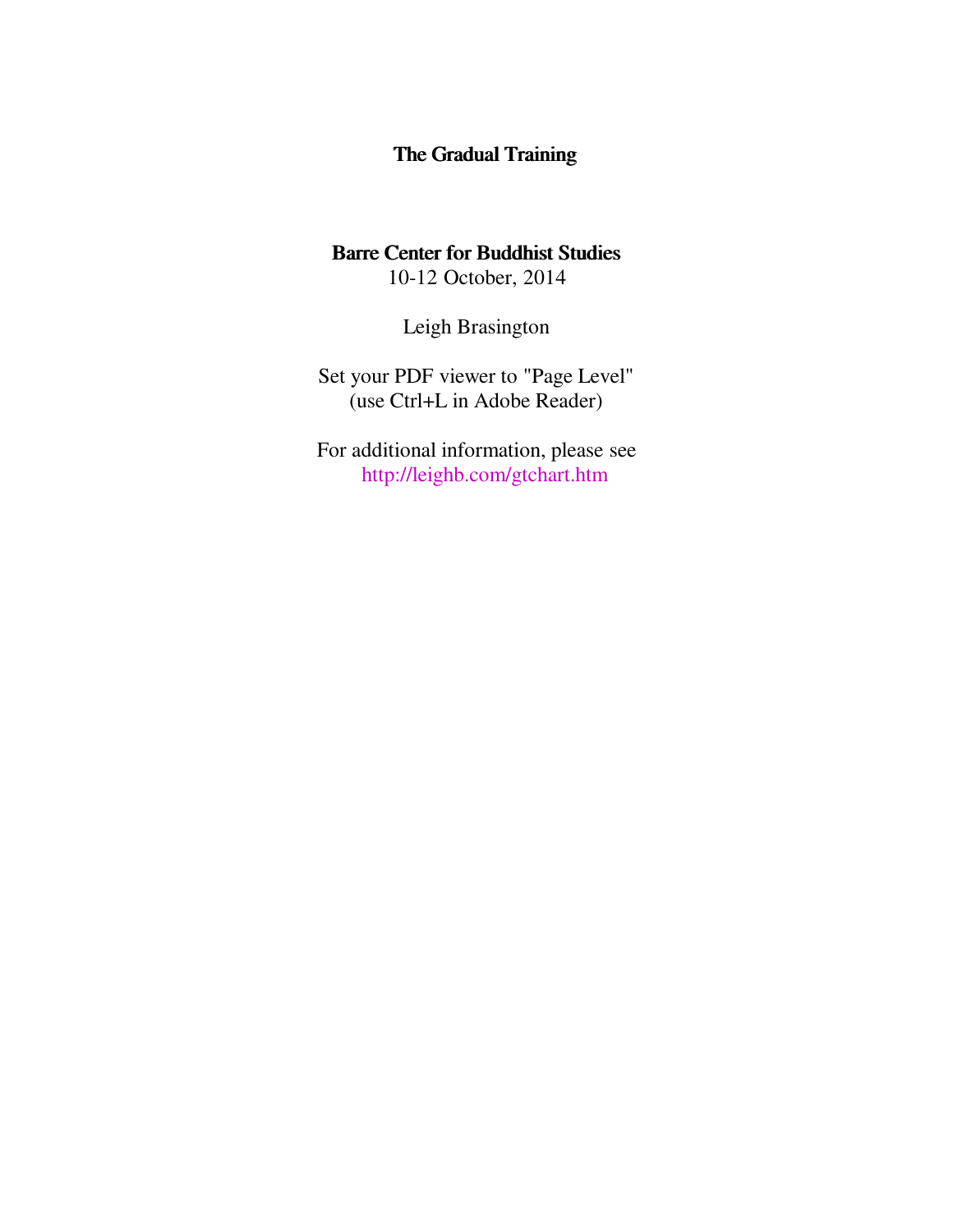# Going Forth

41. The Exalted One spoke: "Herein, great king, a Tathāgata arises in the world, a worthy one, perfectly enlightened, endowed with clear knowledge and conduct, accomplished, a knower of the world, unsurpassed trainer of men to be tamed, teacher of gods and men, enlightened and exalted. Having realized by his own direct knowledge this world with its gods, its Māras, and its Brahmās, this generation with its recluses and brahmins, its rulers and people, he makes it known to others. He teaches the Dhamma that is good in the beginning, good in the middle, and good in the end, possessing meaning and phrasing; he reveals the holy life that is fully complete and purified.

42. "A householder, or a householder's son, or one born into some other family, hears the Dhamma. Having heard the Dhamma, he gains faith in the Tathāgata. Endowed with such faith, he reflects: 'The household life is crowded, a path of dust. Going forth is like the open air. It is not easy for one dwelling at home to lead the perfectly complete, perfectly purified holy life, bright as a polished conch. Let me then shave off my hair and beard, put on saffron robes, and go forth from home to homelessness.'

43. "After some time he abandons his accumulation of wealth, be it large or small; he abandons his circle of relatives, be it large or small; he shaves off his hair and beard, puts on saffron robes, and goes forth from home to homelessness.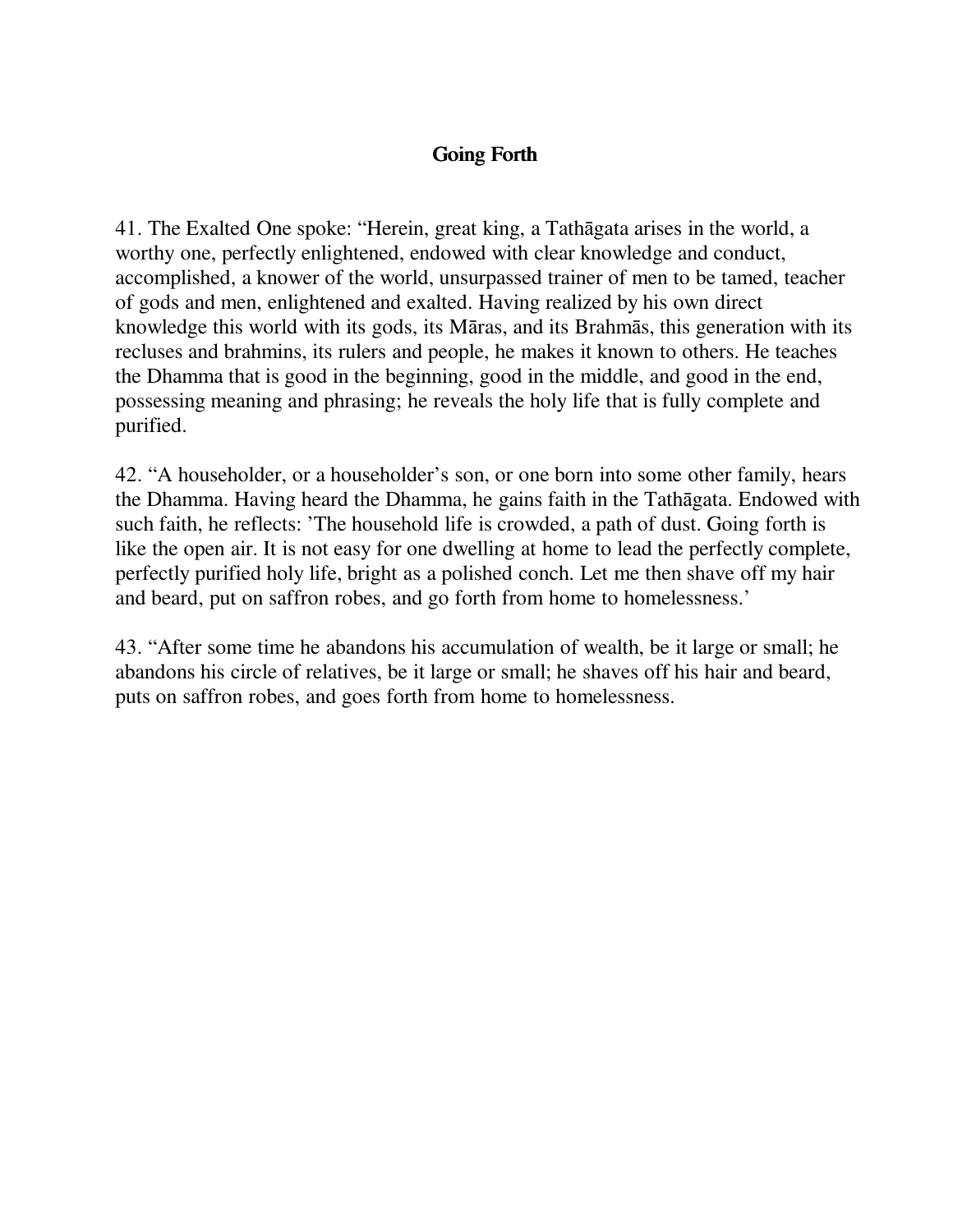#### The Moralities - Summary

44. "When he has thus gone forth, he lives restrained by the restraint of the Pātimokkha, possessed of proper behavior and resort. Having taken up the rules of training, he trains himself in them, seeing danger in the slightest faults. He comes to be endowed with wholesome bodily and verbal action, his livelihood is purified, and he is possessed of moral discipline. He guards the doors of his sense faculties, is endowed with mindfulness and clear comprehension, and is content.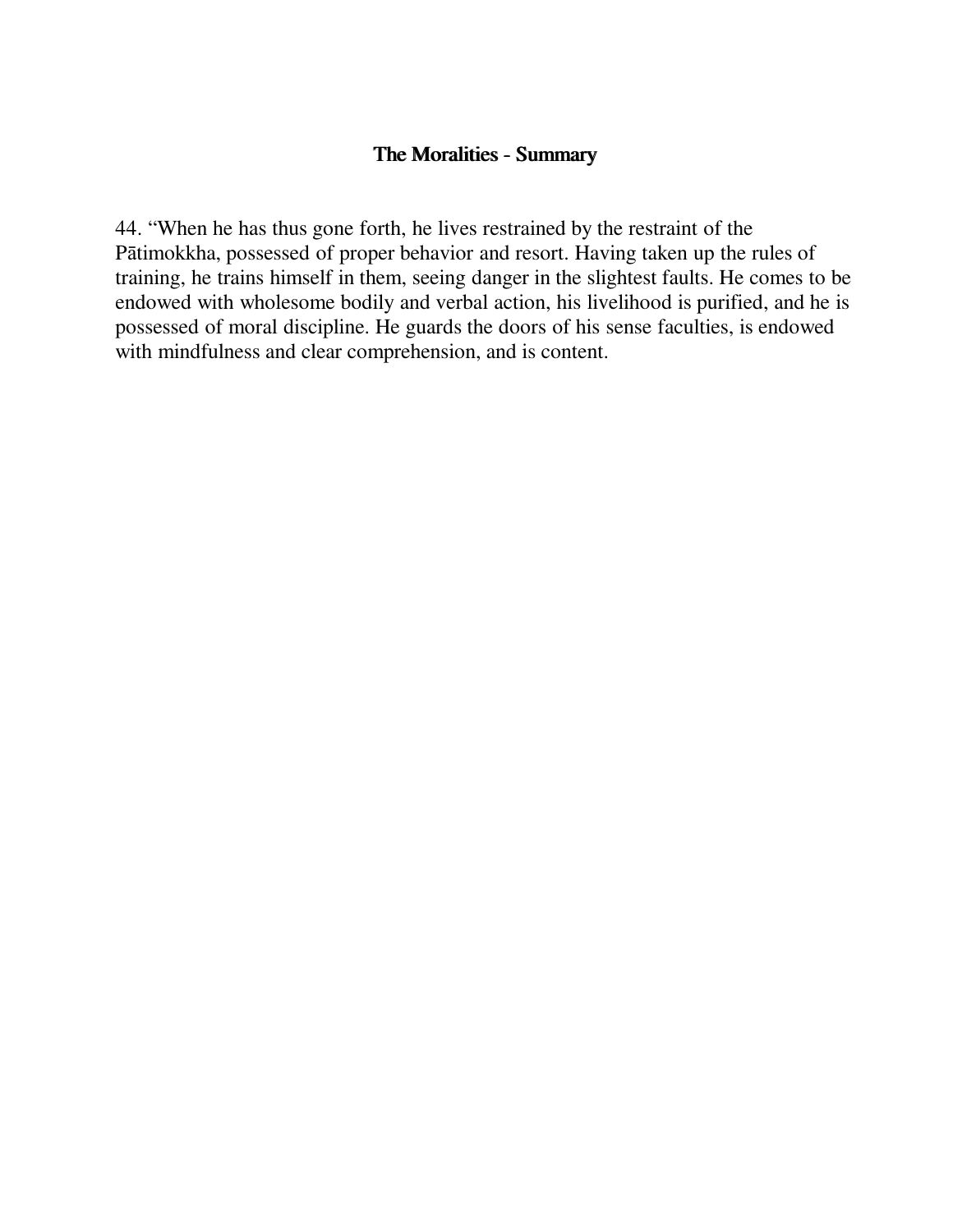# The Small Section on Moral Discipline

45. "And how, great king, is the bhikkhu possessed of moral discipline? Herein, great king, having abandoned the destruction of life, the bhikkhu abstains from the destruction of life. He has laid down the rod and weapon and dwells conscientious, full of kindness, sympathetic for the welfare of all living beings. This pertains to his moral discipline.

"Having abandoned taking what is not given, he abstains from taking what is not given. Accepting and expecting only what is given, he lives in honesty with a pure mind. This too pertains to his moral discipline.

"Having abandoned incelibacy, he leads the holy life of celibacy. He dwells aloof and abstains from the vulgar practice of sexual intercourse. This too pertains to his moral discipline.

"Having abandoned false speech, he abstains from falsehood. He speaks only the truth, he lives devoted to truth; trustworthy and reliable, he does not deceive anyone in the world. This too pertains to his moral discipline.

"Having abandoned slander, he abstains from slander. He does not repeat elsewhere what he has heard here in order to divide others from the people here, nor does he repeat here what he has heard elsewhere in order to divide these from the people there. Thus he is a reconciler of those who are divided and a promoter of friendships. Rejoicing, delighting, and exulting in concord, he speaks only words that are conducive to concord. This too pertains to his moral discipline.

"Having abandoned harsh speech, he abstains from harsh speech. He speaks only such words as are gentle, pleasing to the ear, endearing, going to the heart, polite, amiable and agreeable to the manyfolk. This too pertains to his moral discipline.

"Having abandoned idle chatter, he abstains from idle chatter. He speaks at the right time, speaks what is factual and beneficial, speaks on the Dhamma and the Discipline. His words are worth treasuring; they are timely, backed by reasons, measured, and connected with the good. This too pertains to his moral discipline.

"He abstains from damaging seed and plant life.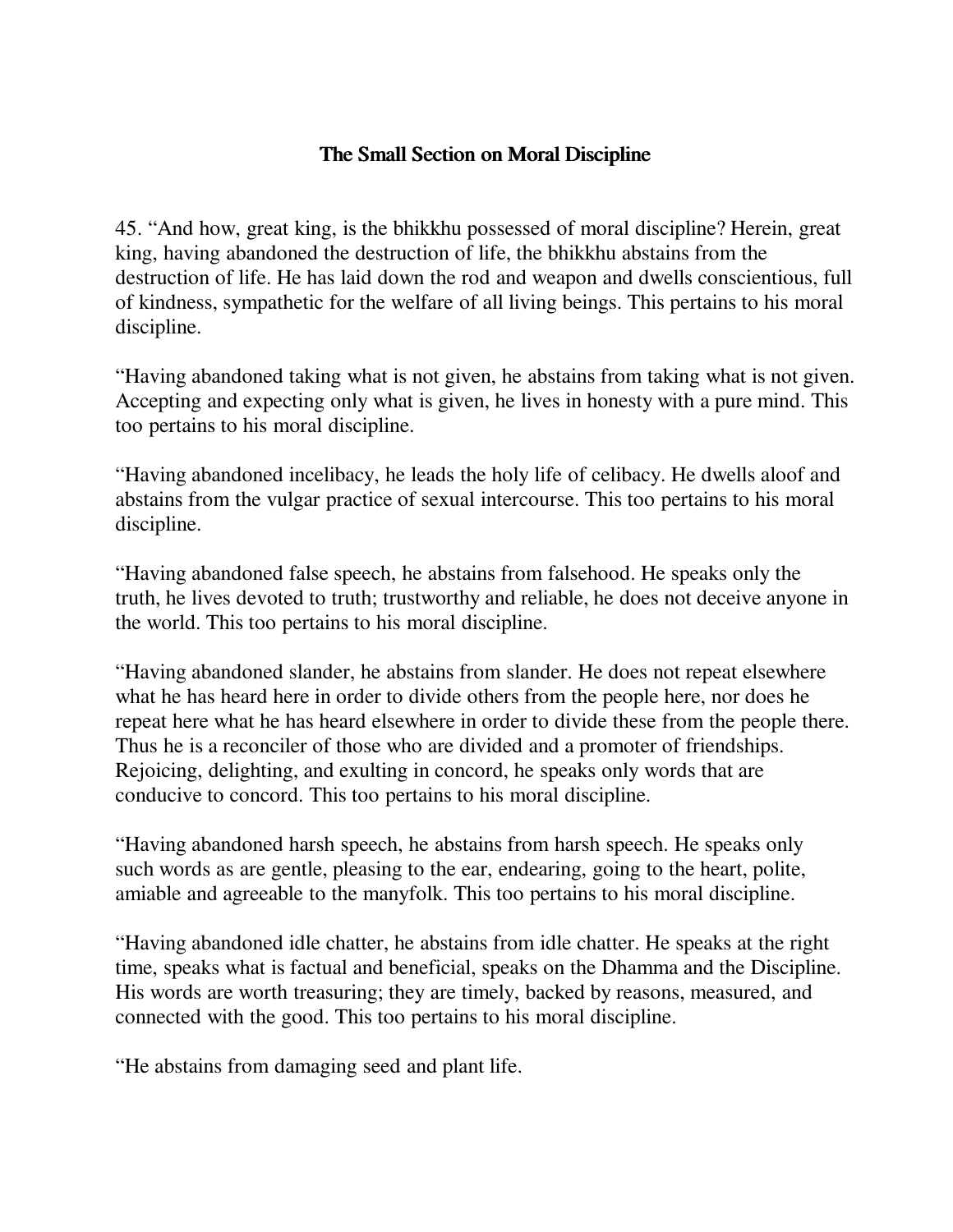"He eats only in one part of the day, refraining from food at night and from eating at improper times.

"He abstains from dancing, singing, instrumental music, and from witnessing unsuitable shows.

"He abstains from wearing garlands, embellishing himself with scents, and beautifying himself with unguents.

"He abstains from high and luxurious beds and seats.

"He abstains from accepting gold and silver.

"He abstains from accepting uncooked grain, raw meat, women and girls, male and female slaves, goats and sheep, fowl and swine, elephants, cattle, horses and mares.

"He abstains from accepting fields and lands.

"He abstains from running messages and errands.

"He abstains from buying and selling.

"He abstains from dealing with false weights, false metals, and false measures.

"He abstains from the crooked ways of bribery, deception, and fraud.

"He abstains from mutilating, executing, imprisoning, robbery, plunder, and violence.

"This too pertains to his moral discipline.

Other Suttas where the 5 precepts (or a subset) are taught: DN 5.26, DN 22.21, DN 32.2, DN 33.3.1.10, DN 33.3.3.3 MN 8.12.3; MN 9.4,6; MN 73.5; MN 81.18; MN 96.13; MN 110.21; MN 117.23, 25; MN 141.27; MN 142.3 SN 37.24, SN 37.33, SN 42.8, SN 42.13, SN 45.8, SN 55.7, SN 55.37, SN 55.70-101 AN 3.117, AN 3.120, AN 3.121, AN 3.122, AN 164-182 (even numbers), AN 4.64, AN 4.81, AN 4.99, AN 4.201, AN 4.235, AN 4.236 AN 5.47, AN 5.145, AN 5.171-174, AN 5.179, AN 5.286, AN 6.81-82, AN 7.6, AN 8.25-26, AN 8.39, AN 8.40, AN 8.46, AN 8.54, AN 8.76 AN 9.20, AN 9.63, AN 9.73, AN 9.83, AN 10.167,-169, AN 10.171-178, AN 10.211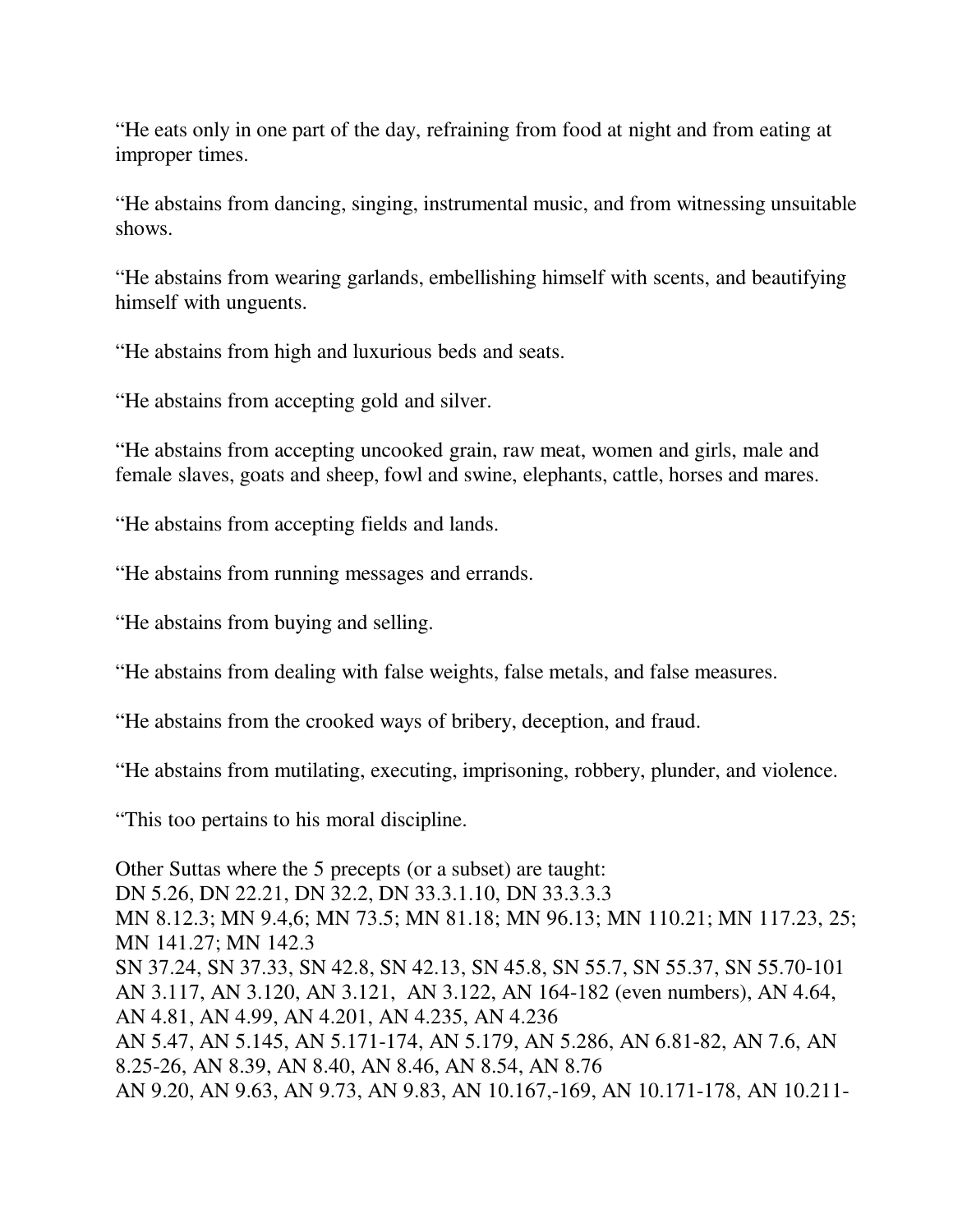212, AN 10.216-217, AN 10.221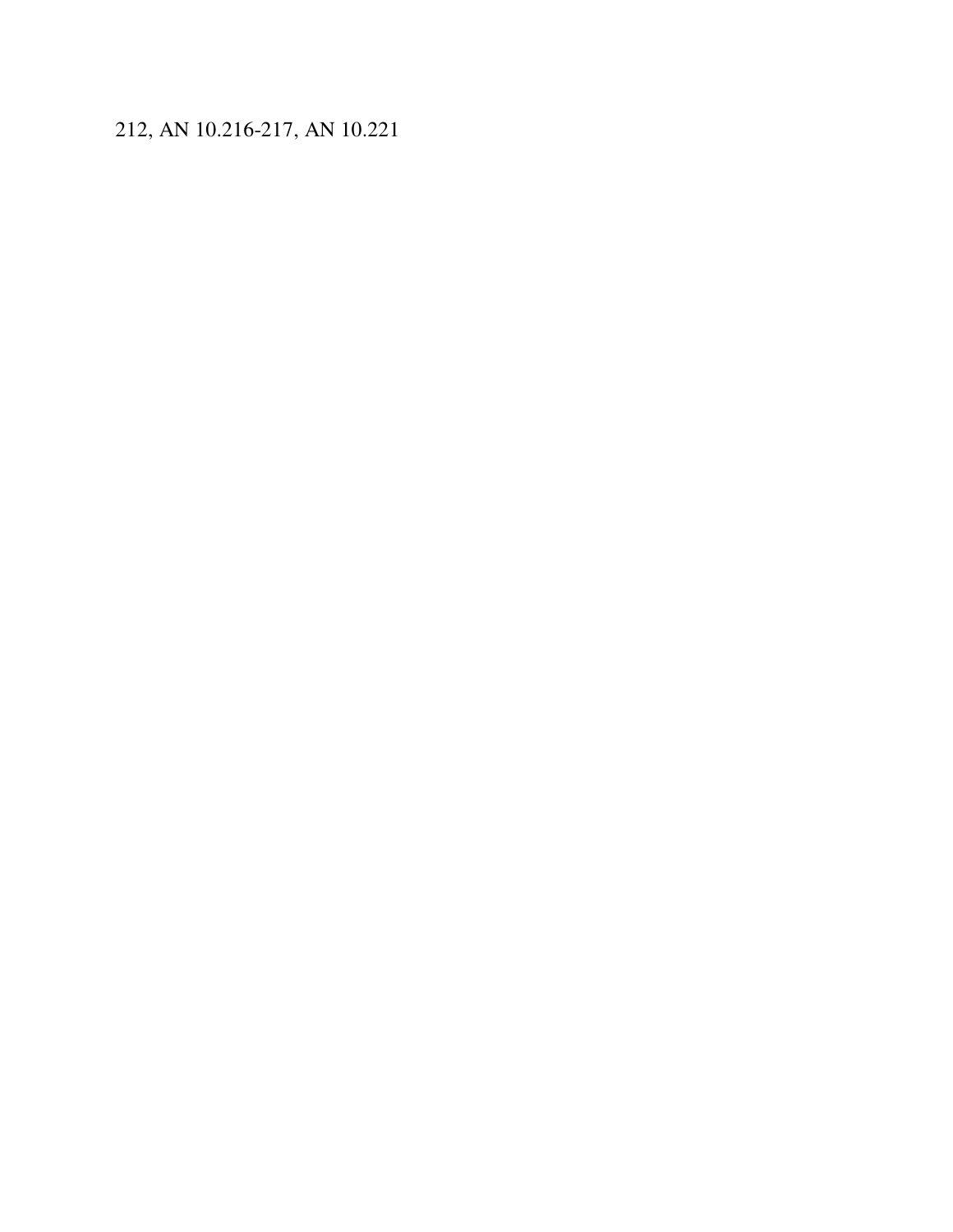# The Intermediate Section on Moral Discipline

46. "Whereas some recluses and brahmins, while living on food offered by the faithful, continually cause damage to seed and plant life—to plants propagated from roots, stems, joints, buds, and seeds—he abstains from damaging seed and plant life. This too pertains to his moral discipline.

47. "Whereas some recluses and brahmins, while living on food offered by the faithful, enjoy the use of stored-up goods, such as stored-up food, drinks, garments, vehicles, bedding, scents, and comestibles—he abstains from the use of stored-up goods. This too pertains to his moral discipline.

48. "Whereas some recluses and brahmins, while living on food offered by the faithful, attend unsuitable shows, such as:

shows featuring dancing, singing, or instrumental music; theatrical performances; narrations of legends music played by hand-clapping, cymbals, and drums; picture houses; acrobatic performances; combats of elephants, horses, buffaloes, bulls, goats, rams, cocks and quails; stick-fights, boxing, and wrestling; sham-fights, roll-calls, battle-arrays, and regimental reviews—

he abstains from attending such unsuitable shows. This too pertains to his moral discipline.

49. "Whereas some recluses and brahmins, while living on food offered by the faithful, indulge in the following games and recreations:

atthapada (a game played on an eight-row chessboard);

dasapada (a game played on a ten-row chessboard);

ākāsa (played by imagining a board in the air);

parihārapatha ("hopscotch," a diagram is drawn on the ground and one has to jump in the allowable spaces avoiding the lines);

santika ("spillikins," assembling the pieces in a pile, removing and returning them without disturbing the pile);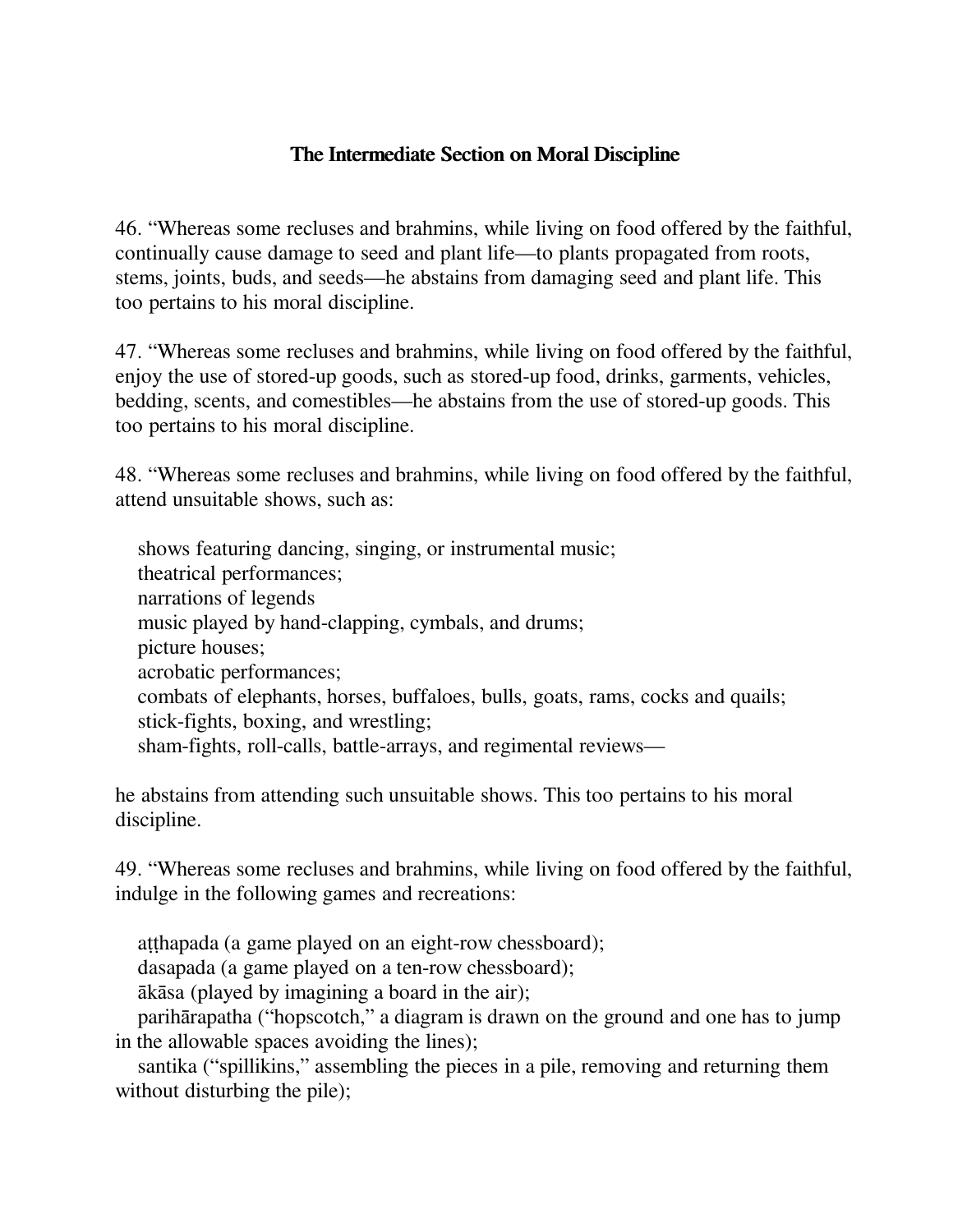khalika (dice games); ghaṭika (hitting a short stick with a long stick); salākahattha (a game played by dipping the hand in paint or dye, striking the ground or a wall, and requiring the participants to show the figure of an elephant, a horse etc.); akkha (ball games); paṅgacīra (blowing through toy pipes made of leaves); vaṅkaka (ploughing with miniature ploughs); mokkhacika (turning somersaults); ciṅgulika (playing with paper windmills); pattāḷaka (playing with toy measures); rathaka (playing with toy chariots); dhanuka (playing with toy bows); akkharika (guessing at letters written in the air or on ones back); manesika (guessing others' thoughts); yathāvajja (games involving mimicry of deformities)—

he abstains from such games that are a basis for negligence. This too pertains to his moral discipline.

50. "Whereas some recluses and brahmins, while living on food offered by the faithful, enjoy the use of high and luxurious beds and seats, such as:

spacious couches; thrones with animal figures carved on the supports; long-haired coverlets; multi-colored patchwork coverlets; white woolen coverlets woolen coverlets embroidered with flowers; quilts stuffed with cotton; woolen coverlets embroidered with animal figures; woolen coverlets with hair on both sides or on one side; bedspreads embroidered with gems; silk coverlets; dance-hall carpets; elephant, horse, or chariot rugs; rugs of antelope-skins; choice spreads made of kadali-deer hides; spreads with red awnings overhead; couches with red cushions for head and feet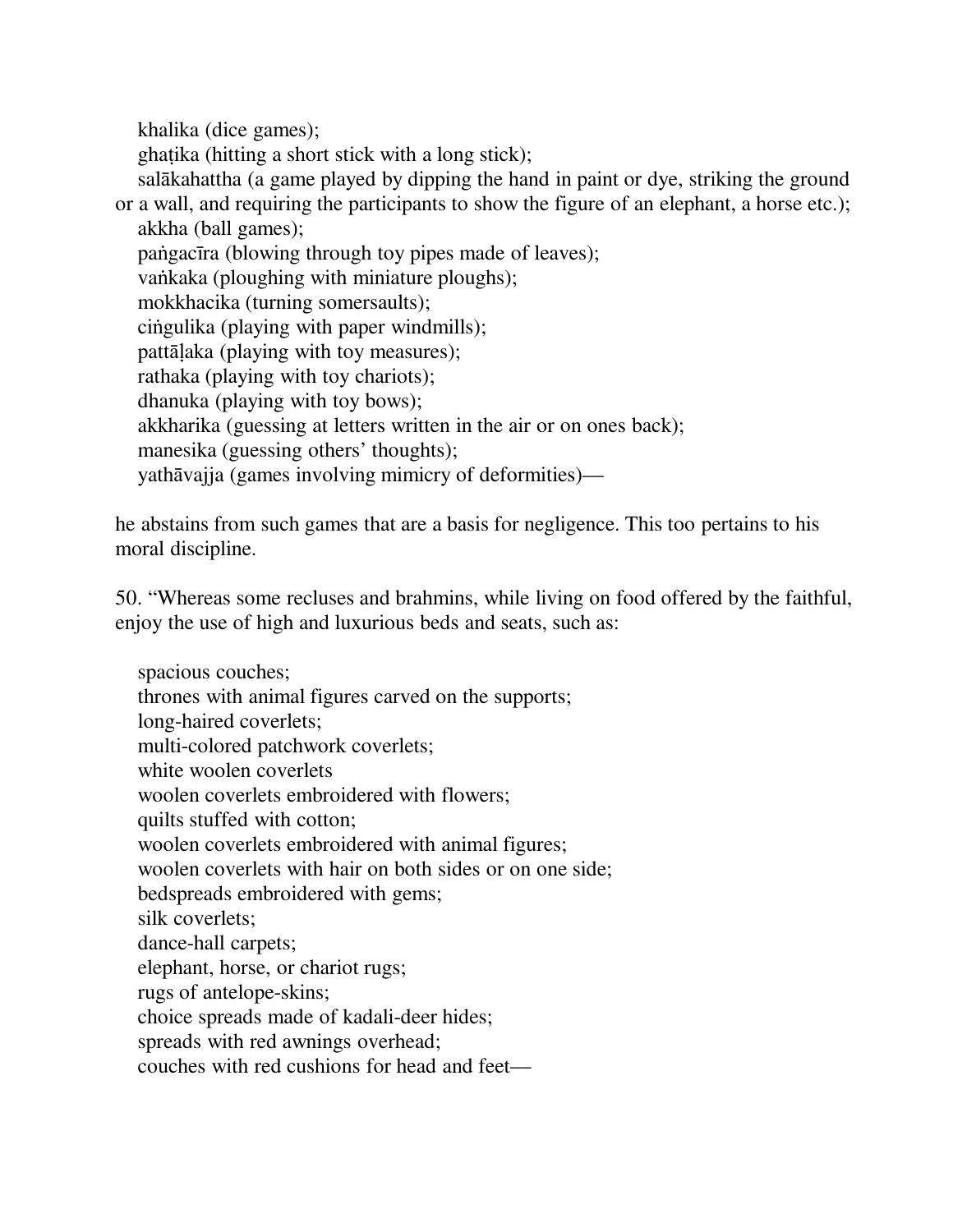he abstains from the use of such high and luxurious beds and seats. This too pertains to his moral discipline.

51. "Whereas some recluses and brahmins, while living on food offered by the faithful, enjoy the use of such devices for embellishing and beautifying themselves as the following:

rubbing scented powders into the body massaging with oils bathing in perfumed water kneading the limbs mirrors ointments garlands scents unguents face-powders make-up bracelets head-bands decorated walking sticks ornamented medicine-tubes rapiers sunshades embroidered sandals turbans diadems yaktail whisks and long-fringed white robes—

he abstains from the use of such devices for embellishment and beautification. This too pertains to his moral discipline.

52. "Whereas some recluses and brahmins, while living on the food offered by the faithful, engage in frivolous chatter, such as:

talk about kings, thieves, and ministers of state talk about armies, dangers, and wars talk about food, drink, garments, and lodgings; talk about garlands and scents;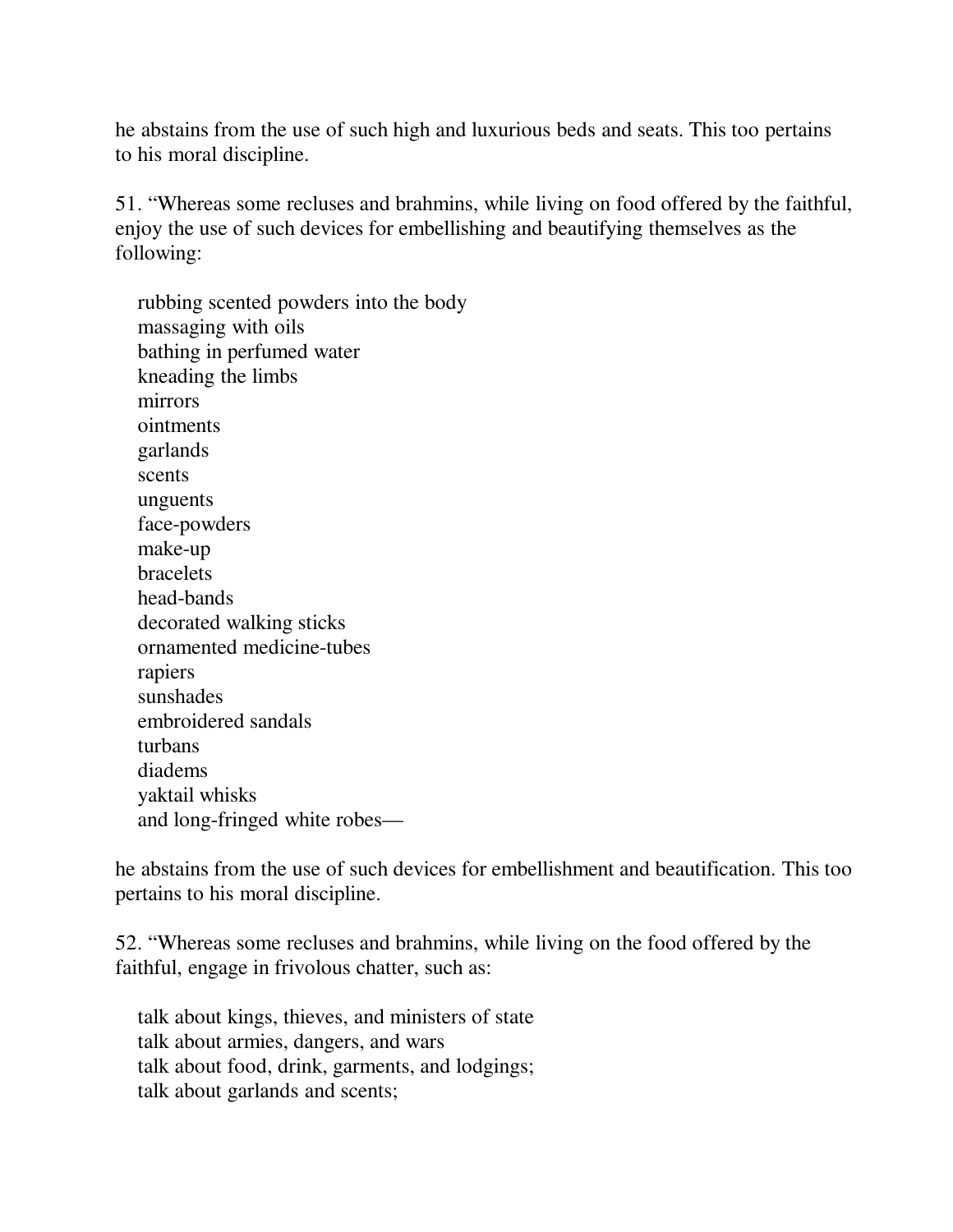talk about relations, vehicles, villages, towns, cities, and countries; talk about women and talk about heroes; street talk and talk by the well; talk about those departed in days gone by; rambling chit-chat; speculations about the world and about the sea; talk about gain and loss—

he abstains from such frivolous chatter. This too pertains to his moral discipline.

53. "Whereas some recluses and brahmins, while living on the food offered by the faithful, engage in wrangling argumentation, (saying to one another):

'You don't understand this doctrine and discipline. It is I who understand this doctrine and discipline.'

'How can you understand this doctrine and discipline?'

'You're practicing the wrong way. I'm practicing the right way.'

'I'm being consistent. You're inconsistent.'

'What should have been said first you said last, what should have been said last you said first.'

'What you took so long to think out has been confuted.'

'Your doctrine has been refuted. You're defeated. Go, try to save your doctrine, or disentangle yourself now if you can'—

he abstains from such wrangling argumentation. This too pertains to his moral discipline.

54. "Whereas some recluses and brahmins, while living on the food offered by the faithful, engage in running messages and errands for kings, ministers of state, khattiyas, brahmins, householders, or youths, (who command them): 'Go here, go there, take this, bring that from there'—he abstains from running such messages and errands. This too pertains to his moral discipline.

55. "Whereas some recluses and brahmins, while living on the food offered by the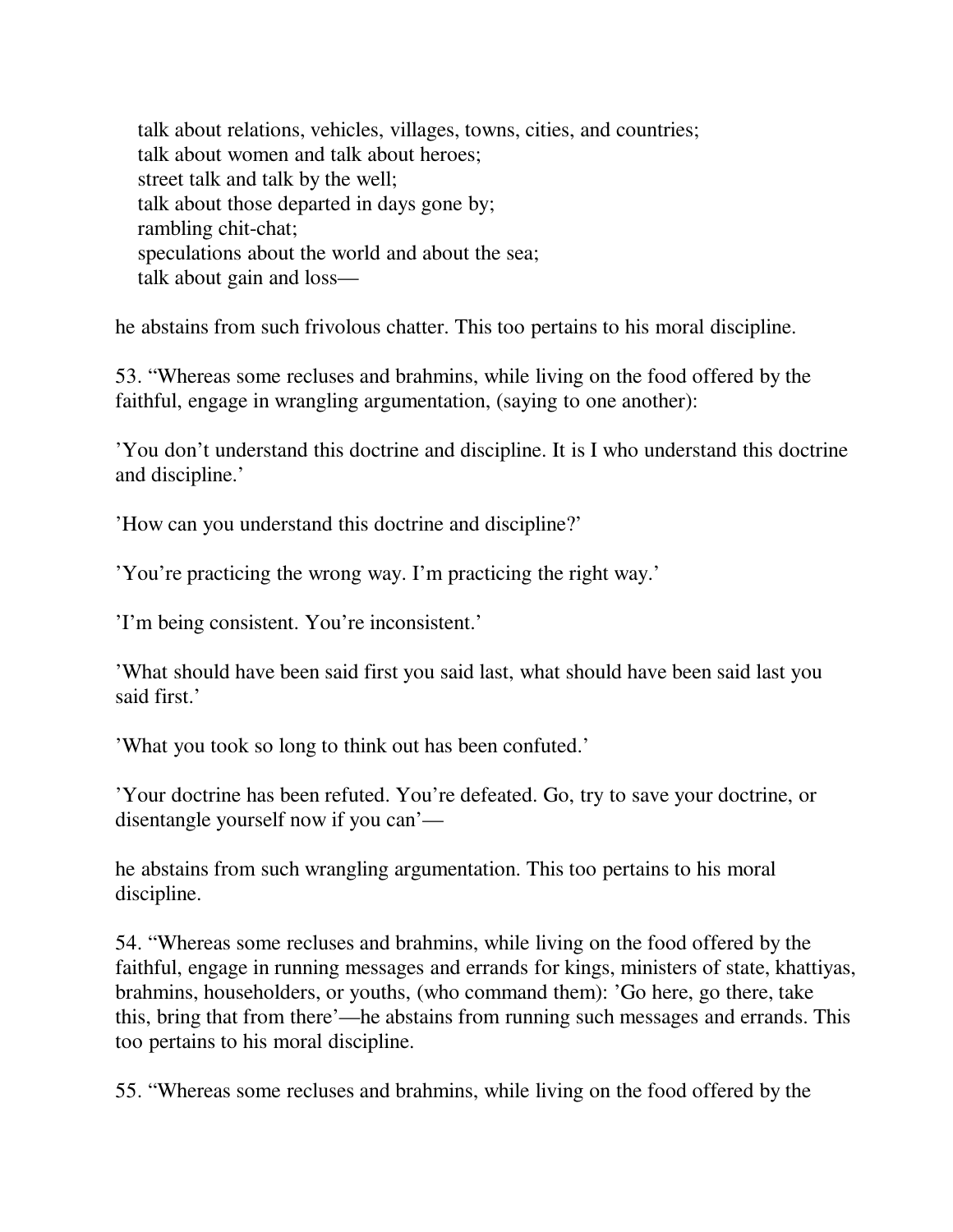faithful, engage in scheming, talking, hinting, belittling others, and pursuing gain with gain, he abstains from such kinds of scheming and talking. This too pertains to his moral discipline.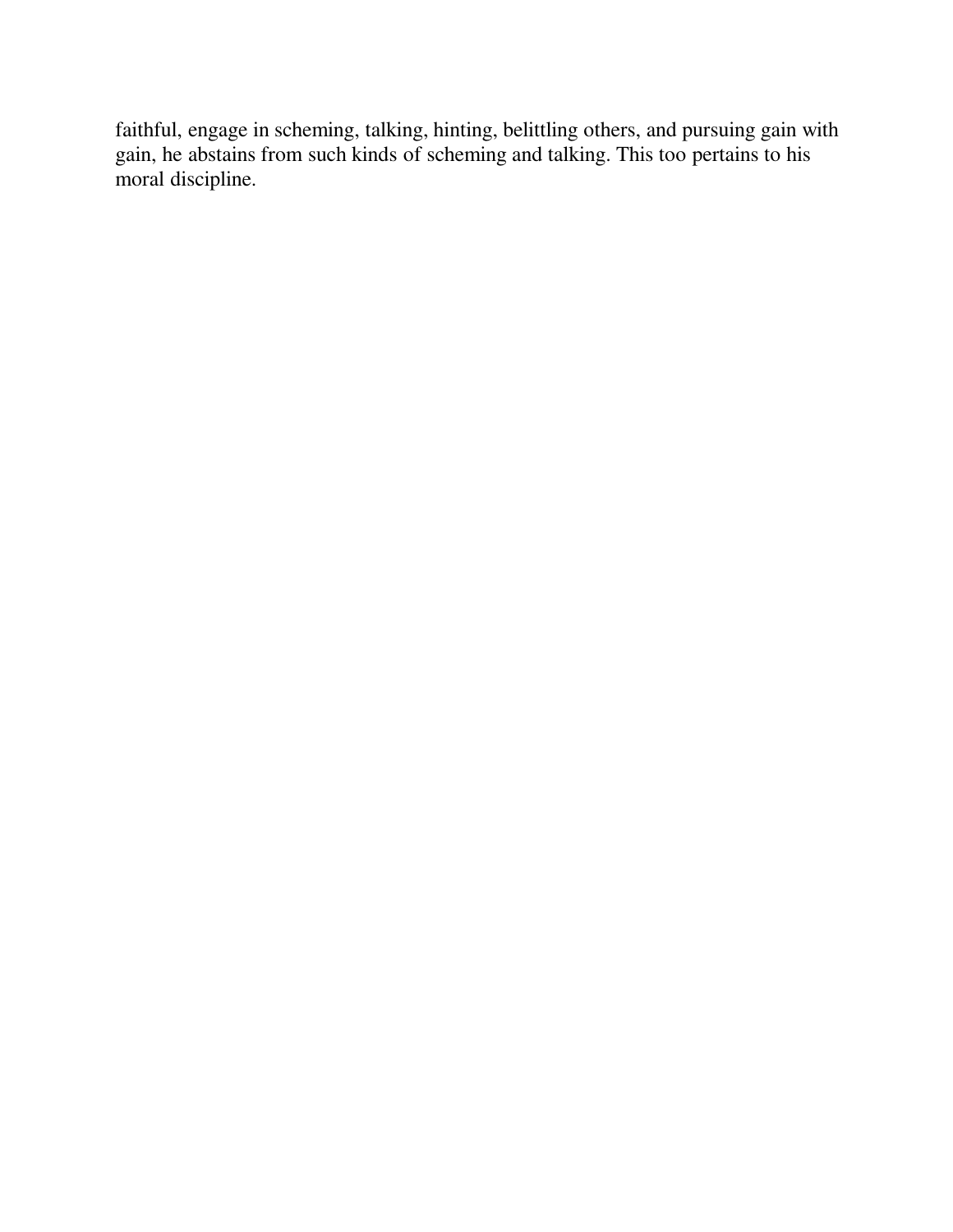# The Large Section on Moral Discipline

56. "Whereas some recluses and brahmins, while living on the food offered by the faithful, earn their living by a wrong means of livelihood, by such debased arts as:

prophesying long life, prosperity etc., or the reverse, from the marks on a person's limbs, hands, feet, etc;

divining by means of omens and signs;

making auguries on the basis of thunderbolts and celestial portents;

interpreting ominous dreams;

telling fortunes from marks on the body;

making auguries from the marks on cloth gnawed by mice;

offering fire oblations;

offering oblations from a ladle;

offering oblations of husks, rice powder, rice grains, ghee and oil to the gods;

offering oblations from the mouth;

offering blood-sacrifices to the gods;

making predictions based on the fingertips;

determining whether the site for a proposed house or garden is propitious or not; making predictions for officers of state;

laying demons in a cemetery;

laying ghosts;

knowledge of charms to be pronounced by one living in an earthen house;

snake charming;

the poison craft, scorpion craft, rat craft, bird craft, crow craft;

foretelling the number of years that a man has to live;

reciting charms to give protection from arrows;

reciting charms to understand the language of animals—

he abstains from such wrong means of livelihood, from such debased arts. This too pertains to his moral discipline.

57. "Whereas some recluses and brahmins, while living on the food offered by the faithful, earn their living by a wrong means of livelihood, by such debased arts as interpreting the significance of the color, shape, and other features of the following items to determine whether they portend fortune or misfortune for their owners: gems, garments, staffs, swords, spears, arrows, bows, other weapons, women, men, boys, girls, slaves, slave-women, elephants, horses, buffaloes, bulls, cows, goats, rams,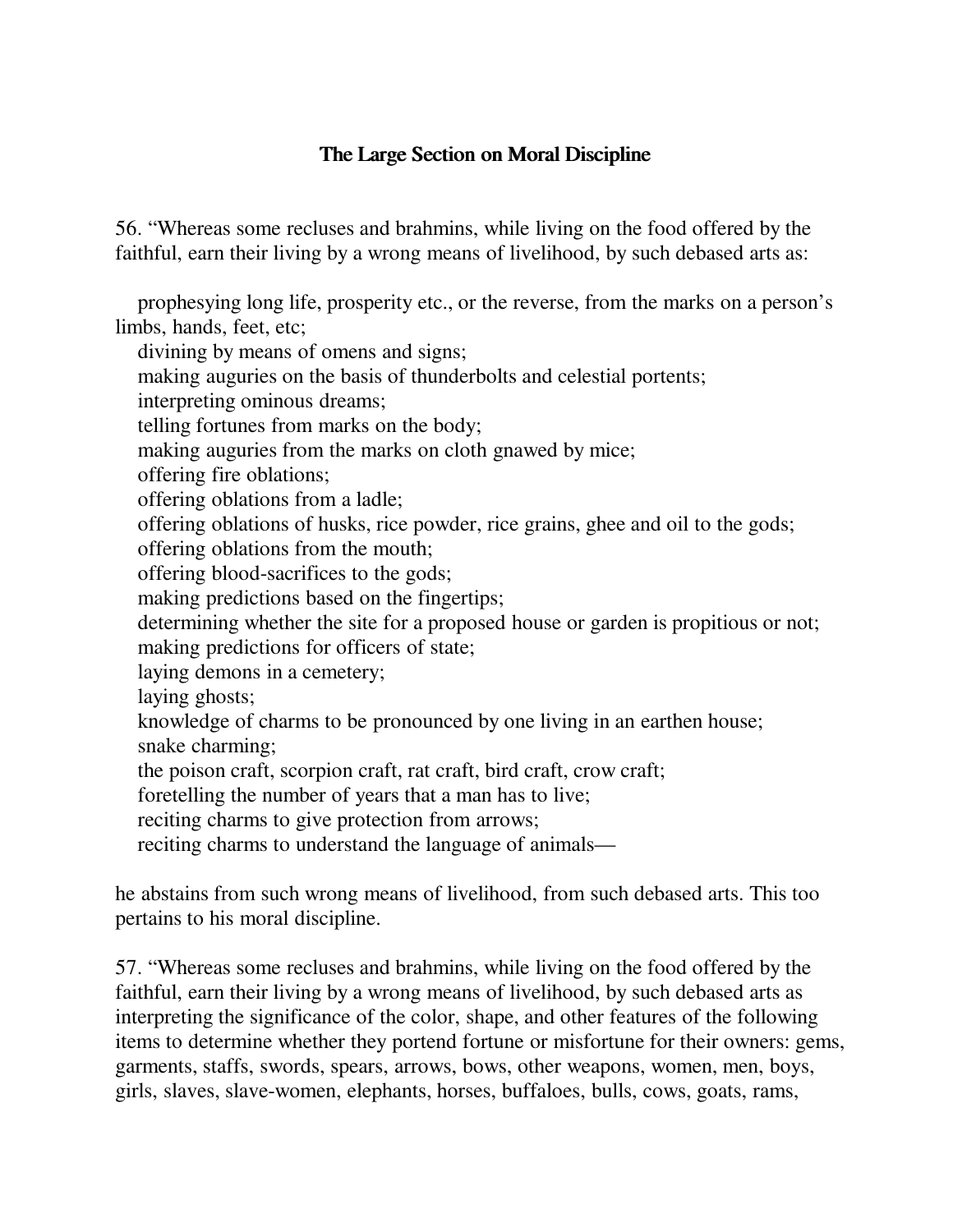fowl, quails, lizards, earrings (or house-gables), tortoises, and other animals—

he abstains from such wrong means of livelihood, from such debased arts. This too pertains to his moral discipline.

58. "Whereas some recluses and brahmins, while living on the food offered by the faithful, earn their living by a wrong means of livelihood, by such debased arts as making predictions to the effect that:

the king will march forth; the king will return; our king will attack and the enemy king will retreat; our enemy king will attack and our king will retreat; our king will triumph and the enemy king will be defeated; the enemy king will triumph and our king will be defeated; thus there will be victory for one and defeat for the other—

he abstains from such wrong means of livelihood, from such debased arts. This too pertains to his moral discipline.

59. "Whereas some recluses and brahmins, while living on the food offered by the faithful, earn their living by a wrong means of livelihood, by such debased arts as predicting:

there will be an eclipse of the moon, an eclipse of the sun, an eclipse of a constellation

the sun and the moon will go on their proper courses

there will be an aberration of the sun and moon

the constellations will go on their proper courses

there will be an aberration of a constellation

there will be a fall of meteors

there will be a skyblaze

there will be an earthquake

there will be an earth-roar

there will be a rising and setting, a darkening and brightening of the moon, sun, and constellations

such will be the result of the moon's eclipse, such the result of the sun's eclipse, (and so on down to) such will be the result of the rising and setting, darkening and brightening of the moon, sun, and constellations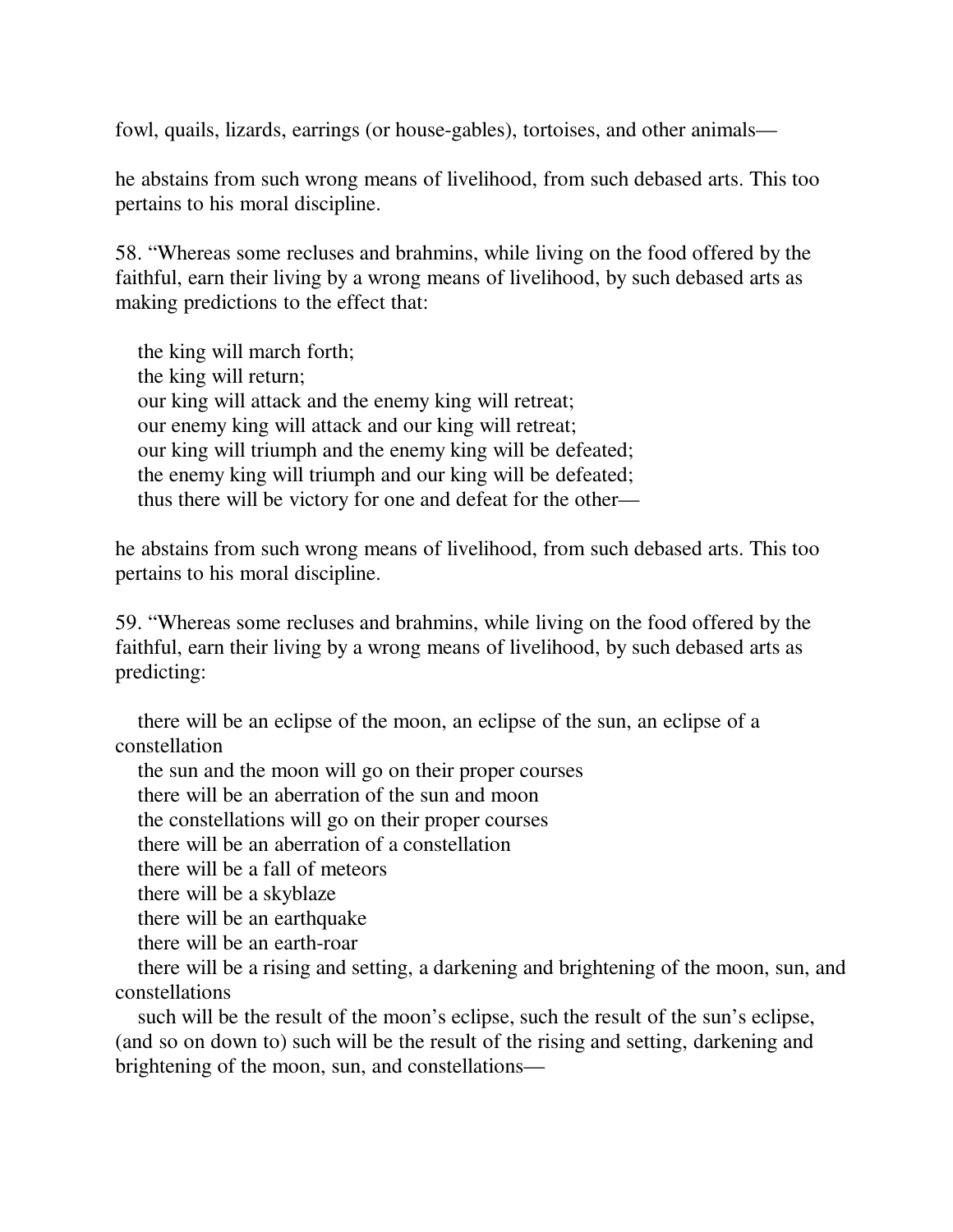he abstains from such wrong means of livelihood, from such debased arts. This too pertains to his moral discipline.

60. "Whereas some recluses and brahmins, while living on the food offered by the faithful, earn their living by a wrong means of livelihood, by such debased arts as predicting:

there will be abundant rain there will be a drought there will be a good harvest there will be a famine there will be security there will be danger there will be sickness there will be health or they earn their living by accounting, computation, calculation, the composing of poetry, and speculations about the world—

he abstains from such wrong means of livelihood, from such debased arts. This too pertains to his moral discipline.

61. "Whereas some recluses and brahmins, while living on the food offered by the faithful, earn their living by a wrong means of livelihood, by such debased arts as:

arranging auspicious dates for marriages, both those in which the bride is brought home and those in which she is sent out

arranging auspicious dates for betrothals and divorces

arranging auspicious dates for the accumulation or expenditure of money

reciting charms to make people lucky or unlucky

rejuvenating the foetuses of abortive women

reciting spells to bind a man's tongue, to paralyze his jaws, to make him lose control over his hands, or to bring on deafness

obtaining oracular answers to questions by means of a mirror, a girl, or a god worshipping the sun

worshipping Mahābrahmā

bringing forth flames from the mouth

invoking the goddess of luck—

he abstains from such wrong means of livelihood, from such debased arts. This too pertains to his moral discipline.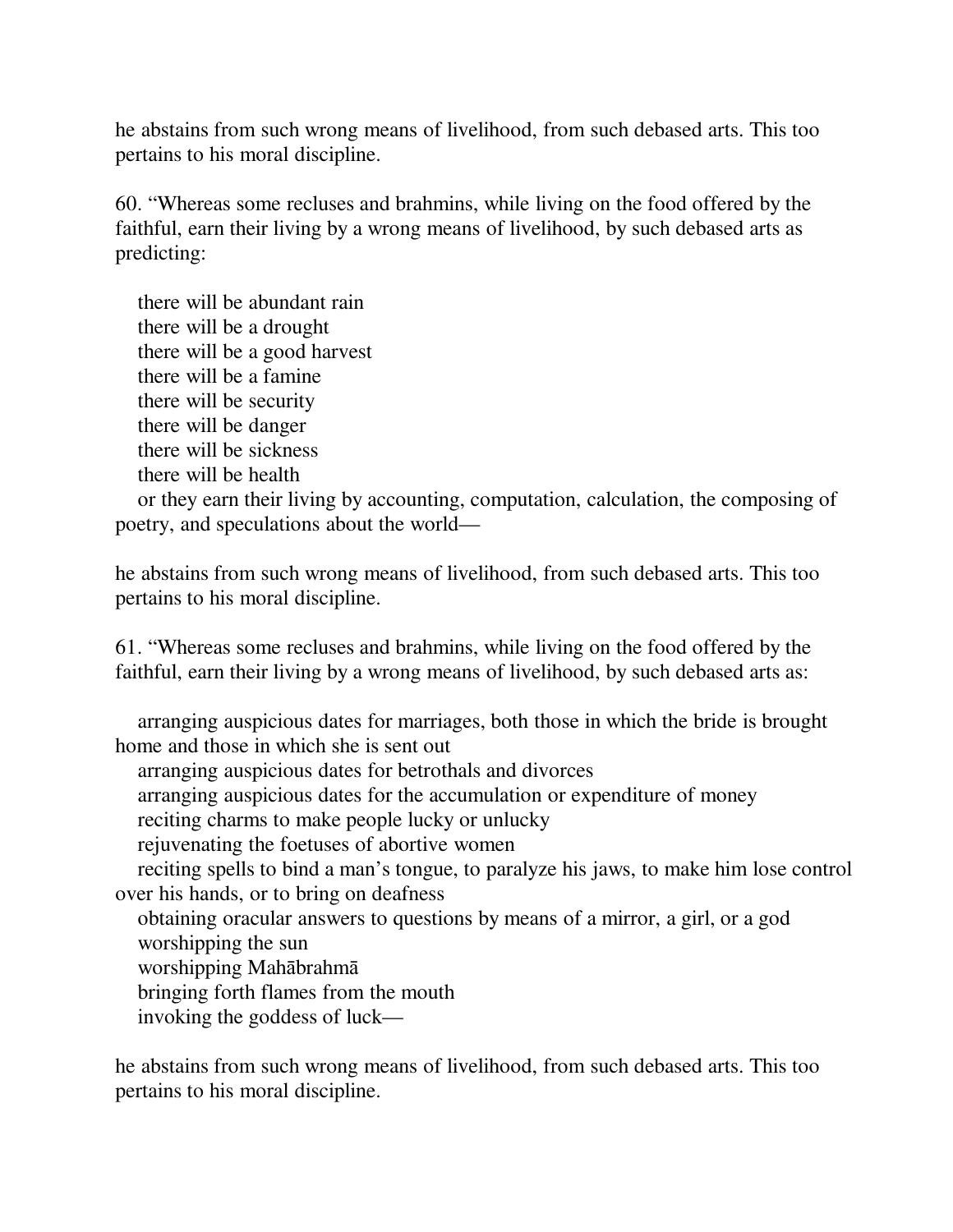62. "Whereas some recluses and brahmins, while living on the food offered by the faithful, earn their living by a wrong means of livelihood, by such debased arts as:

promising gifts to deities in return for favors fulfilling such promises demonology reciting spells after entering an earthen house inducing virility and impotence preparing and consecrating sites for a house giving ceremonial mouthwashes and ceremonial bathing offering sacrificial fires administering emetics, purgatives, expectorants, and phlegmagogues administering medicines through the ear and through the nose, administering ointments and counter-ointments, practicing fine surgery on the eyes and ears, practicing general surgery on the body, practicing as a children's doctor—

he abstains from such wrong means of livelihood, from such debased arts. This too pertains to his moral discipline.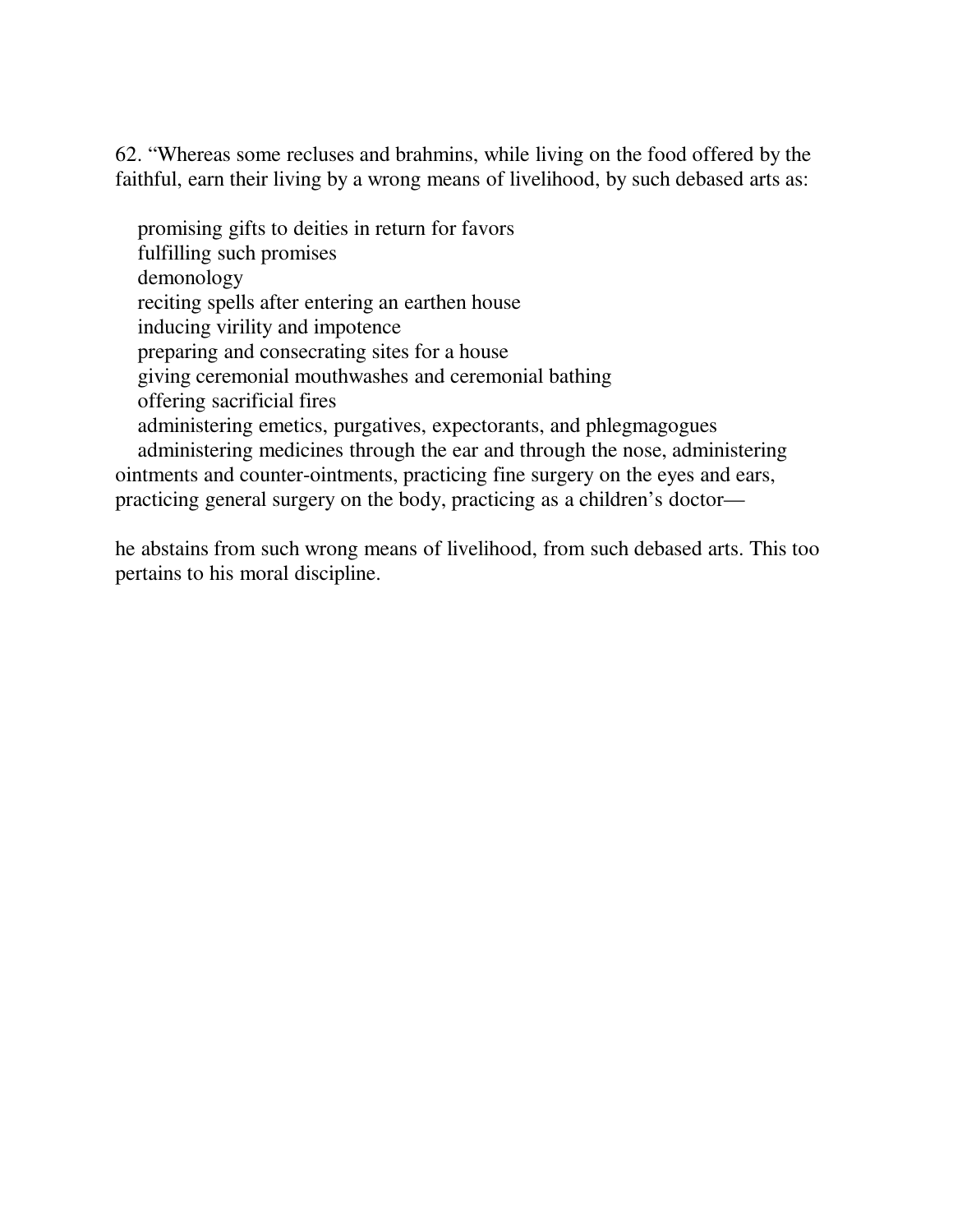#### Recapitulation of The Moralities

63. "Great king, the bhikkhu who is thus possessed of moral discipline sees no danger anywhere in regard to his restraint by moral discipline. Just as a head-anointed noble warrior who has defeated his enemies sees no danger anywhere from his enemies, so the bhikkhu who is thus possessed of moral discipline sees no danger anywhere in regard to his restraint by moral discipline. Endowed with this noble aggregate of moral discipline, he experiences within himself a blameless happiness. In this way, great king, the bhikkhu is possessed of moral discipline.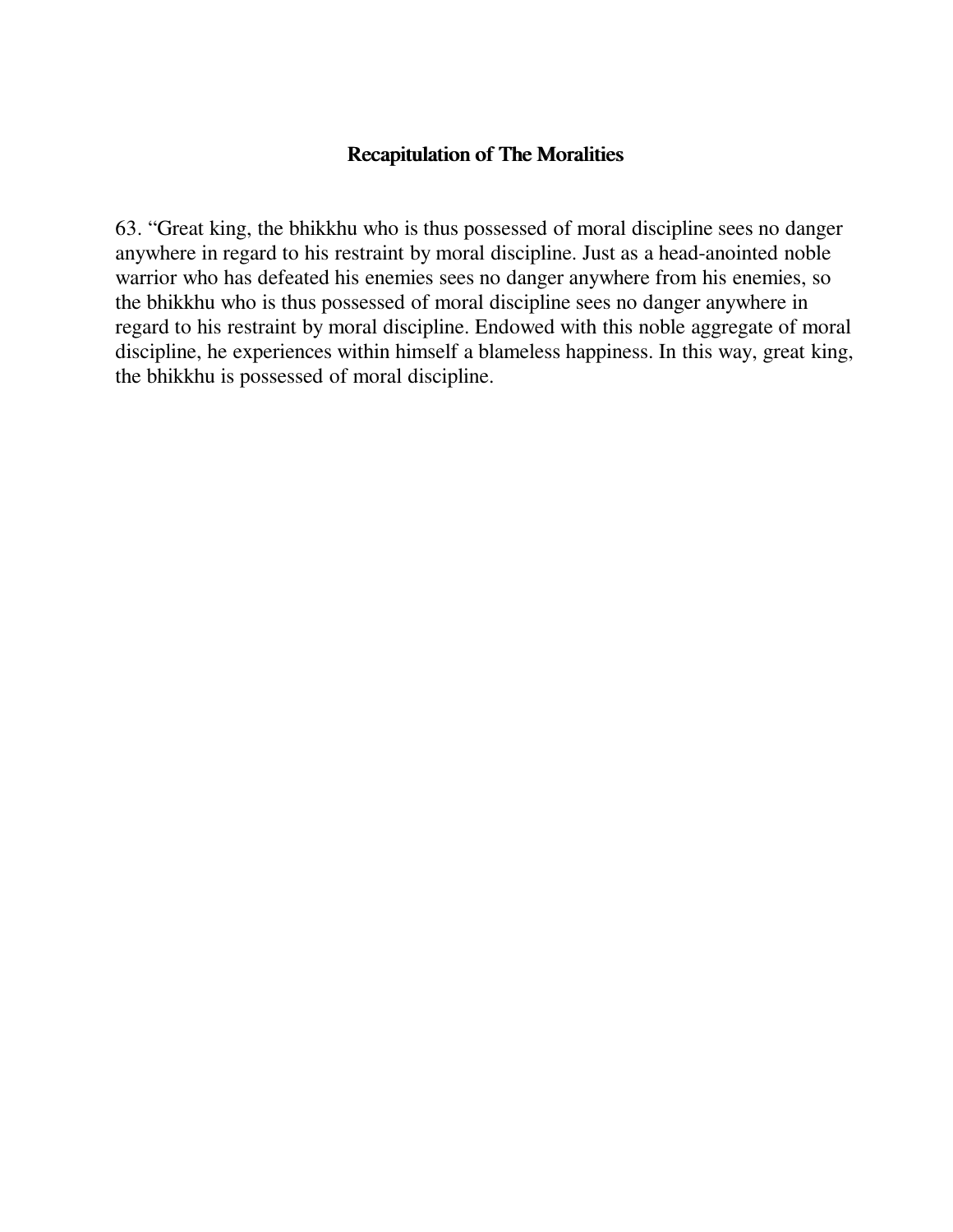## Guarding Guarding the Senses

DN 2.64. "And how, great king, does the bhikkhu guard the doors of his sense faculties? Herein, great king, having seen a form with the eye, the bhikkhu does not grasp at the sign or the details. Since, if he were to dwell without restraint over the faculty of the eye, evil unwholesome states such as covetousness and grief [bad unwholesome states of longing and dejection] might assail him, he practices restraint, guards the faculty of the eye, and achieves restraint over the faculty of the eye.

Having heard a sound with the ear …

having smelled an odor with the nose …

having tasted a flavor with the tongue …

having touched a tangible object with the body …

having cognized a mind-object with the mind, the bhikkhu does not grasp at the sign or the details. Since, if he were to dwell without restraint over the faculty of the mind, evil unwholesome states such as covetousness and grief might assail him, he practices restraint, guards the faculty of the mind, and achieves restraint over the faculty of the mind. Endowed with this noble restraint of the sense faculties, he experiences within himself an unblemished happiness. In this way, great king, the bhikkhu guards the doors of the sense faculties.

MN 75.8. "Māgandiya, the eye delights in forms, takes delight in forms, rejoices in forms; that has been tamed by the Tathāgata, guarded, protected, and restrained, and he teaches the Dhamma for its restraint. [same for the other 5 senses] MN 75.9. "What do you think, Māgandiya? Here someone may have formerly enjoyed himself with forms cognizable by the eye that are wished for, desired, agreeable, and likeable, connected with sensual desire and provocative of lust. On a later occasion, having understood as they actually are the origin, the disappearance, the gratification, the danger, and the escape in the case of forms, he might abandon craving for forms, remove fever for forms, and abide without thirst, with a mind inwardly at peace. [same for the other 5 senses]

MN 75.12. "So too, Māgandiya, formerly when I lived the home life, I enjoyed myself, provided and endowed with the five cords of sensual pleasure: with forms cognizable by the eye…with tangibles cognizable by the body that are wished for, desired, agreeable, and likeable, connected with sensual desire and provocative of lust. On a later occasion, having understood as they actually are the gratification, the danger, and the escape in the case of sensual pleasures, I abandoned craving for sensual pleasures, I removed fever for sensual pleasures, and I abide without thirst, with a mind inwardly at peace. I see other beings who are not free from lust for sensual pleasures being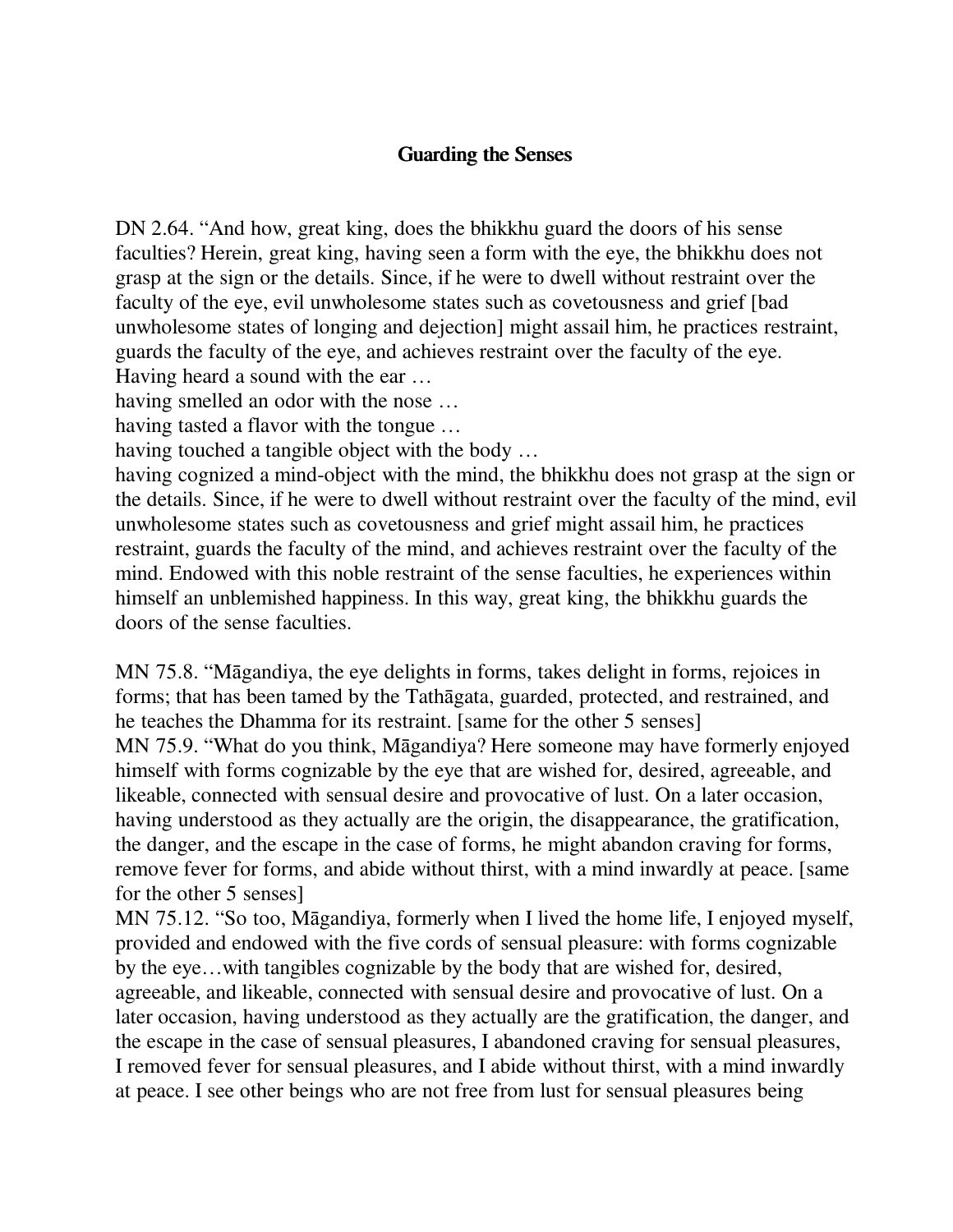devoured by craving for sensual pleasures, burning with fever for sensual pleasures, indulging in sensual pleasures, and I do not envy them nor do I delight therein. Why is that? Because there is, Māgandiya, a delight apart from sensual pleasures, apart from unwholesome states, which surpasses even divine bliss. Since I take delight in that, I do not envy what is inferior, nor do I delight therein.

SN 35.117. "Bhikkhus, before my enlightenment, while I was still a bodhisatta, not yet fully enlightened, the thought occurred to me: 'My mind may often stray towards those five cords of sensual pleasure that have already left their impression on the heart (citta = heart-mind) but which have passed, ceased, and changed, or but which have passed, ceased, and changed, or towards those that are present, or slightly towards those in the future.' Then it occurred to me: 'Being set on my own welfare, I should practice diligence, mindfulness, and guarding of the mind in regard to those five cords of sensual pleasure that have already left their impression on the heart, which have passed, ceased, and changed.' "Therefore, bhikkhus, in your case too...

SN 35.132 Master Kaccāna said 'with sense doors guarded.' In what way, Master Kaccāna, is one 'with sense doors guarded'?"

"Here, brahmin, having seen a form with the eye, someone is not intent upon a pleasing form and not repelled by a displeasing form. He dwells having set up mindfulness of the body, with a measureless mind, and he understands as it really is that liberation of mind, liberation by wisdom, wherein those evil unwholesome states cease without remainder. Having heard a sound with the ear ... Having cognized a mental phenomenon with the mind, someone is not intent upon a pleasing mental phenomenon and not repelled by a displeasing mental phenomenon. He dwells having set up mindfulness of the body ... cease without remainder. It is in such a way, brahmin, that one is 'with sense doors guarded.'"

# AN 4.117 $(7)$  Guarding

"Bhikkhus, one bent on his own welfare should practice heedfulness, mindfulness, and guarding of the mind in four instances. What four?

(1) "' May my mind not become excited by things that provoke lust!' One bent on his own welfare should practice heedfulness, mindfulness, and guarding of the mind thus. (2) "' May my mind not be full of hate toward things that provoke hatred!' One bent on his own welfare should practice heedfulness, mindfulness, and guarding of the mind thus.

(3) "' May my mind not be deluded by things that cause delusion!' One bent on his own welfare should practice heedfulness, mindfulness, and guarding of the mind thus. (4) "' May my mind not be intoxicated by things that intoxicate!' One bent on his own welfare should practice heedfulness, mindfulness, and guarding of the mind thus.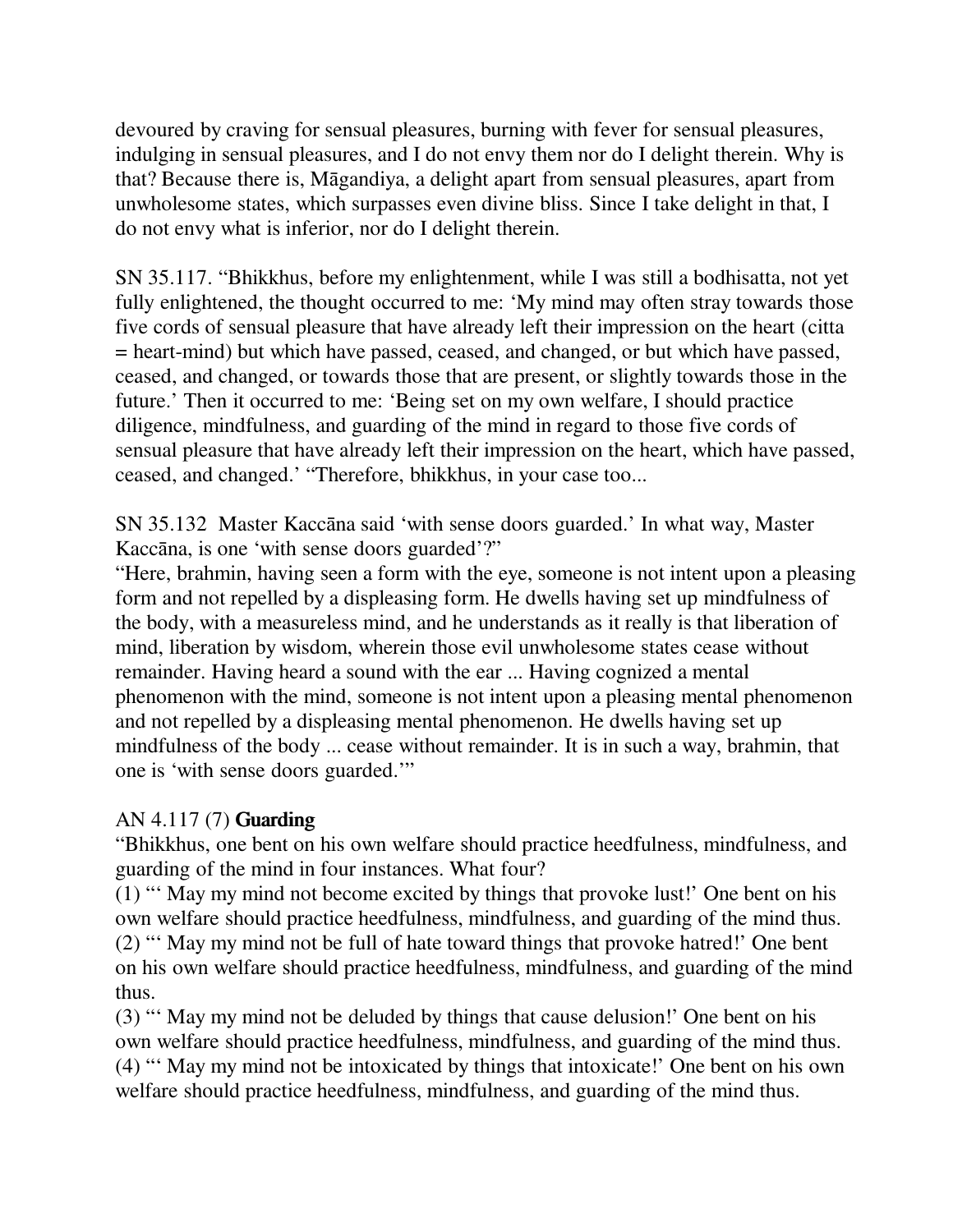"Bhikkhus, when a bhikkhu's mind is not excited by things that provoke lust because he has gotten rid of lust; when his mind is not full of hate toward things that provoke hatred because he has gotten rid of hatred; when his mind is not deluded by things that cause delusion because he has gotten rid of delusion; when his mind is not intoxicated by things that intoxicate because he has gotten rid of intoxication, then he does not cower, does not shake, does not tremble or become terrified, nor is he swayed by the words of [other] ascetics."

AN 8.9. "Bhikkhus, this is how Nanda guards the doors of the sense faculties: If he needs to look to the east, he does so after he has fully considered the matter and clearly comprehends it thus: 'When I look to the east, bad unwholesome states of longing and dejection will not flow in upon me.' If he needs to look to the west … to the north … to the south … to look up … to look down … to survey the intermediate directions, he does so after he has fully considered the matter and clearly comprehends it thus: 'When I look to the intermediate directions, bad unwholesome states of longing and dejection will not flow in upon me.' That is how Nanda guards the doors of the sense faculties.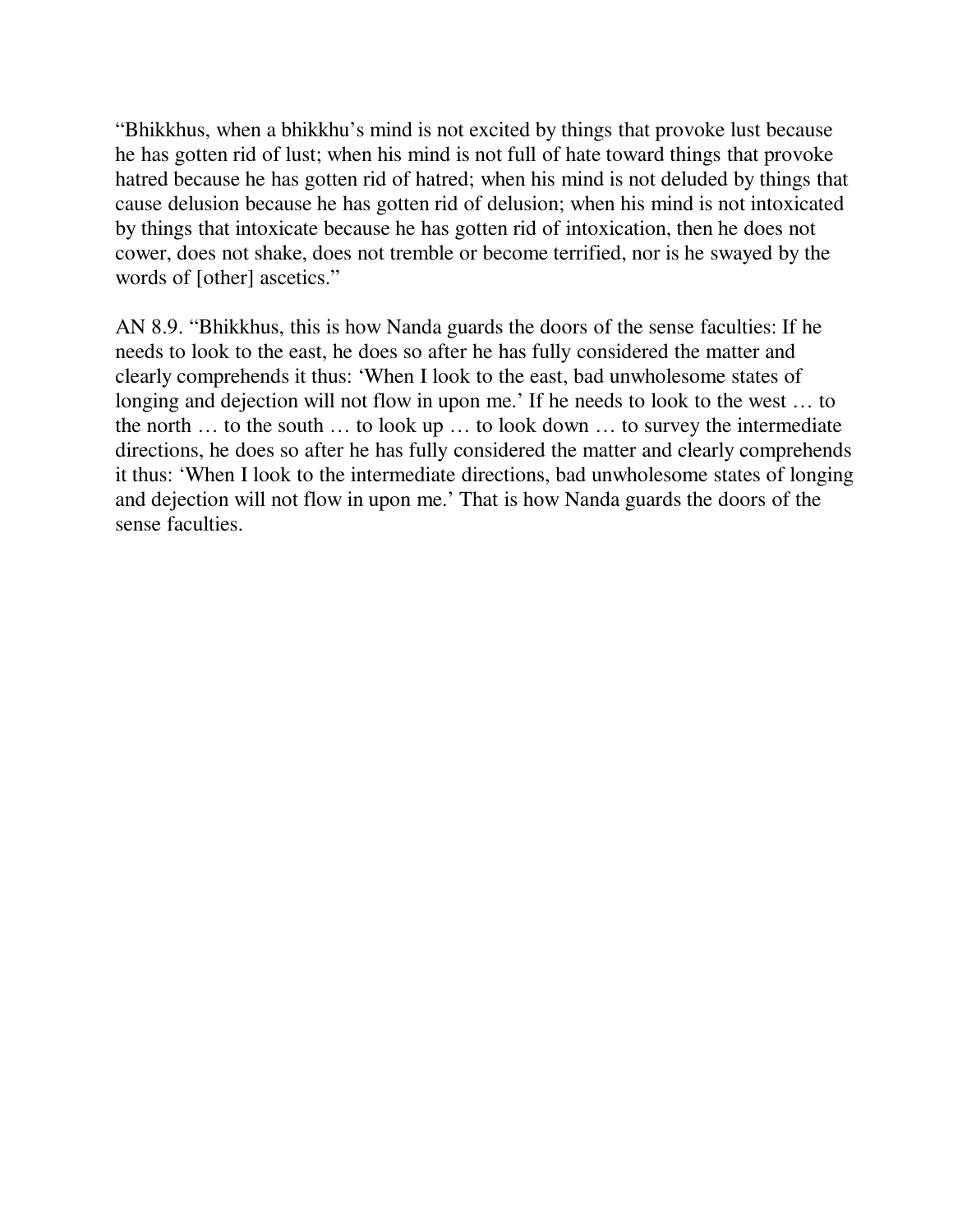### **Mindfulness and Clear Awareness**

DN 2.65. "And how, great king, is the bhikkhu endowed with mindfulness and clear comprehension? Herein, great king, in going forward and returning, the bhikkhu acts with clear comprehension. In looking ahead and looking aside, he acts with clear comprehension. In bending and stretching the limbs, he acts with clear comprehension. In wearing his robes and cloak and using his alms-bowl, he acts with clear comprehension. In eating, drinking, chewing, and tasting, he acts with clear comprehension. In defecating and urinating, he acts with clear comprehension. In going, standing, sitting, lying down, waking up, speaking, and remaining silent, he acts with clear comprehension. In this way, great king, the bhikkhu is endowed with mindfulness and clear comprehension.

The same verse can be found in both Satipatthana Suttas at DN 22.4 (mindfulness and clear awareness) and MN 10.8 (mindfulness and full awareness). It also occurs at MN 119.6 - the Kāyagatāsati Sutta: Mindfulness of the Body.

This verse occurs as well at the following: DN 16.2.13 SN 36.7 SN 47.2

The first part of this verse (going forward ... bowl) occurs in the following suttas: AN 4.103 AN 4.104 AN 4.105 AN 8.10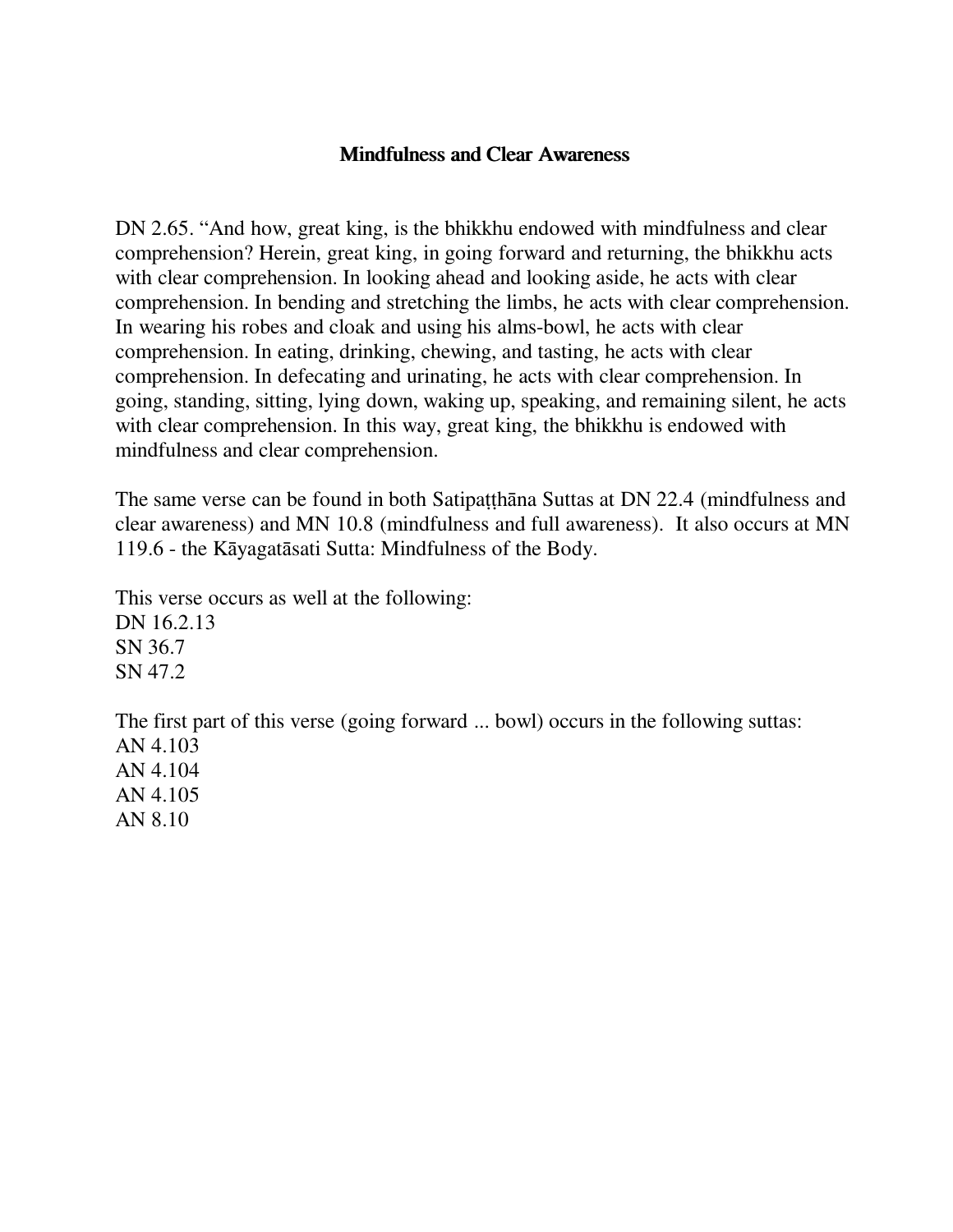## **Contentment**

DN 2.66, MN 27.14. "He becomes content with robes to protect his body and with almsfood to maintain his stomach, and wherever he goes, he sets out taking only these with him. Just as a bird, wherever it goes, flies with its wings as its only burden, so too the bhikkhu becomes content with robes to protect his body and with almsfood to maintain his stomach, and wherever he goes, he sets out taking only these with him. Possessing this aggregate of noble virtue, he experiences within himself a bliss that is blameless."

DN 33.1.11(9), MN 77.8. 'Four Ariyan lineages (ariya-υaṁsā). Here, a monk (a) is content with any old robe, praises such contentment, and does not try to obtain robes improperly or unsuitably. He does not worry if he does not get a robe, and if he does, he is not full of greedy, blind desire, but makes use of it, aware of [such] dangers and wisely aware of its true purpose. Nor is he conceited about being thus content with any old robe, and he does not disparage others. And one who is thus skilful, not lax, clearly aware and mindful, [225] is known as a monk who is true to the ancient, original (aggaññe) Ariyan lineage. Again, (b) a monk is content with any alms-food he may get... Again, (c) a monk is content with any old lodging-place ... And again, (d) a monk, being fond of abandoning ( pahāna), rejoices in abandoning, and being fond of developing (bhāυanā), rejoices in developing, is not therefore conceited... And one who is thus skilful, not lax, clearly aware and mindful, is known as a monk who is true to the ancient, original Ariyan lineage.

MN 62.20. "Rāhula, develop meditation on altruistic joy; for when you develop meditation on altruistic joy, any discontent will be abandoned.

AN 1.64 (4) "Bhikkhus, I do not see even a single thing that so causes unarisen unwholesome qualities to arise and arisen wholesome qualities to decline as noncontentment. For one who is not content, unarisen unwholesome qualities arise and arisen wholesome qualities decline."

AN 1.65 (5) "Bhikkhus, I do not see even a single thing that so causes unarisen wholesome qualities to arise and arisen unwholesome qualities to decline as contentment. For one who is content, unarisen wholesome qualities arise and arisen unwholesome qualities decline."

# AN 4.27 (7) Contentment

"Bhikkhus, there are these four trifles, easily gained and blameless. What four?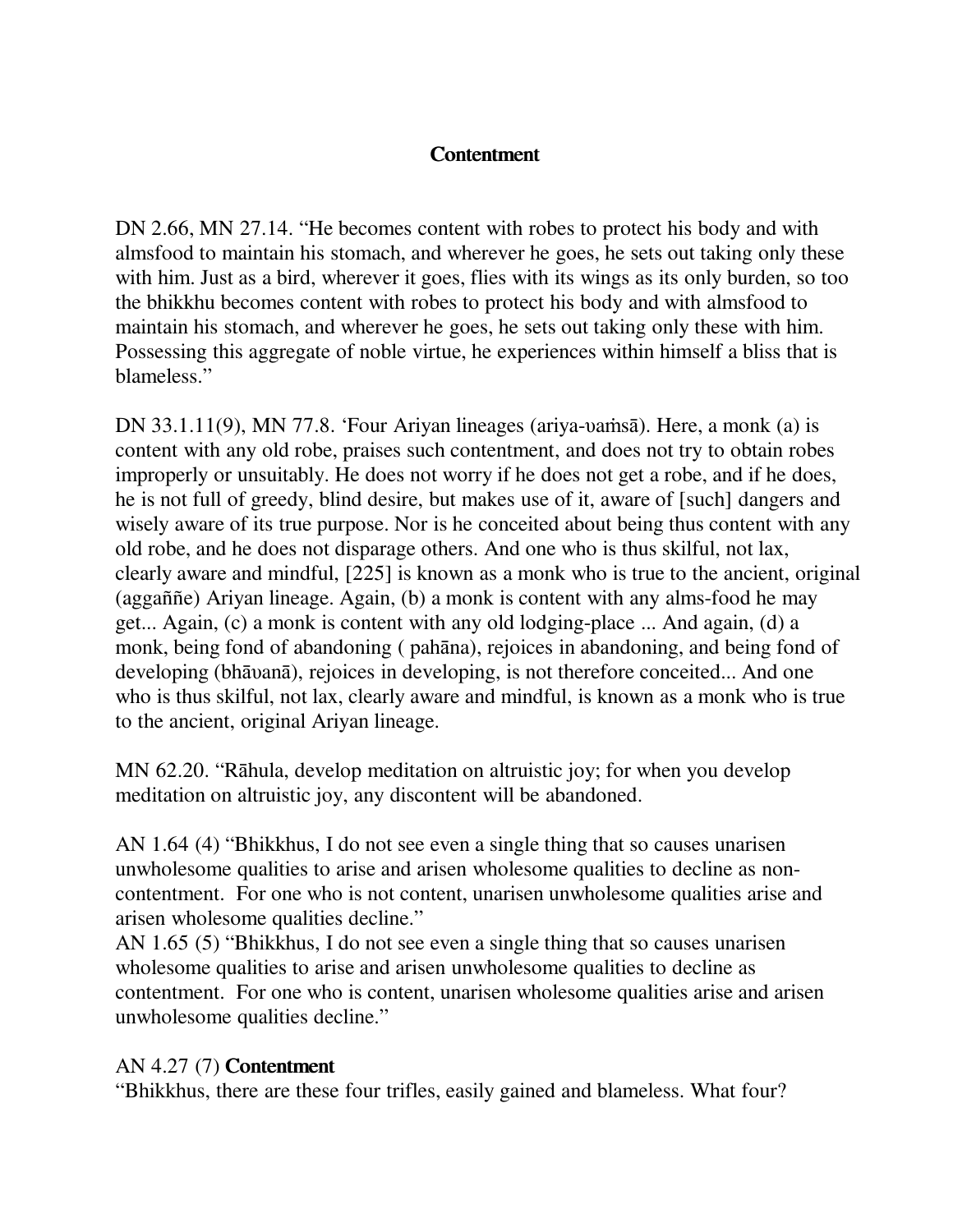- (1) "A rag-robe is a trifle among robes, easily gained [27] and blameless.
- (2) A lump of almsfood is a trifle among meals, easily gained and blameless.
- (3) The foot of a tree is a trifle among lodgings, easily gained and blameless.
- (4) Putrid urine is a trifle among medicines, easily gained and blameless.

"These are the four trifles, easily gained and blameless. When a bhikkhu is satisfied with what is trifling and easily gained, I say that he has one of the factors of the ascetic life." When one is content with what is blameless, trifling and easily gained; when one's mind is not distressed because of a lodging, robe, drink, and food, one is not hindered anywhere. These qualities, rightly said to conform to the ascetic life, are acquired by a bhikkhu who is content and heedful.

The SN commentary (Spk) discusses a threefold typology of contentment (santosa ): (i) contentment that accords with one's gains (yathālābhasantosa), i.e., remaining content with any gains, whether fine or coarse; (ii) contentment that accords with one's ability (yathābalasantosa), i.e., remaining content with whatever one needs to sustain one's health; and (iii) contentment that accords with suitability (yathāsāruppasantosa ), i.e., disposing of any luxury items received and retaining only the simplest and most basic requisites.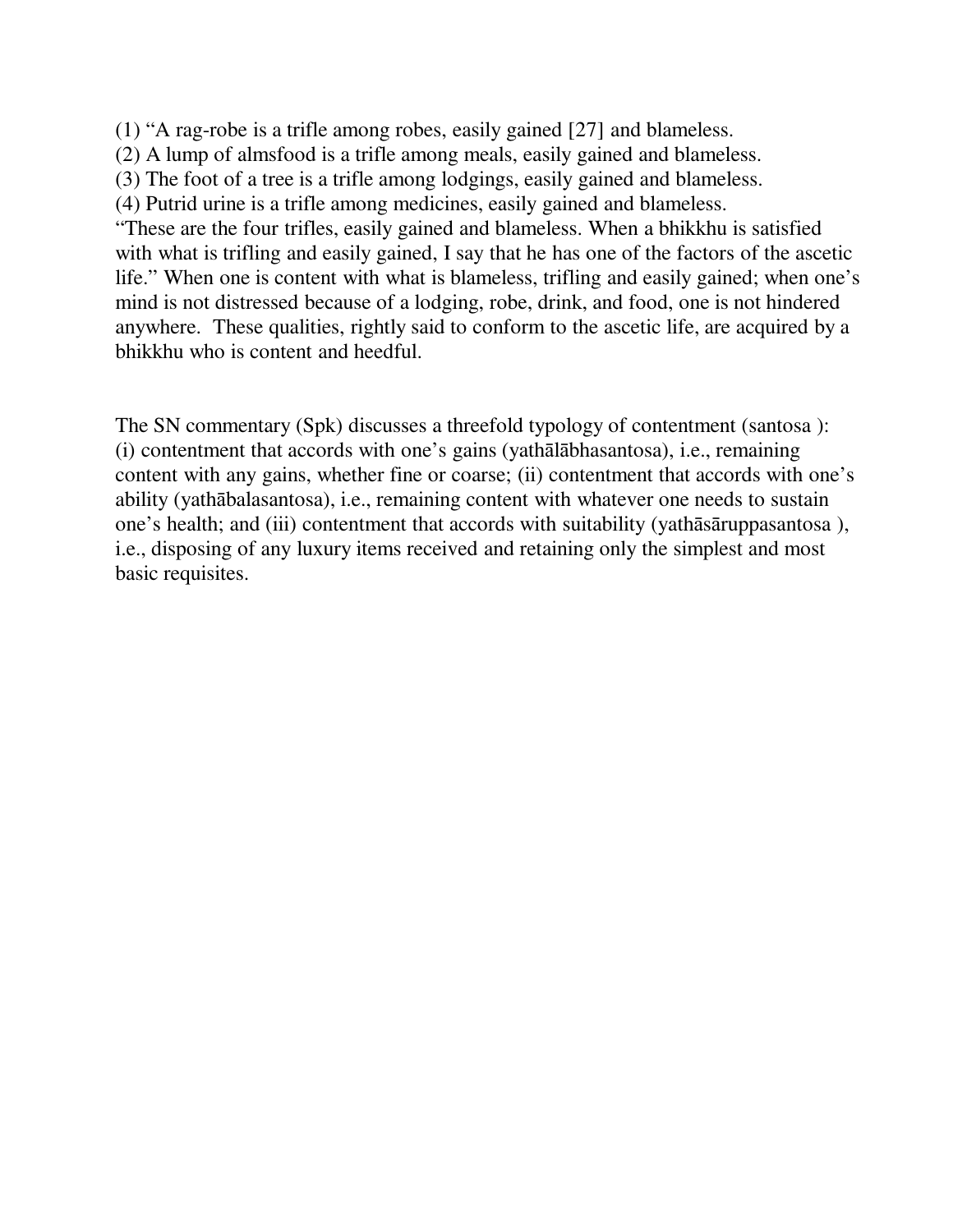#### **Meditation Practice**

DN 2.67. "Endowed with this noble aggregate of moral discipline, this noble restraint over the sense faculties, this noble mindfulness and clear comprehension, and this noble contentment, he resorts to a secluded dwelling—a forest, the foot of a tree, a mountain, a glen, a hillside cave, a cremation ground, a jungle grove, the open air, a heap of straw. After returning from his alms-round, following his meals, he sits down, crosses his legs, holds his body erect, and sets up mindfulness before him.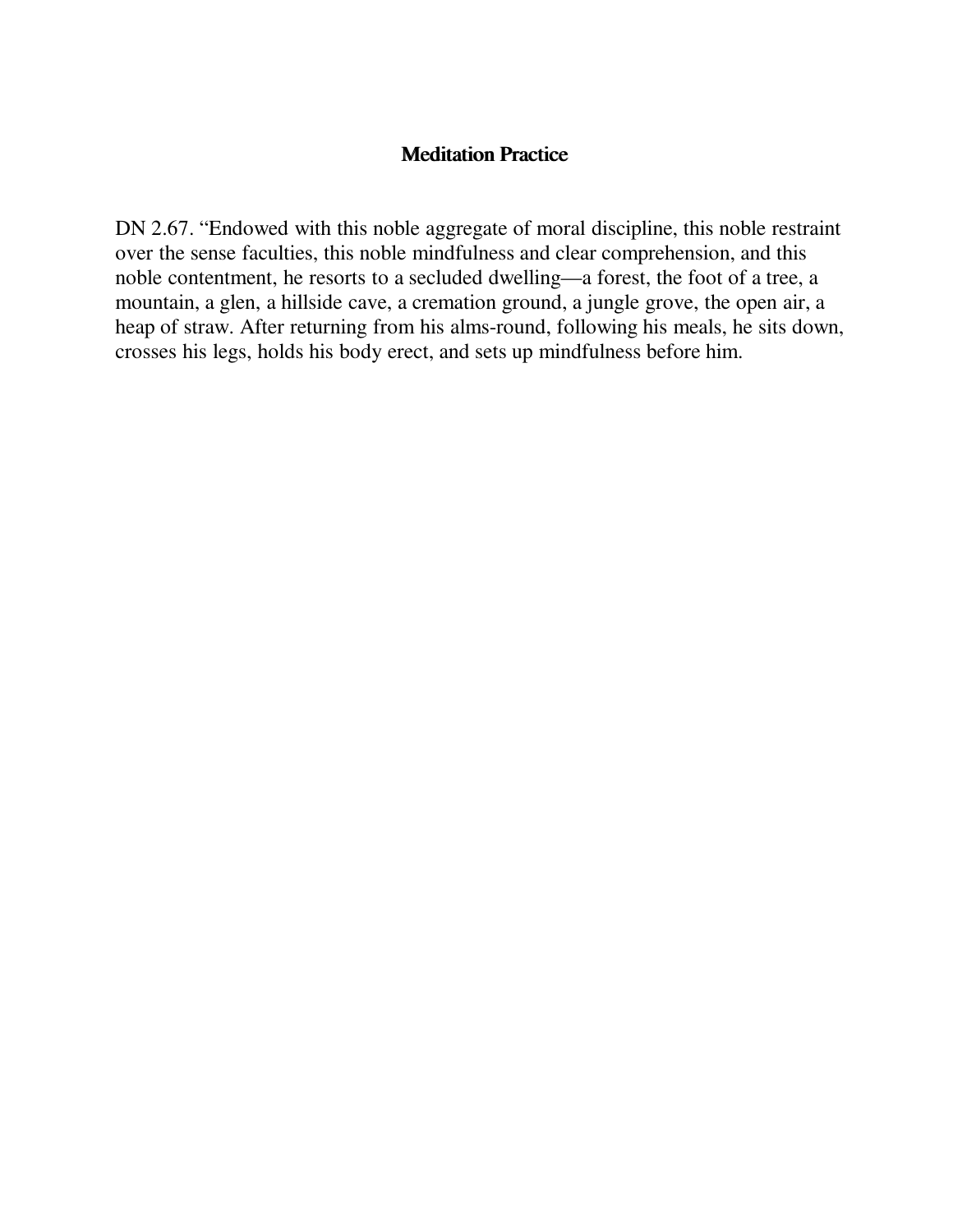## Abandoning the Hindrances

DN 2.68. "Having abandoned covetousness for the world, he dwells with a mind free from covetousness; he purifies his mind from covetousness. Having abandoned ill will and hatred, he dwells with a benevolent mind, sympathetic for the welfare of all living beings; he purifies his mind from ill will and hatred. Having abandoned dullness and drowsiness, he dwells perceiving light, mindful and clearly comprehending; he purifies his mind from dullness and drowsiness. Having abandoned restlessness and remorse, he dwells at ease within himself, with a peaceful mind; he purifies his mind from restlessness and remorse. Having abandoned doubt, he dwells as one who has passed beyond doubt, unperplexed about wholesome states; he purifies his mind from doubt.

Sometimes "covetousness" is translated as "longing for the world." In AN 10.176 we find "Here, someone is full of longing. He longs for the wealth and property of others thus: 'Oh, may what belongs to another be mine!'" Thus "covetousness" seems more accurate.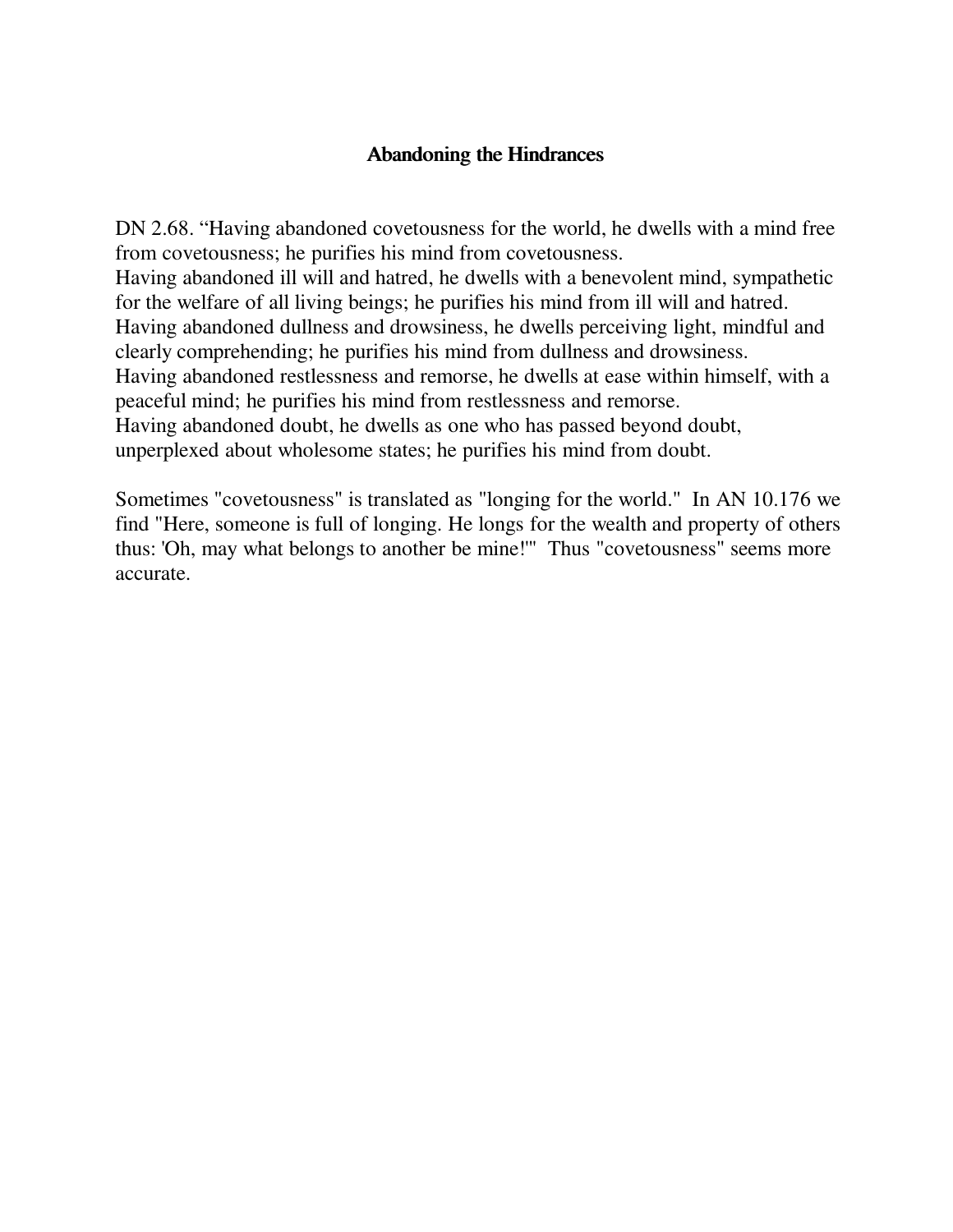## Similes for the Hindrances

DN 2.69-73. Great king, suppose a man were to take a loan and apply it to his business, and his business were to succeed, so that he could pay back his old debts and would have enough money left over to maintain a wife. He would reflect on this, and as a result he would become glad and experience joy.

"Again, great king, suppose a man were to become sick, afflicted, gravely ill, so that he could not enjoy his food and his strength would decline. After some time he would recover from that illness and would enjoy his food and regain his bodily strength. He would reflect on this, and as a result he would become glad and experience joy.

"Again, great king, suppose a man were locked up in a prison. After some time he would be released from prison, safe and secure, with no loss of his possessions. He would reflect on this, and as a result he would become glad and experience joy.

"Again, great king, suppose a man were a slave, without independence, subservient to others, unable to go where he wants. After some time he would be released from slavery and gain his independence; he would no longer be subservient to others but a free man able to go where he wants. He would reflect on this, and as a result he would become glad and experience joy.

"Again, great king, suppose a man with wealth and possessions were traveling along a desert road where food was scarce and dangers were many. After some time he would cross over the desert and arrive safely at a village which is safe and free from danger. He would reflect on this, and as a result he would become glad and experience joy.

DN 2.74. "In the same way, great king, when a bhikkhu sees that these five hindrances are unabandoned within himself, he regards that as a debt, as a sickness, as confinement in prison, as slavery, as a desert road.

DN 2.75. "But when he sees that these five hindrances have been abandoned within himself, he regards that as freedom from debt, as good health, as release from prison, as freedom from slavery, as a place of safety.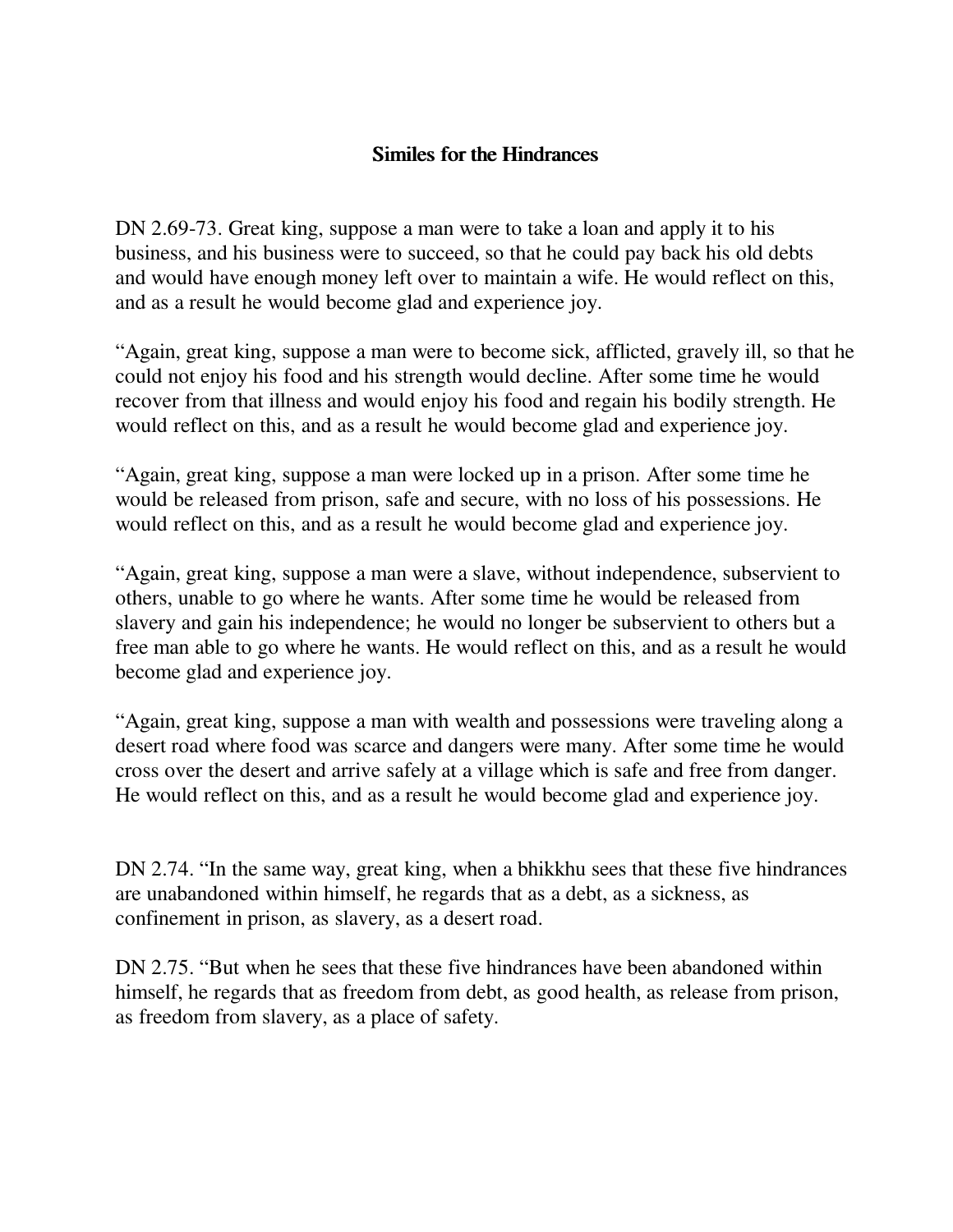### Similes for the Hindrances at SN 46.55

SN 46.55. "Suppose, brahmin, there is a bowl of water mixed with lac, turmeric, blue dye, or crimson dye. If a man with good sight were to examine his own facial reflection in it, he would neither know nor see it as it really is. So too, brahmin, when one dwells with a mind obsessed by sensual lust …

"Suppose, brahmin, there is a bowl of water being heated over a fire, bubbling and boiling. If a man with good sight were to examine his own facial reflection in it, he would neither know nor see it as it really is. So too, brahmin, when one dwells with a mind obsessed by ill will …

"Suppose, brahmin, there is a bowl of water covered over with water plants and algae. If a man with good sight were to examine his own facial reflection in it, he would neither know nor see it as it really is. So too, brahmin, when one dwells with a mind obsessed by sloth and torpor ...

"Suppose, brahmin, there is a bowl of water stirred by the wind, rippling, swirling, churned into wavelets. If a man with good sight were to examine his own facial reflection in it, he would neither know nor see it as it really is. So too, brahmin, when one dwells with a mind obsessed by restlessness and remorse ...

"Suppose, brahmin, there is a bowl of water that is turbid, unsettled, muddy, placed in the dark. If a man with good sight were to examine his own facial reflection in it, he would neither know nor see it as it really is. So too, brahmin, when one dwells with a mind obsessed by doubt ...

1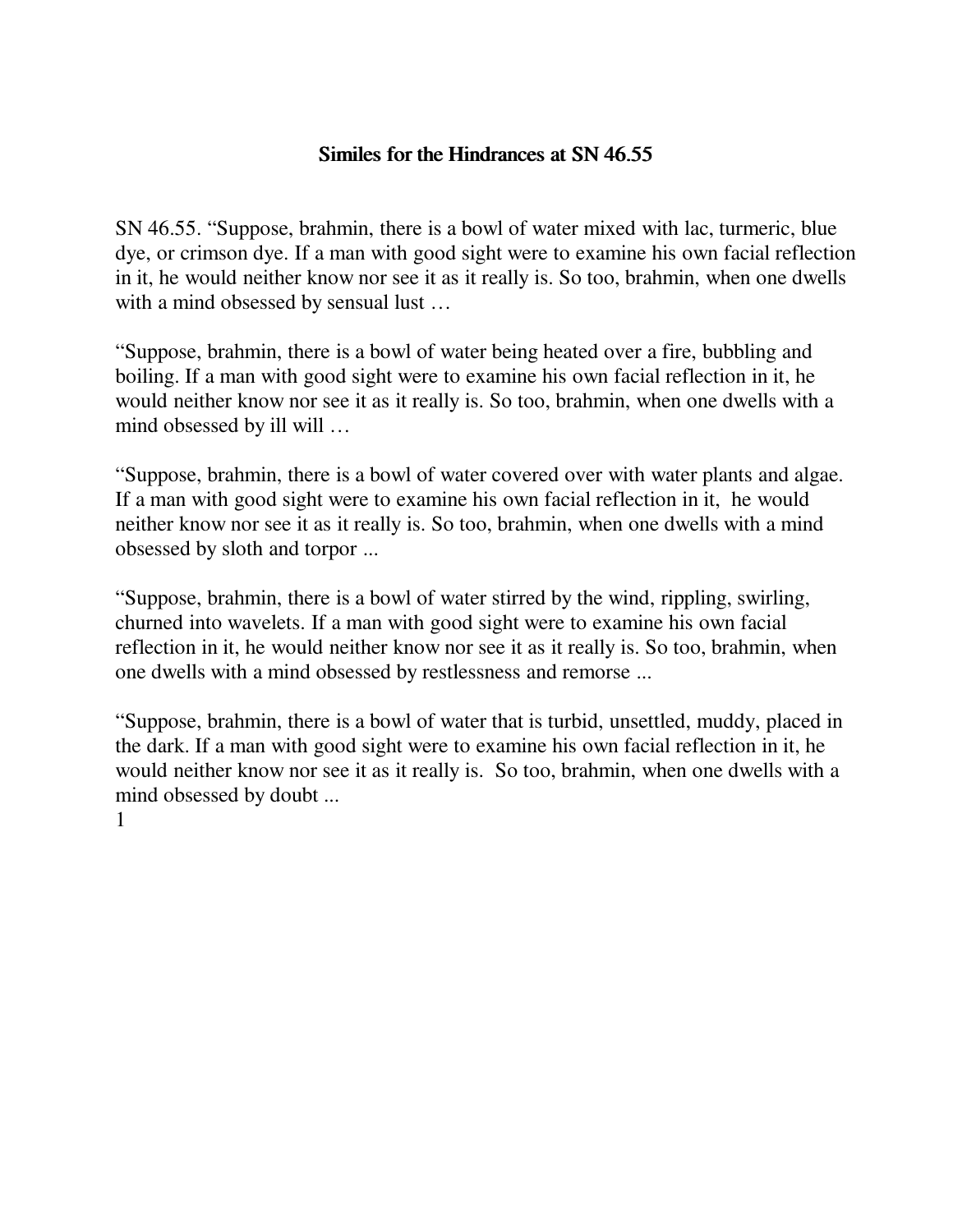# Things To Be Developed For Abandoning the Hindrances

From the New Sub Commentary:

The 6 things to be developed for abandoning sensual desire are:

- 1. Learning the sign of the unattractive (i.e. the repulsive nature of the body)
- 2. Application to meditation on the unattractive
- 3. Guarding the doors of the sense faculties
- 4. Moderation in eating
- 5. Noble Friends & 6. Noble Conversations

The 6 things to be developed for abandoning hatred and ill will are:

- 1. Learning the sign of loving-kindness
- 2. Application to meditation on loving-kindness
- 3. Reflection on the ownership of action
- 4. Abundance of wise reflection
- 5. Noble Friends & 6. Noble Conversations

The 6 things to be developed for abandoning sloth & torpor are:

- 1. Recognizing that overeating is the basis (of sloth & torpor)
- 2. Changing the postures
- 3. Attention to the perception of light
- 4. Living in the open air
- 5. Noble Friends & 6. Noble Conversations

The 6 things to be developed for abandoning restlessness & remorse are:

- 1. Much learning
- 2. Interrogation
- 3. Skill in the Vinaya
- 4. Associating with senior monks
- 5. Noble Friends & 6. Noble Conversations

The 6 things to be developed for abandoning skeptical doubt are:

- 1. Much learning
- 2. Interrogation
- 3. Skill in the Vinaya
- 4. Resolution
- 5. Noble Friends & 6. Noble Conversations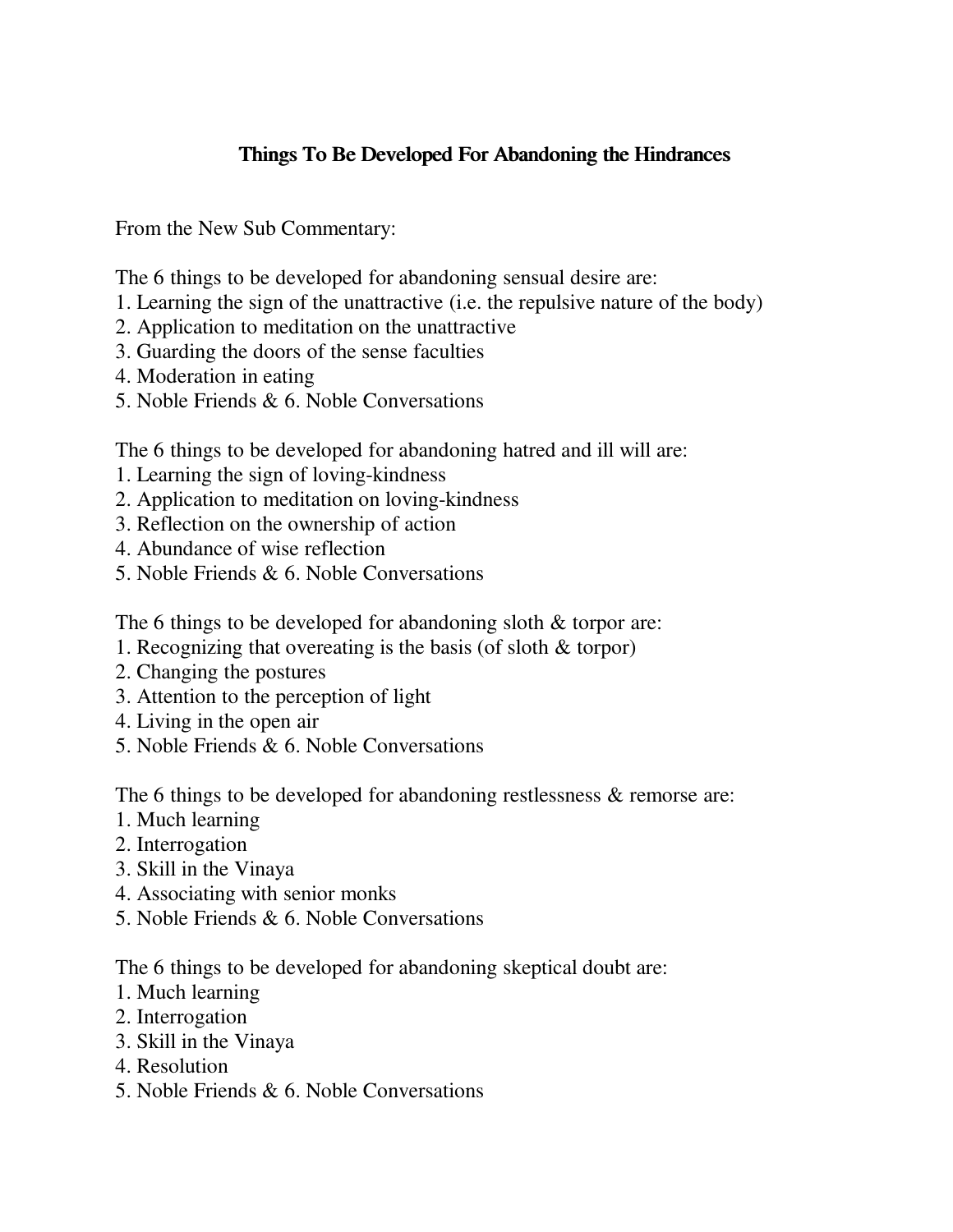### The Jhāna Summary

DN 2.76. "When he sees that these five hindrances have been abandoned within himself, gladness arises. When he is gladdened, rapture arises. When his mind is filled with rapture, his body becomes tranquil; tranquil in body, he experiences happiness; being happy, his mind becomes concentrated.

This stock phrase, or something similar to it, also appears in DN 2-13, MN 7, MN 40, SN 12.23, SN 35.97, SN 42.13, SN 47.10, SN 55.40, AN 3.95, AN 5.26, AN 6.10, AN 10.1-5, AN 11.12. Sometimes, such as in SN 12.23, it is substituted for the jhanas. Its usage in the AN passages seem to be in place of the usual jhāna descriptions.

DA, the commentary to DN 2, explains this passage as access concentration. They indicate that everything from the abandoning of the hindrances through the happiness is access concentration, and then becoming concentrated is absorption concentration. The gladness is identified with showering pīti and is said to be "tender pīti." (I think they misunderstand! - this stock phrase is probably a late insertion.)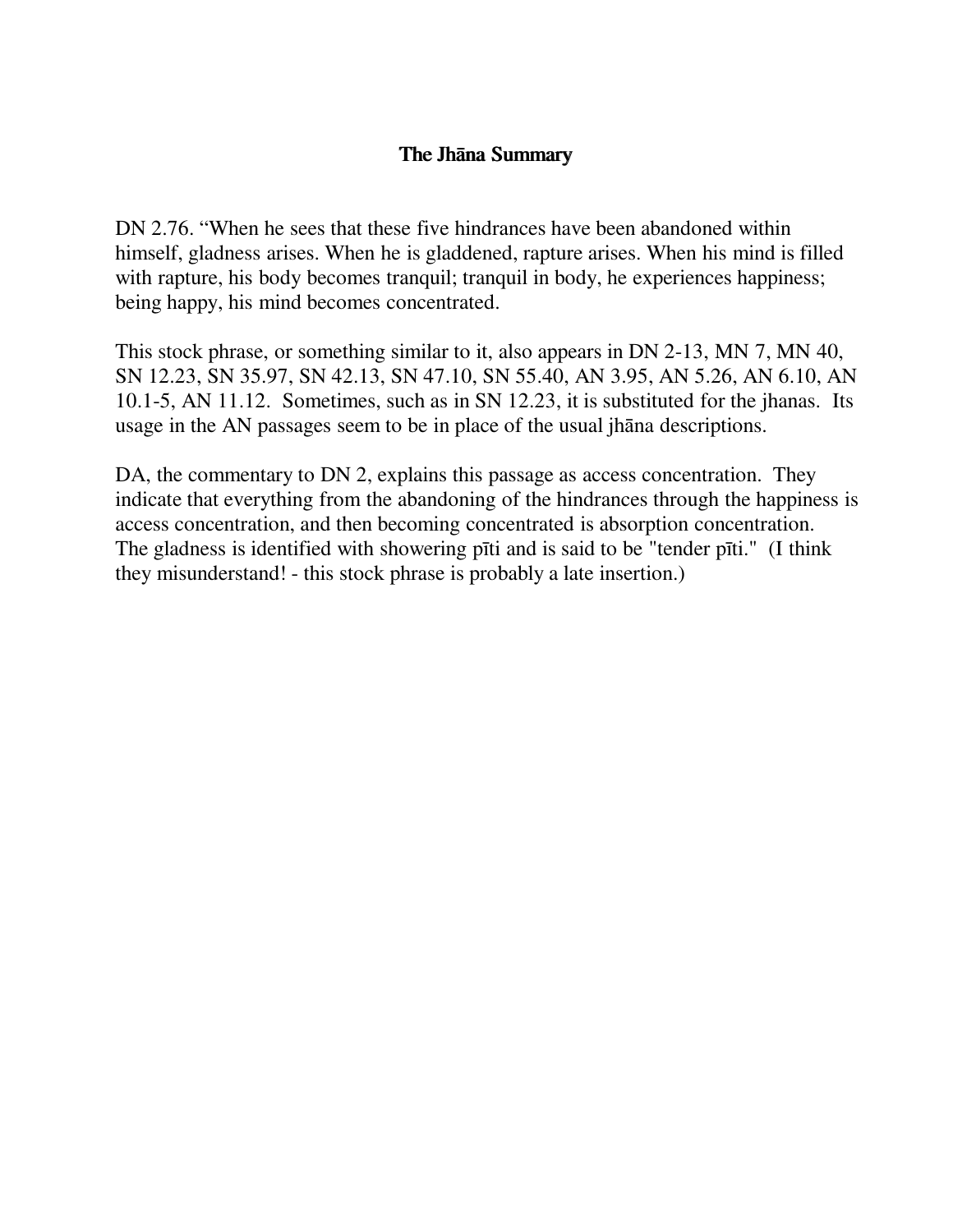#### The Jhanas

About half of the 34 suttas in the DN refer to jhānas, about a third of the 152 suttas in the MN refer to jhānas, about 17 suttas in the SN refer to jhānas plus there is a whole *Jhānasaṃyutta* with an additional 54 additional suttas, and there are about 40 references to jhānas in AN. The jhānas as usually described do not appear in the KN, but Snp1.3 seems to have a clear reference to J4. There are a few other passages in the KN that could be interpreted to be jhāna references.

The descriptions in most cases are identical, tho a few suttas provide a bit of additional information. The most detailed descriptions are found the Gradual Training suttas of the DN - see especially DN2 and DN 9. The 4 Jhānas being misunderstood as the goal of the spiritual path are given as the last 4 of the wrong views found in DN 1.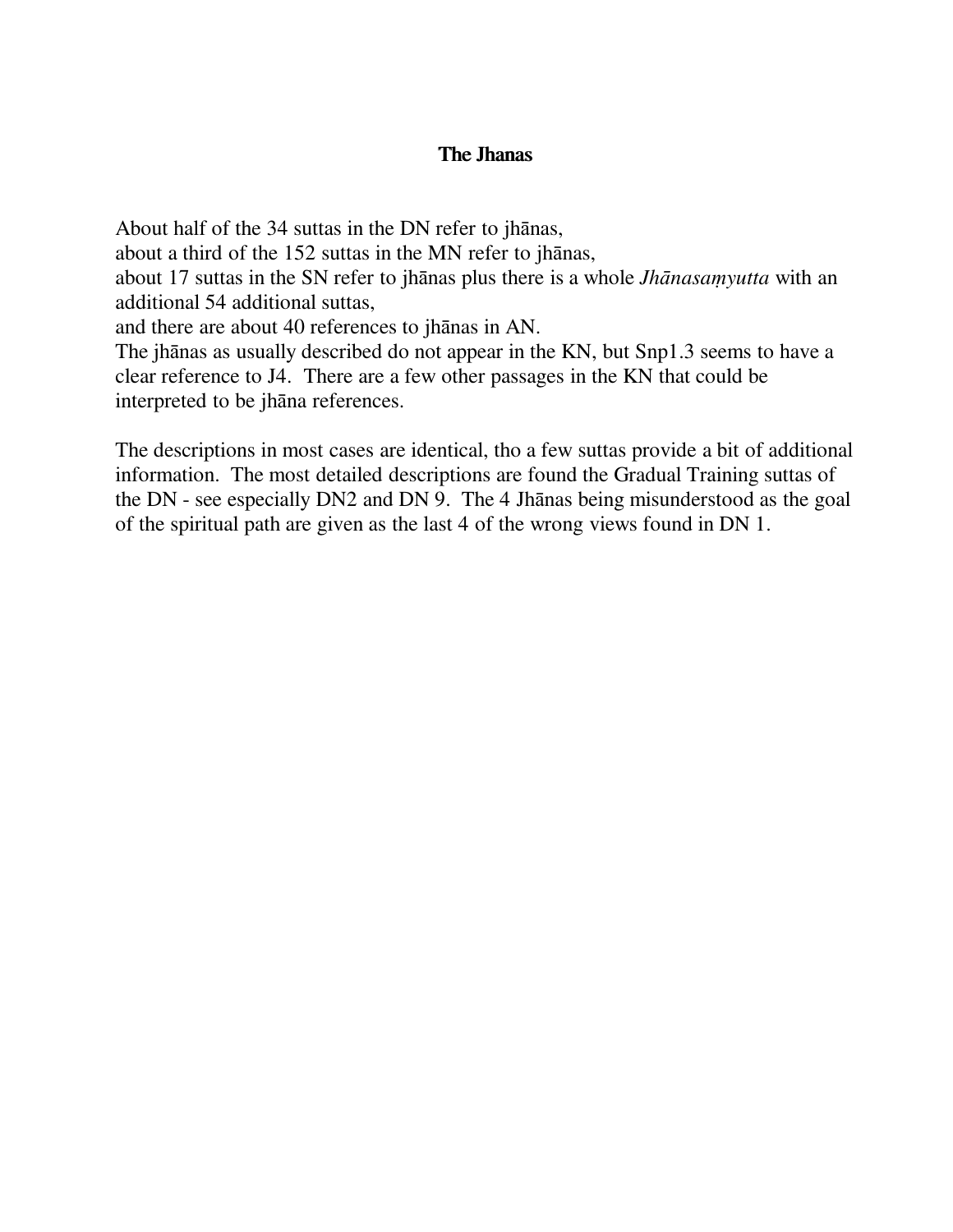### First Jhāna

DN 2.77. "Quite secluded from sense pleasures, secluded from unwholesome states, he enters and dwells in the first jhāna, which is accompanied by applied and sustained thought and filled with the rapture and happiness born of seclusion. He drenches, steeps, saturates, and suffuses his body with this rapture and happiness born of seclusion, so that there is no part of his entire body which is not suffused by this rapture and happiness.

DN 2.78. "Great king, suppose a skilled bath attendant or his apprentice were to pour soap-powder into a metal basin, sprinkle it with water, and knead it into a ball, so that the ball of soap-powder be pervaded by moisture, encompassed by moisture, suffused with moisture inside and out, yet would not trickle. In the same way, great king, the bhikkhu drenches, steeps, saturates, and suffuses his body with the rapture and happiness born of seclusion, so that there is no part of his entire body which is not suffused by this rapture and happiness. This, great king, is a visible fruit of recluseship more excellent and sublime than the previous ones.

DN 9.10. "Having reached the first jhana, one remains in it. .... At that time there is present a true but subtle perception of pīti and sukha born of seclusion, and one becomes one who is conscious of this pīti and sukha."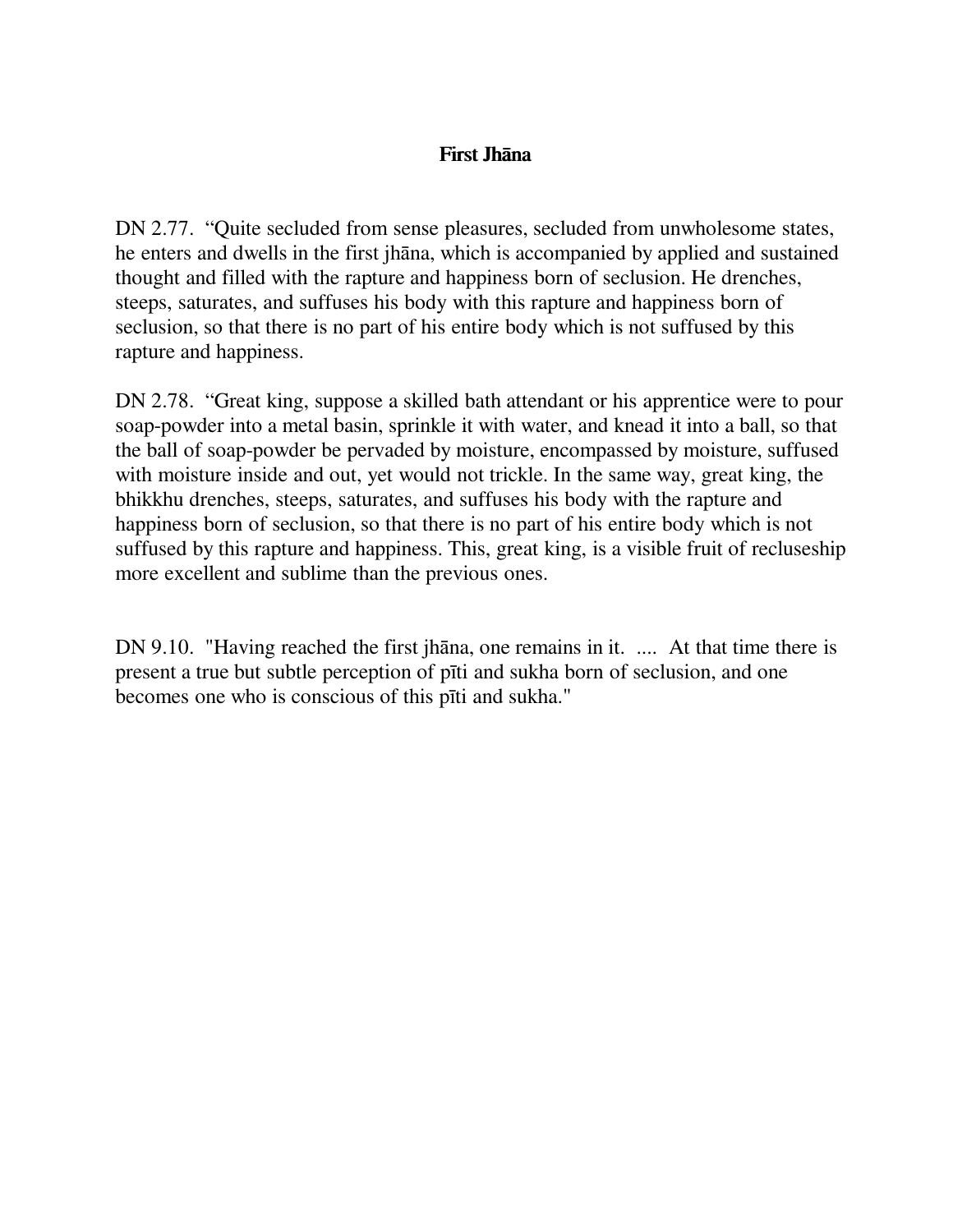## Second Jhāna

DN 2.79. "Further, great king, with the subsiding of applied and sustained thought, the bhikkhu enters and dwells in the second jhāna, which is accompanied by internal confidence and unification of mind, is without applied and sustained thought, and is filled with the rapture and happiness born of concentration. He drenches, steeps, saturates, and suffuses his body with this rapture and happiness born of concentration, so that there is no part of his entire body which is not suffused by this rapture and happiness.

DN 2.80. "Great king, suppose there were a deep lake whose waters welled up from below. It would have no inlet for water from the east, west, north, or south, nor would it be refilled from time to time with showers of rain; yet a current of cool water, welling up from within the lake, would drench, steep, saturate and suffuse the whole lake, so that there would be no part of that entire lake which is not suffused with the cool water. In the same way, great king, the bhikkhu drenches, steeps, saturates, and suffuses his body with the rapture and happiness born of concentration, so that there is no part of his entire body which is not suffused by this rapture and happiness. This too, great king, is a visible fruit of recluseship more excellent and sublime than the previous ones.

DN 9.11. "One's former true but subtle perception of pīti and sukha born of seclusion vanishes. At that time there arises a true but subtle perception of pīti and sukha born of concentration, and one becomes one who is conscious of this pīti and sukha." 1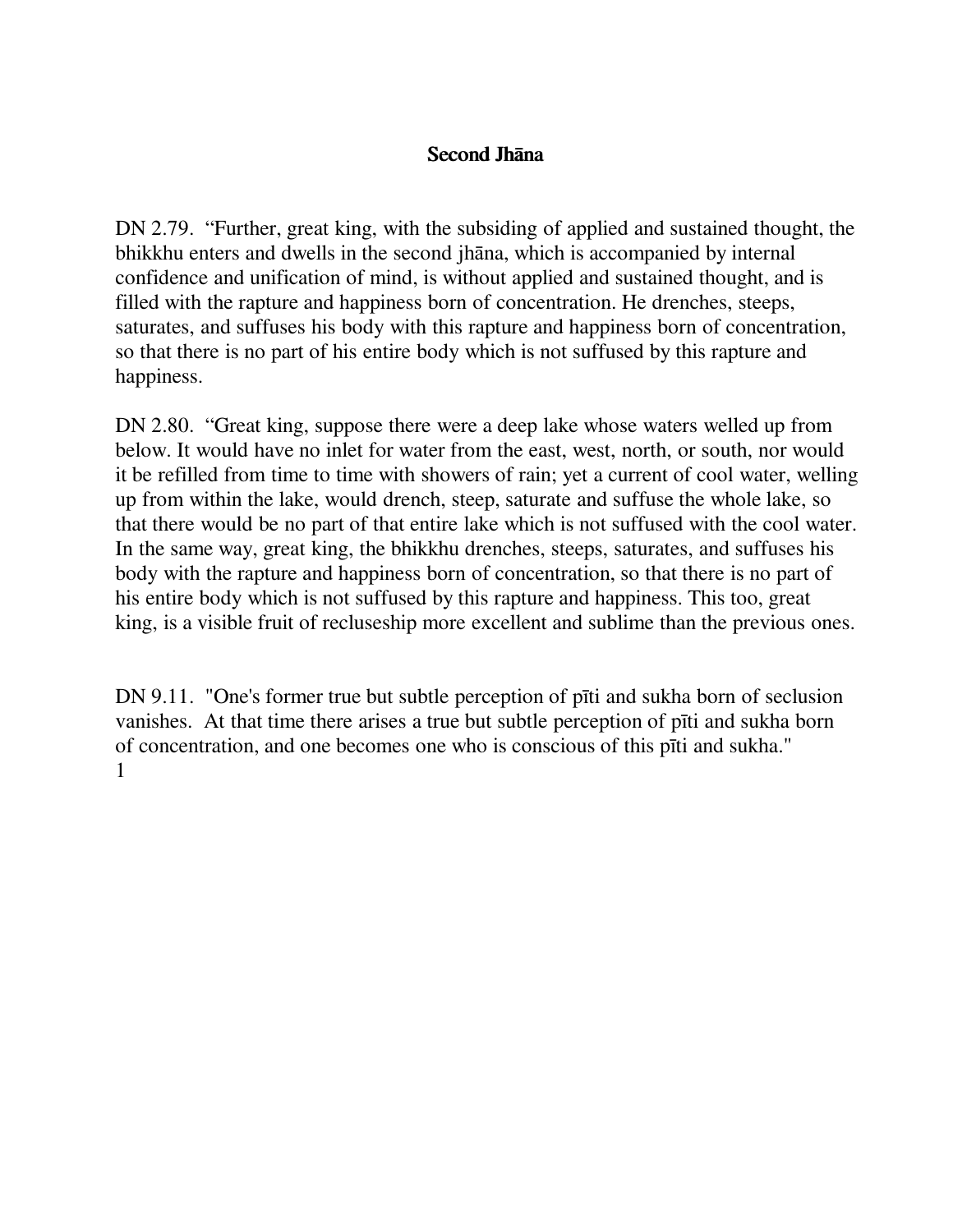## Third Jhāna

DN 2.81. "Further, great king, with the fading away of rapture, the bhikkhu dwells in equanimity, mindful and clearly comprehending, and experiences happiness with the body. Thus he enters and dwells in the third jhāna, of which the noble ones declare: 'He dwells happily with equanimity and mindfulness.' He drenches, steeps, saturates, and suffuses his body with this happiness free from rapture, so that there is no part of his entire body which is not suffused by this happiness.

DN 2.82. "Great king, suppose in a lotus pond there were blue, white, or red lotuses that have been born in the water, grow in the water, and never rise up above the water, but flourish immersed in the water. From their tips to their roots they would be drenched, steeped, saturated, and suffused with cool water, so that there would be no part of those lotuses not suffused with cool water. In the same way, great king, the bhikkhu drenches, steeps, saturates and suffuses his body with the happiness free from rapture, so that there is no part of his entire body which is not suffused by this happiness. This too, great king, is a visible fruit of recluseship more excellent and sublime than the previous ones.

DN 9.12. "One's former true but subtle sense of pīti and sukha born of concentration vanishes, and there arises at that time a true but subtle sense of equanimity and happiness, and one becomes one who is conscious of this true but subtle sense of equanimity and happiness."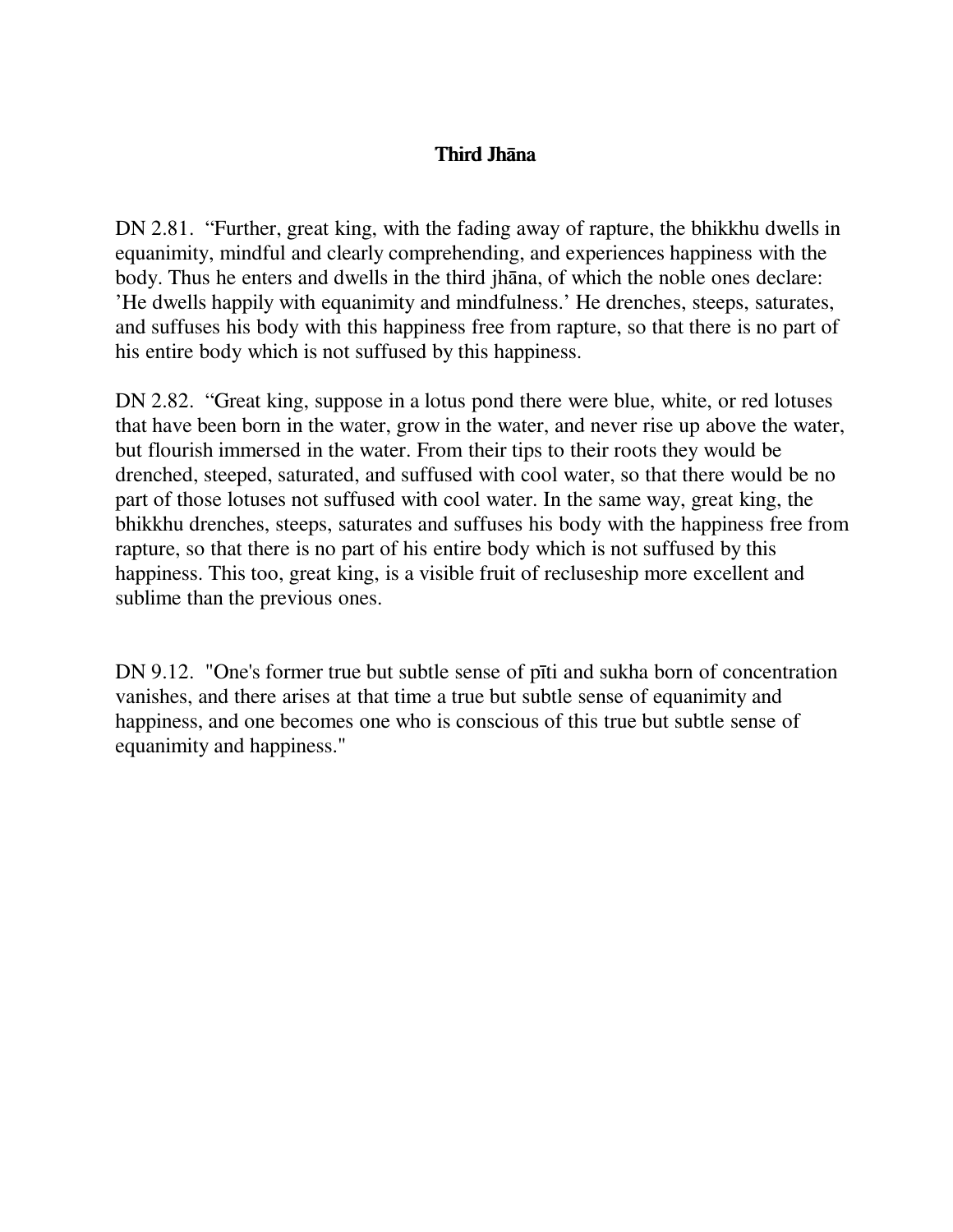## Fourth Jhāna

DN 2.83. "Further, great king, with the abandoning of pleasure and pain, and with the previous passing away of joy and grief, the bhikkhu enters and dwells in the fourth jhāna, which is neither pleasant nor painful and contains mindfulness fully purified by equanimity. He sits suffusing his body with a pure bright mind, so that there is no part of his entire body not suffused by a pure bright mind.

DN 2.84. "Great king, suppose a man were to be sitting covered from the head down by a white cloth, so that there would be no part of his entire body not suffused by the white cloth. In the same way, great king, the bhikkhu sits suffusing his body with a pure bright mind, so that there is no part of his entire body not suffused by a pure bright mind. This too, great king, is a visible fruit of recluseship more excellent and sublime than the previous ones.

DN 9.13. "One's former true but subtle sense of equanimity and happiness vanishes, and there arises a true but subtle sense of neither pleasure nor pain, and one becomes one who is conscious of this true but subtle sense of neither pleasure nor pain." 2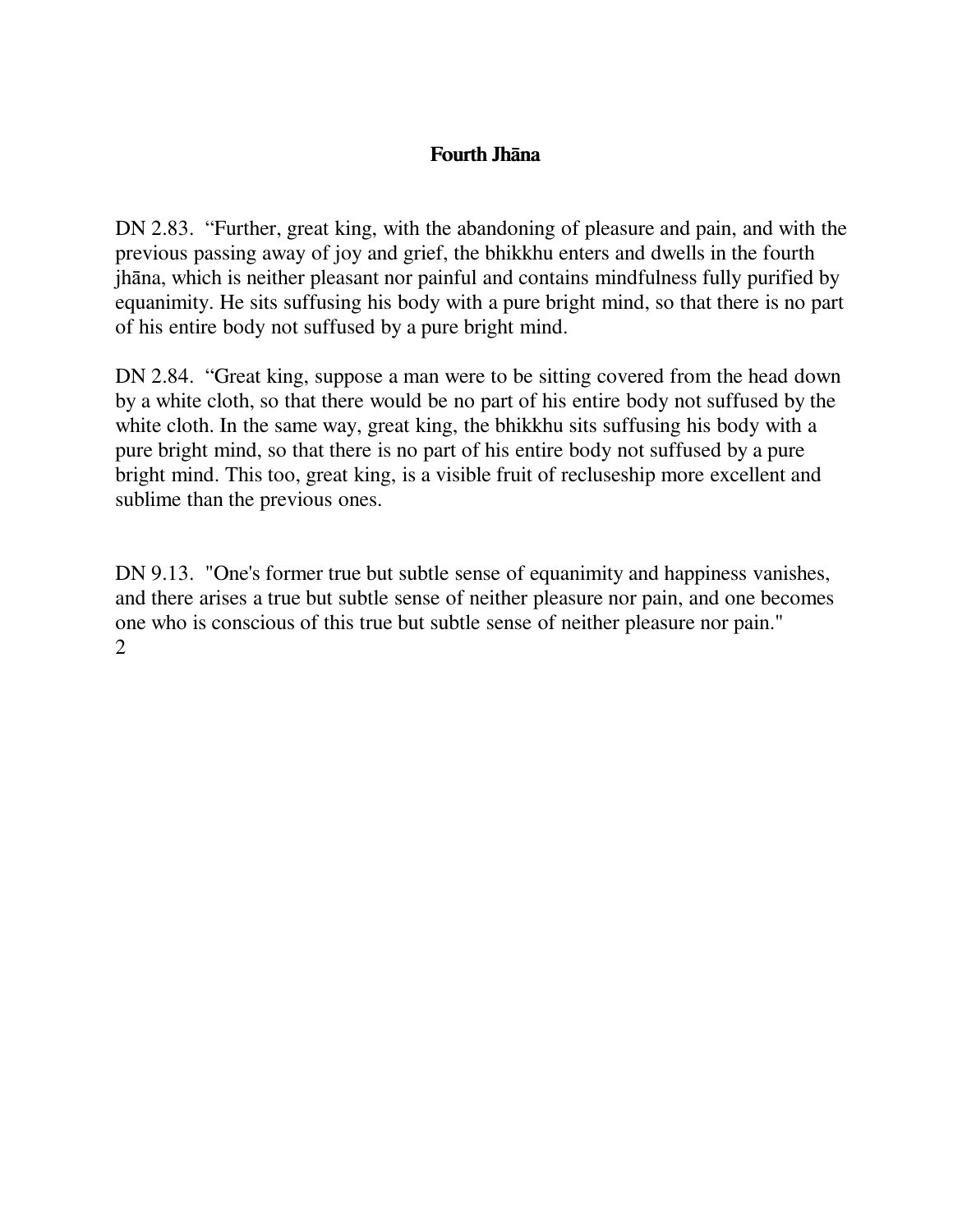## **Insight Knowledge**

DN 2.85. "When his mind is thus concentrated, pure and bright, unblemished, free from defects, malleable, wieldy, steady and attained to imperturbability, he directs and inclines it to knowledge and vision. He understands thus: 'This is my body, having material form, composed of the four primary elements, originating from father and mother, built up out of rice and gruel, impermanent, subject to rubbing and pressing, to dissolution and dispersion. And this is my consciousness, supported by it and bound up with it.'

DN 2.86. "Great king, suppose there were a beautiful beryl gem of purest water, eightfaceted, well cut, clear, limpid, flawless, endowed with all excellent qualities. And through it there would run a blue, yellow, red, white, or brown thread. A man with keen sight, taking it in his hand, would reflect upon it thus: 'This is a beautiful beryl gem of purest water, eight faceted, well cut, clear, limpid, flawless, endowed with all excellent qualities. And running through it there is this blue, yellow, red, white, or brown thread.' In the same way, great king, when his mind is thus concentrated, pure and bright … the bhikkhu directs and inclines it to knowledge and vision and understands thus: 'This is my body, having material form …. and this is my consciousness, supported by it and bound up with it.' This, too, great king, is a visible fruit of recluseship more excellent and sublime than the previous ones.

Jhāna practice generates a mind that is "concentrated, pure and bright, unblemished, free from defects, malleable, wieldy, steady and attained to imperturbability." Such a mind is used for doing insight practice (knowing and seeing). What is to be investigated is body and consciousness, with *viññāṇa* (consciousness) being used as a synonym for "mind." Note also that the 4 Establishments of Mindfulness Suttas (DN 22, MN 10, SN 47.many) describe 1 Establishment as "body" and the other 3 Establishments as some way of investigating "mind."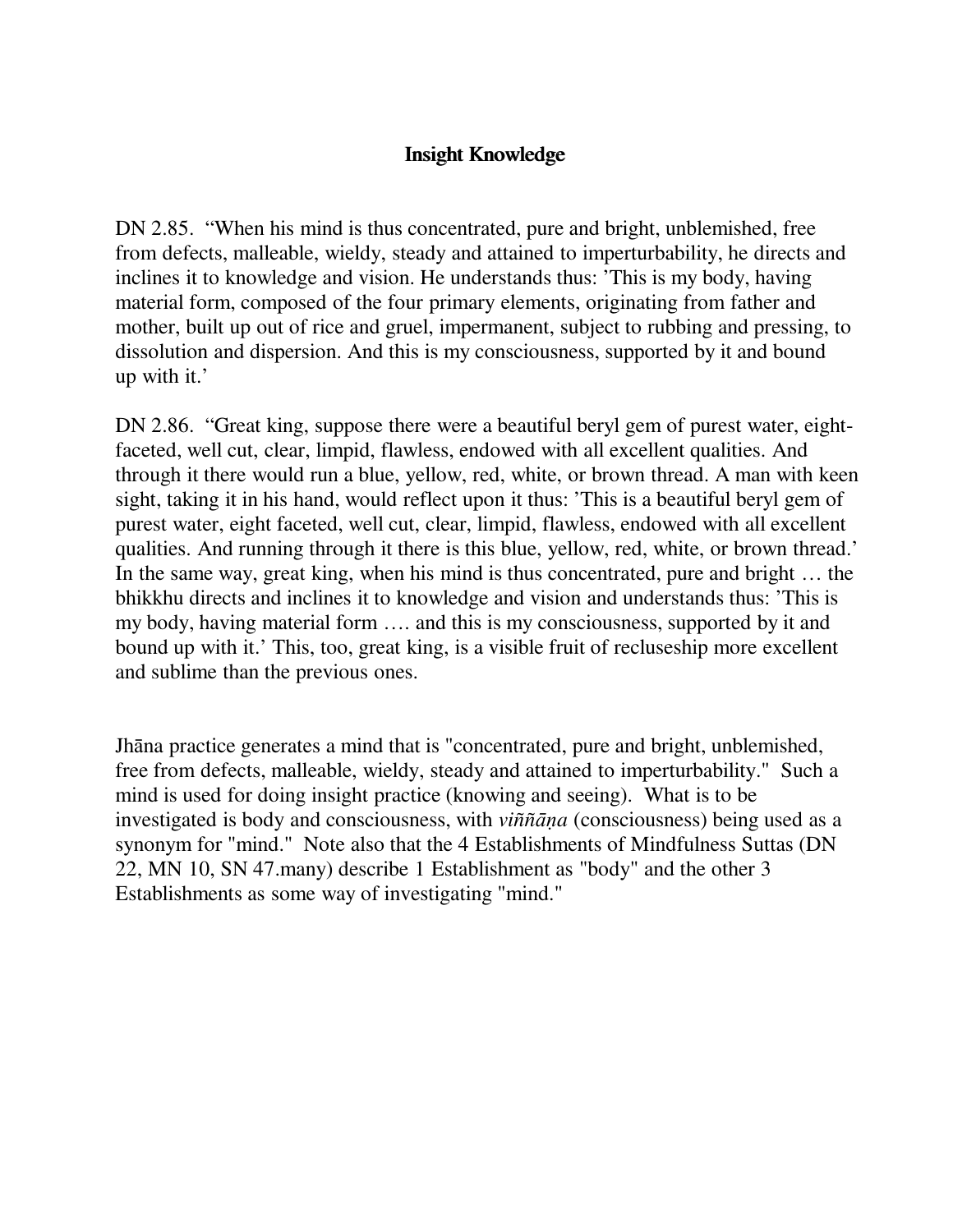### Another Form of Insight Practice Given in the Gradual Training

MN 38.39. "Having thus abandoned these five hindrances, imperfections of the mind that weaken wisdom, quite secluded from sensual pleasures, secluded from unwholesome states, he enters upon and abides in the first jhāna…With the stilling of applied and sustained thought, he enters upon and abides in the second jhāna…With the fading away as well of rapture…he enters upon and abides in the third jhāna…With the abandoning of pleasure and pain…he enters upon and abides in the fourth jhāna…which has neither-pain-nor-pleasure and purity of mindfulness due to equanimity.

MN 38.40. "On seeing a form with the eye, he does not lust after it if it is pleasing; he does not dislike it if it is unpleasing. He abides with mindfulness of the body established, with an immeasurable mind, and he understands as it actually is the deliverance of mind and deliverance by wisdom wherein those evil unwholesome states cease without remainder. Having thus abandoned favoring and opposing, whatever feeling he feels, whether pleasant or painful or neither-painful-nor-pleasant, he does not delight in that feeling, welcome it, or remain holding to it. As he does not do so, delight in feelings ceases in him. With the cessation of his delight comes cessation of clinging; with the cessation of clinging, cessation of being; with the cessation of being, cessation of birth; with the cessation of birth, ageing and death, sorrow, lamentation, pain, grief, and despair cease. Such is the cessation of this whole mass of suffering.

"On hearing a sound with the ear…On smelling an odor with the nose…On tasting a flavor with the tongue...On touching a tangible with the body...On cognizing a mindobject with the mind, he does not lust after it if it is pleasing; he does not dislike it if it is unpleasing…With the cessation of his delight comes cessation of clinging; with the cessation of clinging, cessation of being; with the cessation of being, cessation of birth; with the cessation of birth, ageing and death, sorrow, lamentation, pain, grief, and despair cease. Such is the cessation of this whole mass of suffering.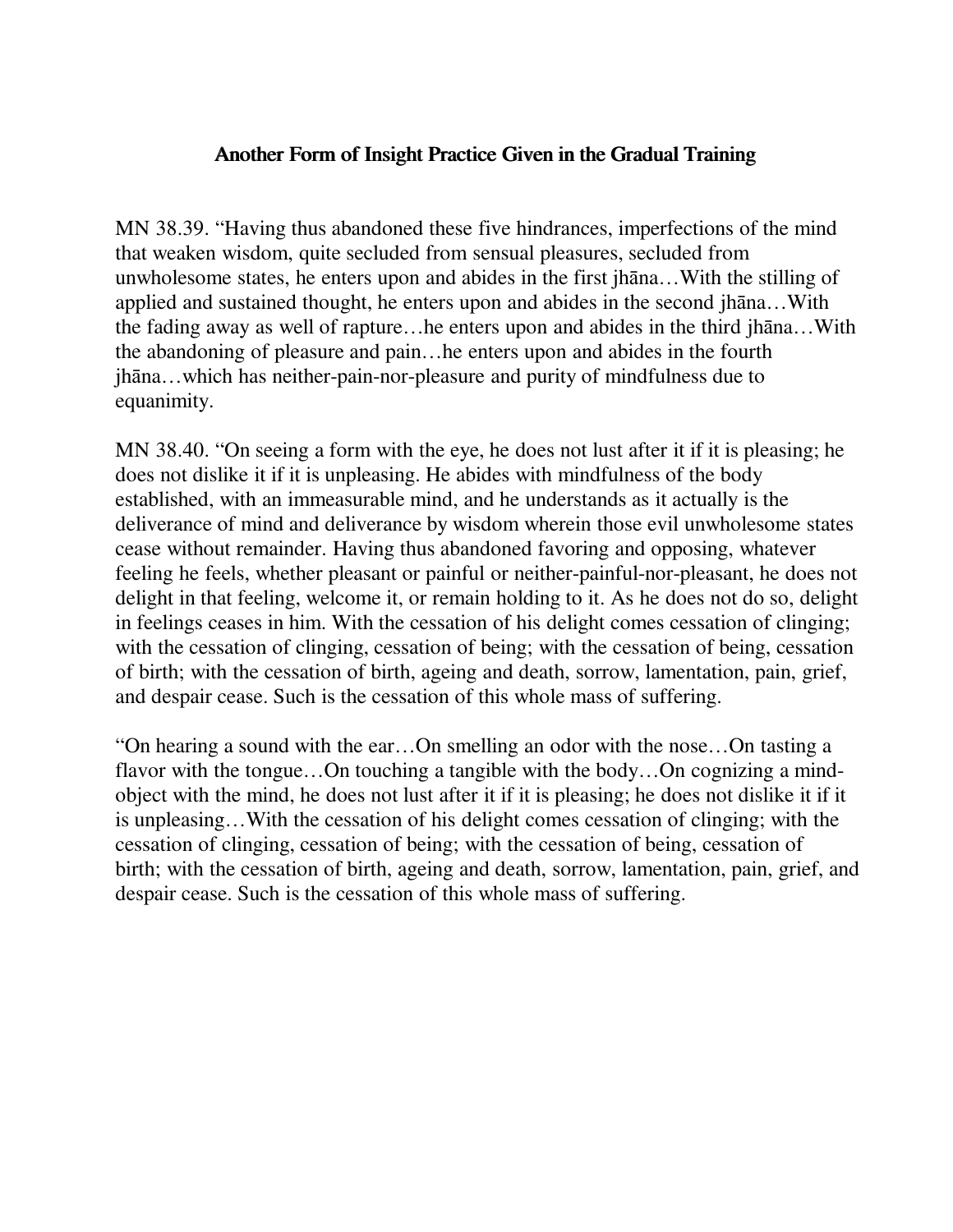# The Psychic Powers

The Knowledge of the Mind-made Body The Knowledge of the Modes of Supernormal Power The Knowledge of the Divine Ear The Knowledge Encompassing the Minds of Others

The Knowledge of Recollecting Past Lives  $\{$ The Knowledge of the Divine Eye <br>} The 3 True Knowledges The Knowledge of the Destruction of the Asavas  $\{$ 

These do not always appear in the Gradual Training,

The full set of Psychic Powers appears only in a quarter of the Gradual Training suttas. The 3 True Knowledges appear in 19 of the 32 Gradual Training suttas. The Knowledge of the Destruction of the Āsavas appears in 29 of the 32 Gradual Training suttas.

In DN 11, the Buddha specifically rejects "mircales" and only the Knowledge of the Destruction of the Āsavas appears.

The name "The 3 True Knowledges" is most likely a counter to the Three Knowledges of the Vedas.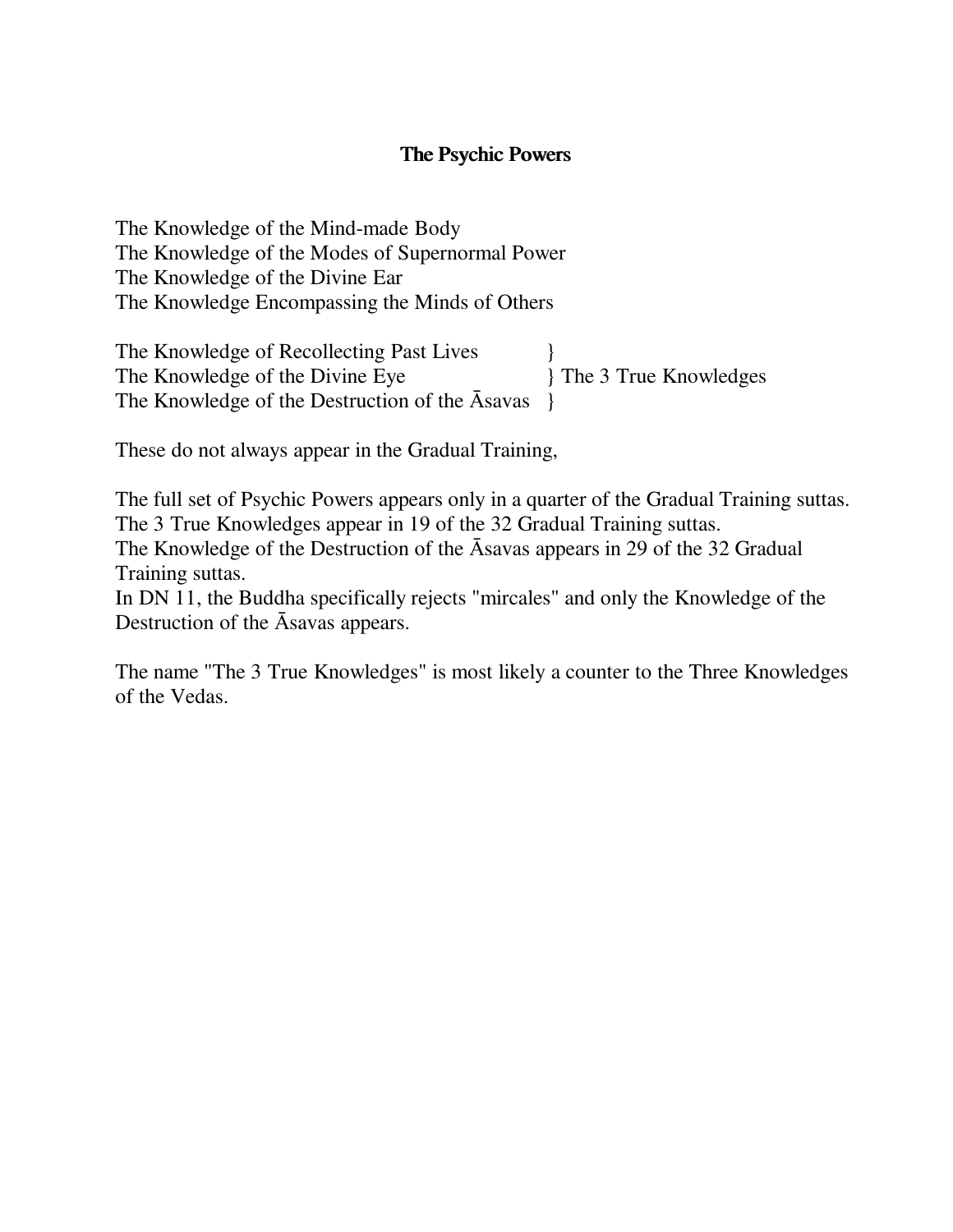### The Knowledge of the Mind-made Body

DN 2.87. "When his mind is thus concentrated, pure and bright, unblemished, free from defects, malleable, wieldy, steady, and attained to imperturbability, he directs and inclines it to creating a mind-made body. From this body he creates another body having material form, mind-made, complete in all its parts, not lacking any faculties.

DN 2.88. "Great king, suppose a man were to draw out a reed from its sheath. He would think: 'This is the reed; this is the sheath. The reed is one thing, the sheath another, but the reed has been drawn out from the sheath.' Or suppose a man were to draw a sword out from its scabbard. He would think: 'This is the sword; this is the scabbard. The sword is one thing, the scabbard another, but the sword has been drawn out from the scabbard.' Or suppose a man were to pull a snake out from its slough. He would think: 'This is the snake; this is the slough. The snake is one thing, the slough another, but the snake has been pulled out from the slough.' In the same way, great king, when his mind is thus concentrated, pure and bright … The bhikkhu directs and inclines it to creating a mind-made body. From this body he creates another body having material form, mind-made, complete in all its parts, not lacking any faculties. This too, great king, is a visible fruit of recluseship more excellent and sublime than the previous ones.

The **Wake Induced Lucid Dream** (aka WILD) is often considered the most powerful lucid dreaming technique for two reasons:

Lucidity On Demand - WILDs enable you to have conscious dreams whenever you want (as long as you're in the right mental state).

**Peak Lucidity** - WILDs produce the most vivid kind of lucid dream because there is no lapse in consciousness from waking to dreaming.

Also sometimes known as the Mind Awake / Body Asleep technique, the Wake Induced Lucid Dream does exactly what the name suggests, catapulting you directly into the lucid dream state from full consciousness.

http://www.world-of-lucid-dreaming.com/wake-induced-lucid-dreams.html http://lucid.wikia.com/wiki/Wake\_Initiated\_Lucid\_Dream http://www.wikihow.com/Have-a-Wake-Induced-Lucid-Dream-%28WILD%29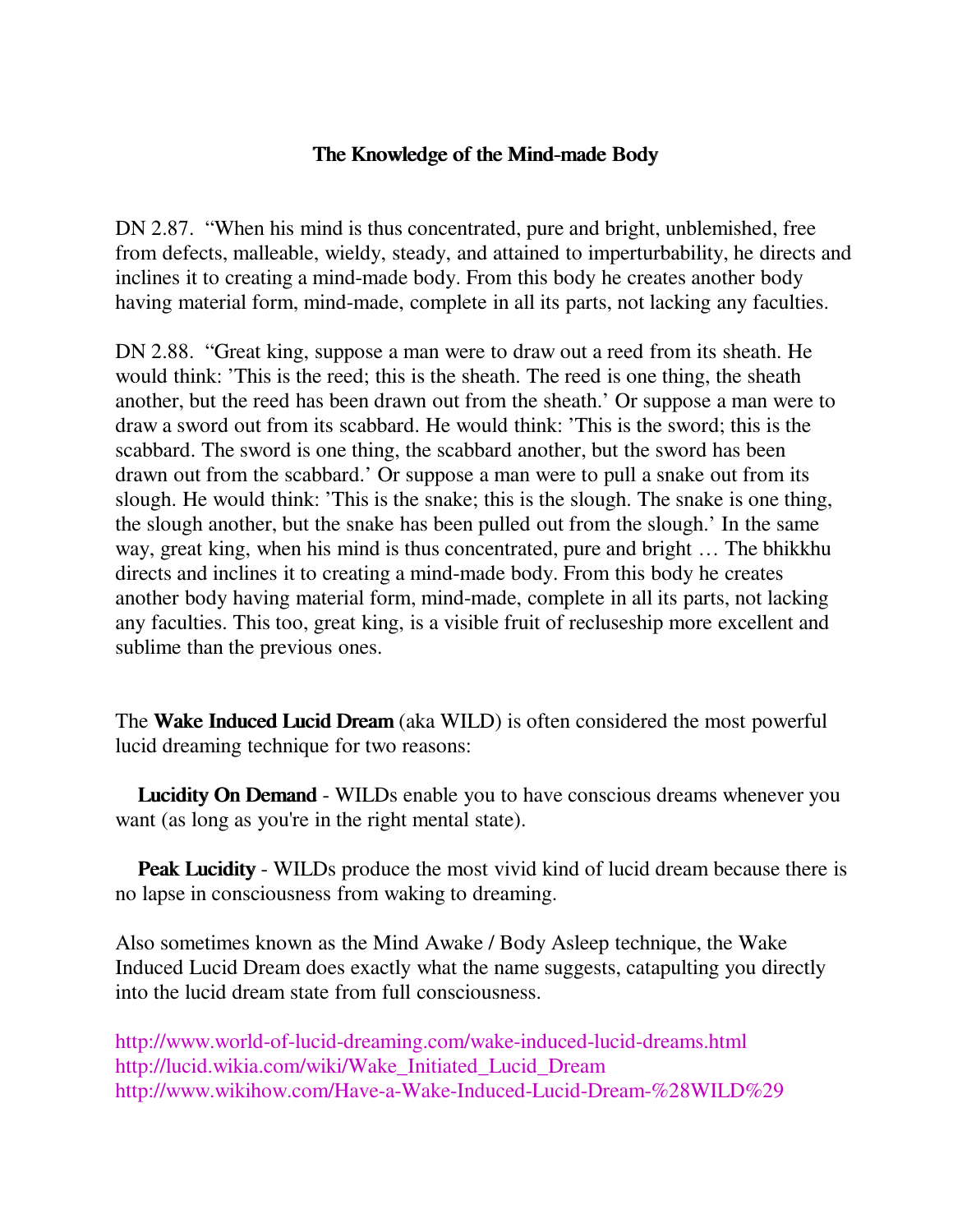and of course https://www.google.com/#q=wake+induced+lucid+dreaming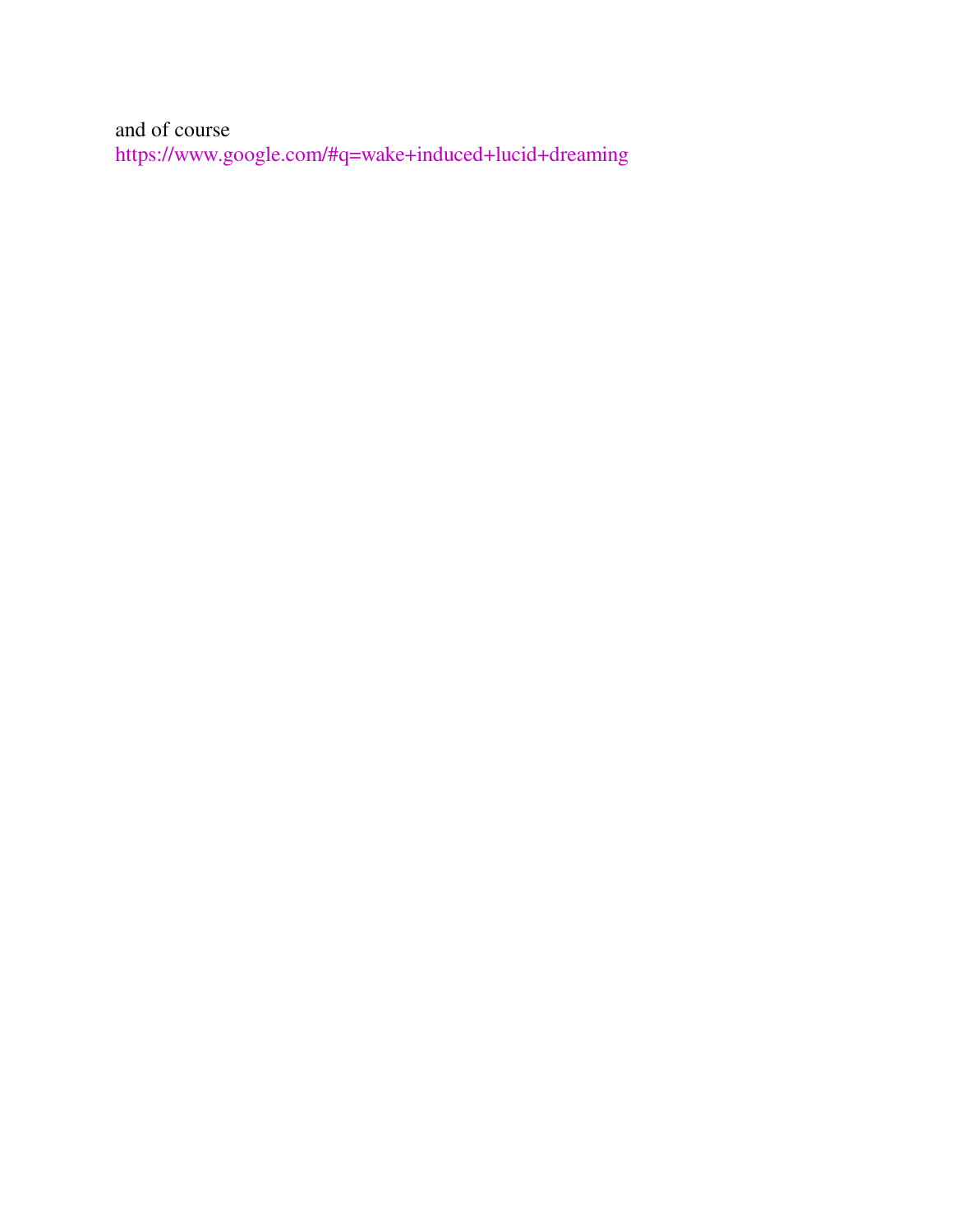## The Knowledge of the Modes of Supernormal Power

DN 2.89. "When his mind is thus concentrated, pure and bright, unblemished, free from defects, malleable, wieldy, steady, and attained to imperturbability, he directs and inclines it to the modes of supernormal power. He exercises the various modes of supernormal power: having been one, he becomes many and having been many, he becomes one; he appears and vanishes; he goes unimpeded through walls, ramparts, and mountains as if through space; he dives in and out of the earth as if it were water; he walks on water without sinking as if it were earth; sitting cross-legged he travels through space like a winged bird; with his hand he touches and strokes the sun and the moon, so mighty and powerful; he exercises mastery over the body as far as the Brahma-world.

DN 2.90. "Great king, suppose a skilled potter or his apprentice were to make and fashion out of well-prepared clay whatever kind of vessel he might desire. Or suppose a skilled ivory-worker or his apprentice were to make and fashion out of well-prepared ivory whatever kind of ivory work he might desire. Or suppose a skilled goldsmith or his apprentice were to make and fashion out of well-prepared gold whatever kind of gold work he might desire. In the same way, great king, when his mind is thus concentrated, pure and bright … the bhikkhu directs and inclines it to the modes of supernormal power and exercises the various modes of supernormal power. This too, great king, is a visible fruit of recluseship more excellent and sublime than the previous ones.

DN 11.4 "Here, Kevaddha, a bhikkhu wields the various psychic powers: .... Then someone who has faith and trust sees him doing these things.

DN 11.5. "He then tells this to an unbeliever, saying: 'Wonderful and marvelous, Sir, is the psychic power and potency of that recluse. For truly I saw him exercising that psychic power in various ways: ....'

"Then that unbeliever might say to him: 'Well, Sir! there is a certain charm called the Gandhāra Charm. It is by means of this charm that he performs all this.'

"Now what think you, Kevaddha? Might not an unbeliever so say?"

"Yes, Sir, he might."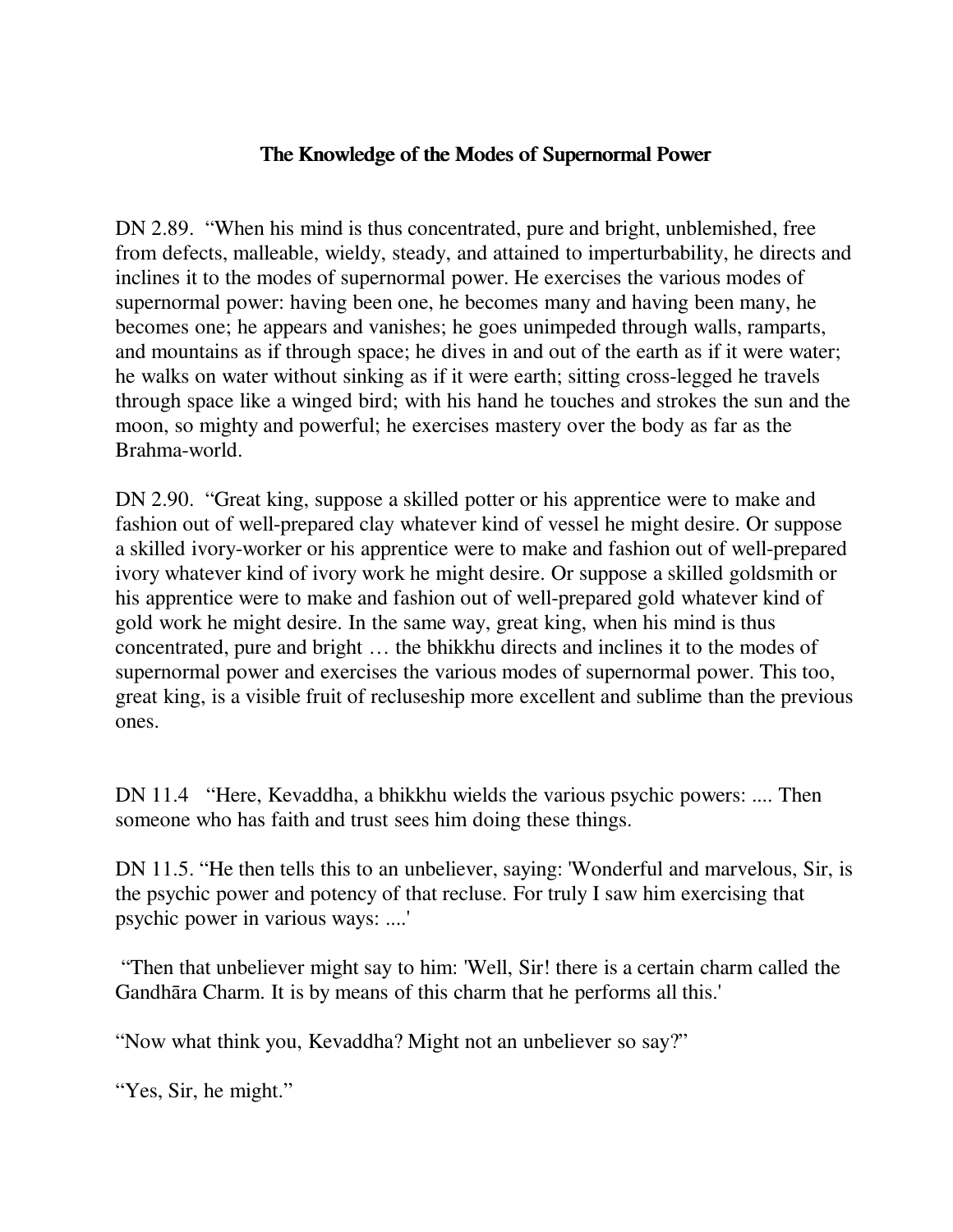"Well, Kevaddha, it is because of this, seeing the danger of such miracles, I dislike, reject and despise them.

AN 3.60 "Among these, Master Gotama , when someone performs this wonder by which he wields the various kinds of psychic potency … exercises mastery with the body as far as the brahmā world, only the one who performs this wonder experiences it and it occurs only to him. This wonder seems to me like a magical trick.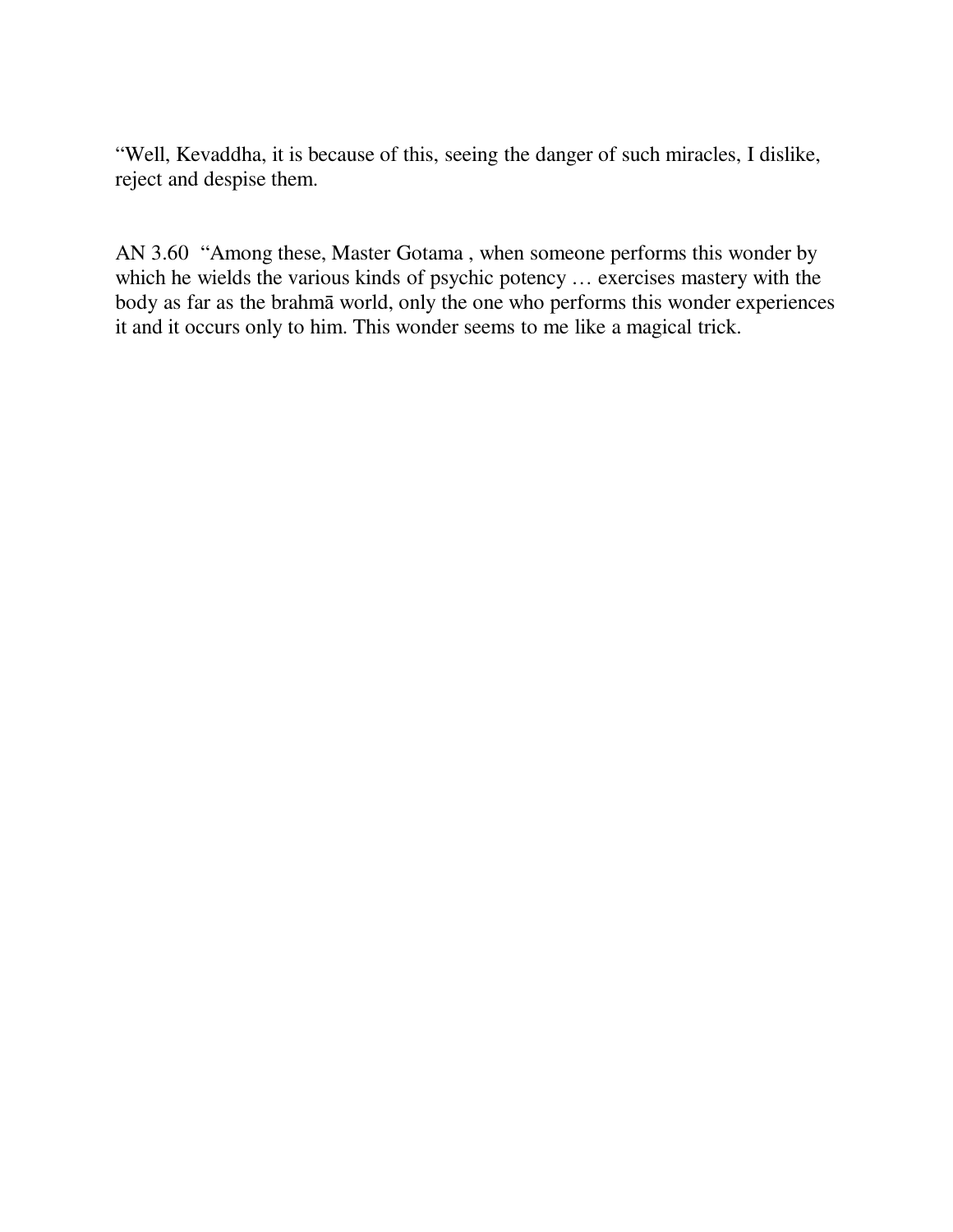## The Knowledge of the Divine Ear

DN 2.91. "When his mind is thus concentrated, pure and bright, unblemished, free from defects, malleable, wieldy, steady, and attained to imperturbability, he directs and inclines it to the divine ear-element. With the divine ear-element, which is purified and surpasses the human, he hears both kinds of sound, the divine and the human, those which are distant and those which are near.

DN 2.92. "Great king, suppose a man traveling along a highway were to hear the sounds of kettledrums, tambours, horns, cymbals and tom-toms, and would think: 'This is the sound of kettledrums, this is the sound of tambours, this the sound of horns, cymbals and tom-toms.' In the same way, great king, when his mind is thus concentrated, pure and bright … the bhikkhu directs and inclines it to the divine earelement. With the divine ear-element, which is purified and surpasses the human, he hears both kinds of sound, the divine and the human, those which are distant and those which are near. This too, great king, is a visible fruit of recluseship more excellent and sublime than the previous ones.

This and the next psychic power (Encompassing the Minds of Others) correspond to what today we call ESP – Extra Sensory Perception. There are on-going arguments between those who believe ESP is real and those who think people are just misunderstanding their experiences. We can assign these two powers as being manifestations of what we call ESP without having to decide on the scientific validity of ESP. There is certainly something going on among those who believe in ESP, and whether they are just fooling themselves or are actually tapping into something that science is unable to measure is actually irrelevant for explaining these powers – they are what we today call ESP. The first one corresponds to what we call "clairaudience" and the second to "reading someone's mind."

Again, whether or not ESP is scientifically valid, insight can be gained from practicing these two powers – insight into the fact that we are not as separate as it visually appears.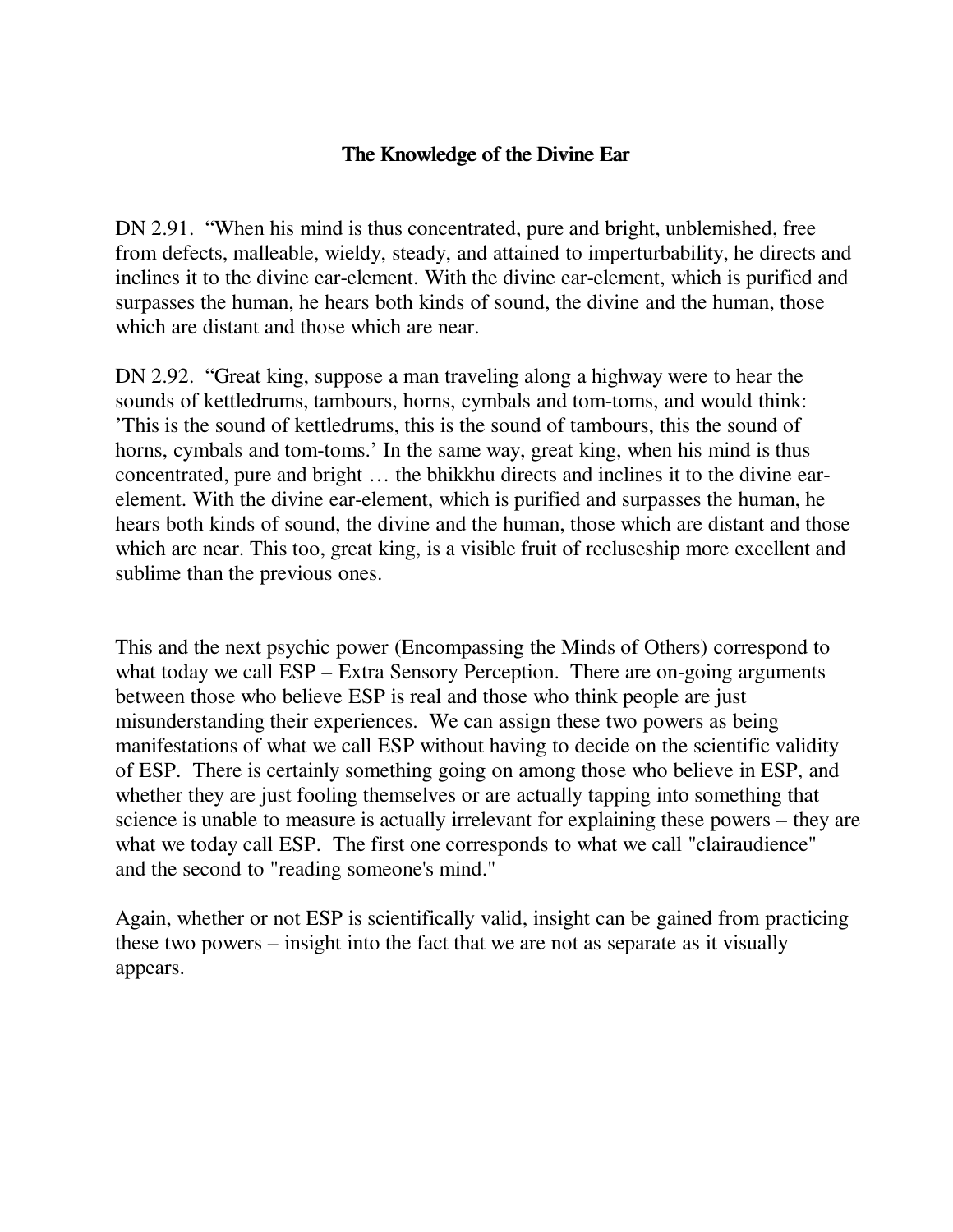## The Knowledge Encompassing the Minds of Others

DN 2.93. "When his mind is thus concentrated, pure and bright, unblemished, free from defects, malleable, wieldy, steady, and attained to imperturbability, he directs and inclines it to the knowledge of encompassing the minds (of others). He understands the minds of other beings and persons, having encompassed them with his own mind. He understands a mind with lust as a mind with lust and a mind without lust as a mind without lust; he understands a mind with hatred as a mind with hatred and a mind without hatred as a mind without hatred; he understands a mind with delusion as a mind with delusion and a mind without delusion as a mind without delusion; he understands a contracted mind as a contracted mind and a distracted mind as a distracted mind; he understands an exalted mind as an exalted mind and an unexalted mind as an unexalted mind; he understands a surpassable mind as a surpassable mind and an unsurpassable mind as an unsurpassable mind; he understands a concentrated mind as a concentrated mind and an unconcentrated mind as an unconcentrated mind: he understands a liberated mind as a liberated mind and an unliberated mind as an unliberated mind.

DN 2.94. "Great king, suppose a young man or woman, fond of ornaments, examining his or her own facial reflection in a pure bright mirror or in a bowl of clear water, would know, if there were a mole, 'It has a mole,' and if there were no mole, 'It has no mole.' In the same way, great king, when his mind is thus concentrated, pure and bright … the bhikkhu directs and inclines it to the knowledge of encompassing the minds (of others). He understands the minds of other beings and persons, having encompassed them with his own mind. This too, great king, is a visible fruit of recluseship more excellent and sublime than the previous ones.

DN 11 6. "And what, Kevaddha, is the miracle of telepathy?

"Here, a monk reads the minds of other beings, of other people, reads their mental states, their thoughts and ponderings, and says: 'That is how your mind is, that is how it inclines, that is in your heart.' Then someone who has faith and trust sees him doing these things.

DN 11.7. "He then tells this to an unbeliever, saying: 'Wonderful and marvelous, Sir, is the telepathic power and potency of that recluse. For truly I saw him reading the minds of other beings, of other people, reading their mental states, their thoughts and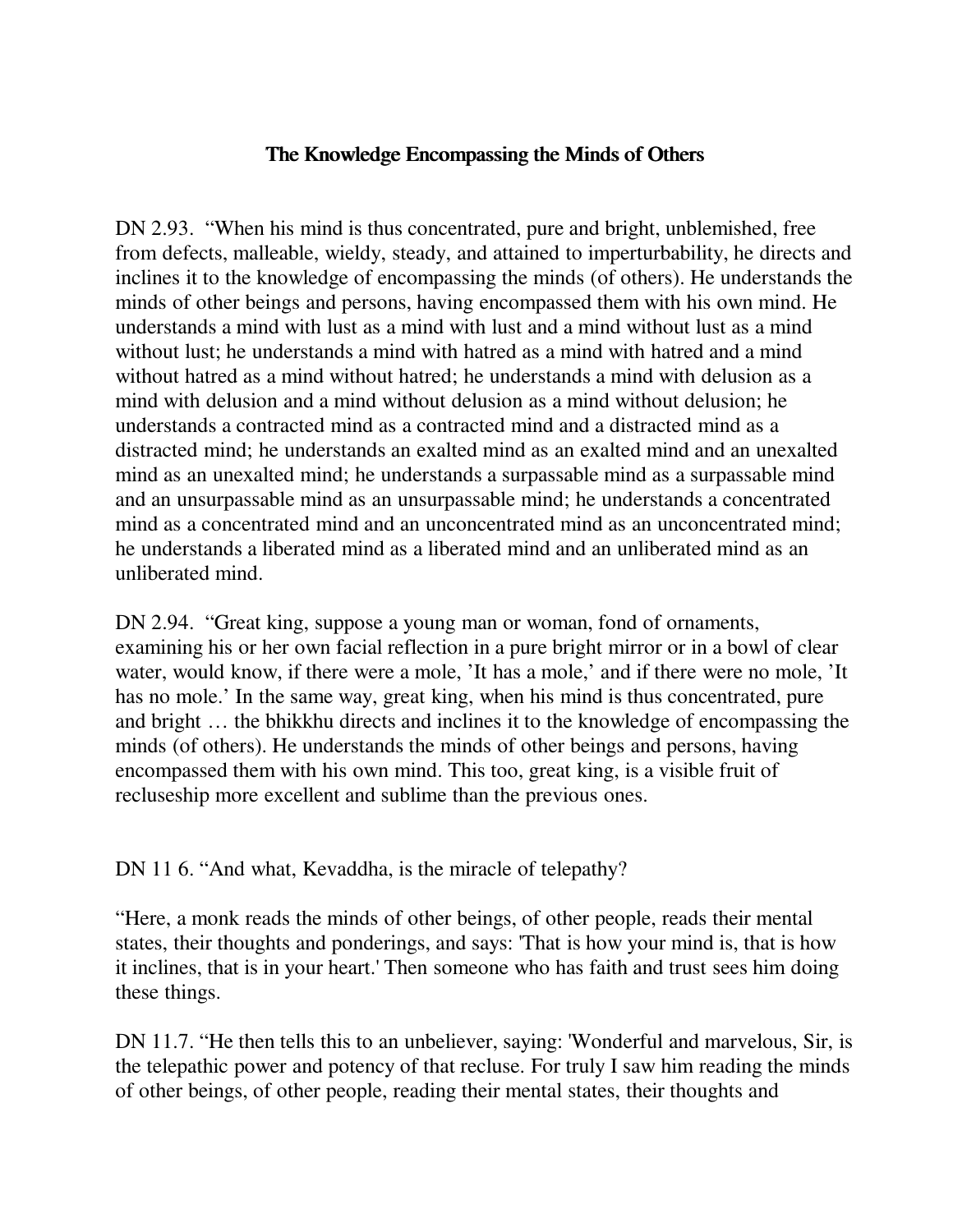ponderings, and saying: "That is how your mind is, that is how it inclines, that is in your heart."'

"Then that unbeliever should say to him: 'Well, Sir! there is a certain charm called the Manika Charm. It is by means of this charm that he performs all this.'

"Now what think you, Kevaddha? Might not an unbeliever so say?"

"Yes, Sir, he might."

"Well, Kevaddha, it is because of this, seeing the danger of such miracles, I dislike, reject and despise them.

AN 3.60 "Again, Master Gotama, when someone performs this wonder by which he declares another's state of mind on the basis of a clue … by hearing the sound of people, spirits, or deities … by hearing the sound of the diffusion of thought while he is thinking and examining [some matter] … by encompassing with his own mind the mind of one who has attained concentration that is without thought and examination such that he understands: 'This person's mental activities are so disposed that immediately afterward he will think this thought,' and, even if he makes many declarations, they are exactly so and not otherwise— again, only the one who performs this wonder experiences it and it occurs only to him. This wonder, too, seems to me like a magical trick.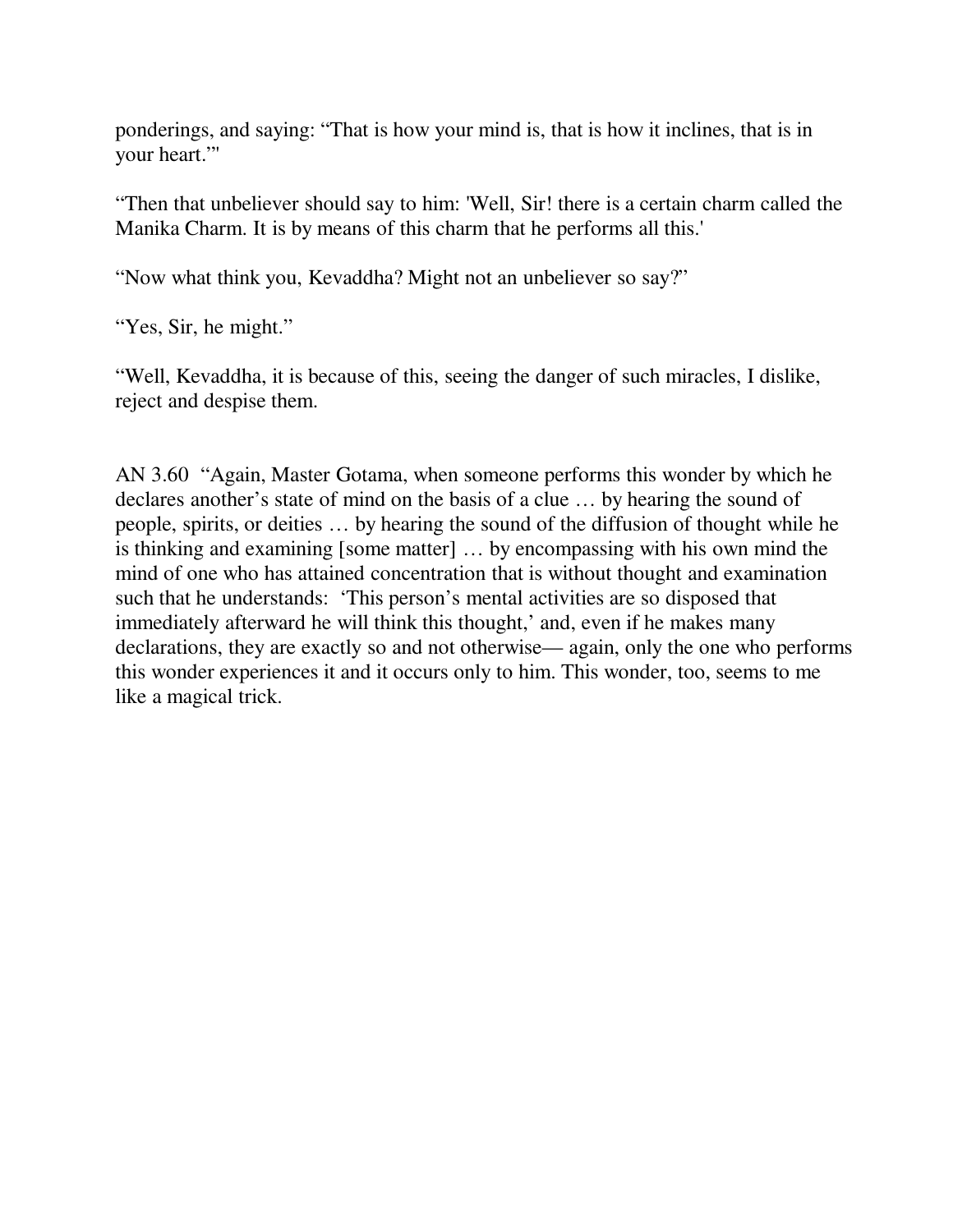### The Knowledge of Recollecting Past Lives

DN 2.95. "When his mind is thus concentrated, pure and bright, unblemished, free from defects, malleable, wieldy, steady, and attained to imperturbability, he directs and inclines it to the knowledge of recollecting past lives. He recollects his numerous past lives, that is, one birth, two births, three, four, or five births; ten, twenty, thirty, forty, or fifty births; a hundred births, a thousand births, a hundred thousand births; many aeons of world contraction, many aeons of world expansion, many aeons of world contraction and expansion, (recollecting): 'There I had such a name, belonged to such a clan, had such an appearance; such was my food, such my experience of pleasure and pain, such my span of life. Passing away from that state, I re-arose there. There too I had such a name, belonged to such a clan, had such an appearance; such was my food, such my experience of pleasure and pain, such my span of life. Passing away from that state I re-arose here.' Thus he recollects his numerous past lives in their modes and their details.

DN 2.96. "Great king, suppose a man were to go from his own village to another village, then from that village to still another village, and then from that village he would return to his own village. He would think to himself: 'I went from my own village to that village. There I stood in such a way, sat in such a way, spoke in such a way, and remained silent in such a way. From that village I went to still another village. There too I stood in such a way, sat in such a way, spoke in such a way, and remained silent in such a way. From that village I returned to my own village.' In the same way, great king, when his mind is thus concentrated, pure and bright … the bhikkhu directs and inclines it to the knowledge of recollecting past lives, and he recollects his numerous past lives in their modes and their details. This too, great king, is a visible fruit of recluseship, more excellent and sublime than the previous ones.

Literally, it says one "recollects his numerous previous dwellings."

In a number of suttas, the Buddha is said to have recollected his past lives during the first watch of the night of his Awakening (6pm-10pm): MN 4.27, MN 19-14-23, MN 36.38, MN 85.15-42, MN 100.14-30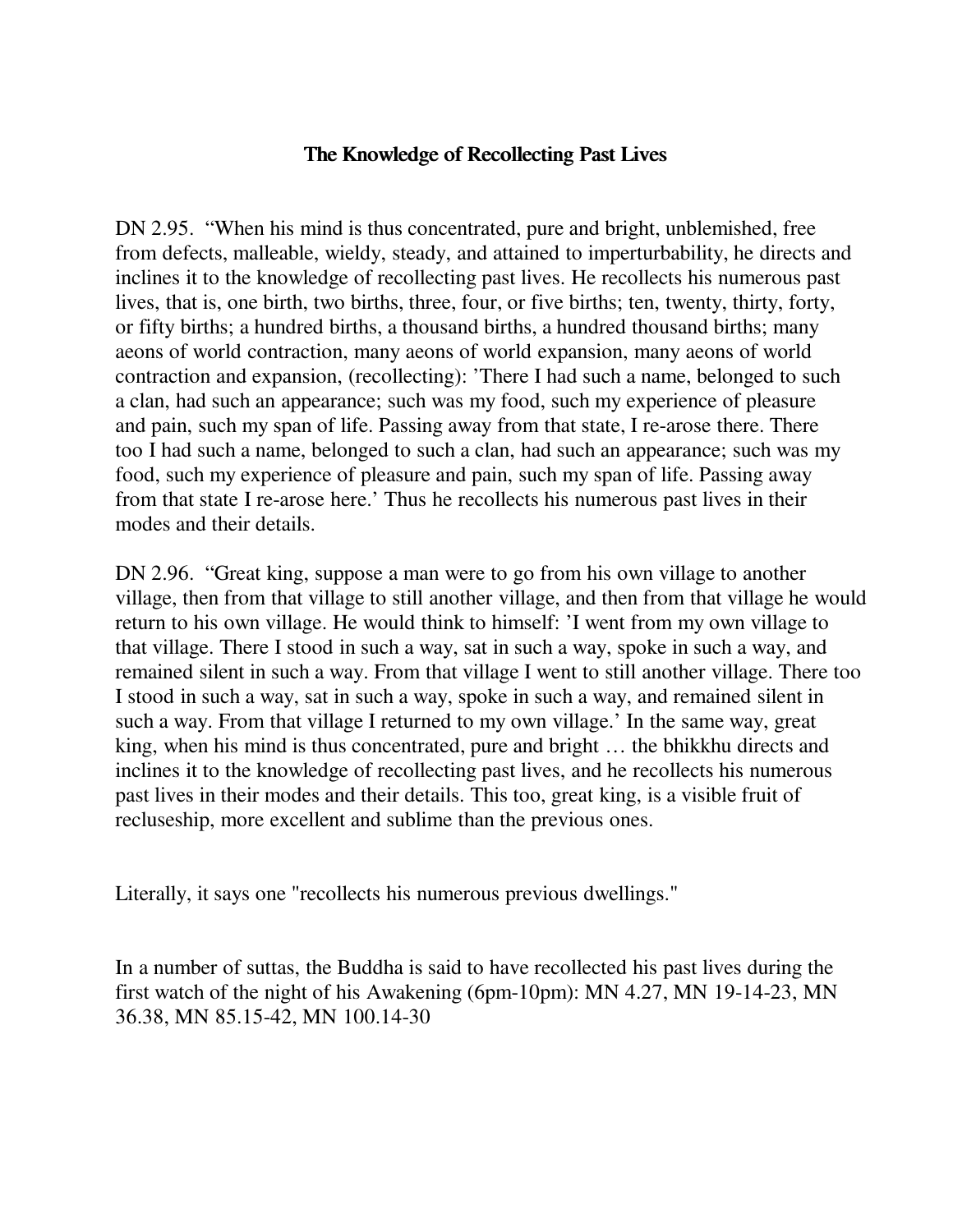### The Knowledge of the Divine Eye

DN 2.97. "When his mind is thus concentrated, pure and bright, unblemished, free from defects, malleable, wieldy, steady, and attained to imperturbability, he directs and inclines it to the knowledge of the passing away and reappearance of beings. With the divine eye, which is purified and surpasses the human, he sees beings passing away and reappearing—inferior and superior, beautiful and ugly, fortunate and unfortunate—and he understands how beings fare according to their kamma, thus: 'These beings—who were endowed with bad conduct of body, speech, and mind, who reviled the noble ones, held wrong views, and undertook actions governed by wrong views—with the breakup of the body, after death, have reappeared in the plane of misery, the bad destinations, the lower realms, in hell. But these beings—who were endowed with good conduct of body, speech, and mind, who did not revile the noble ones, held right views, and undertook actions governed by right views—with the breakup of the body, after death, have reappeared in the good destinations, in the heavenly world.' Thus with the divine eye, which is purified and surpasses the human, he sees beings passing away and reappearing—inferior and superior, beautiful and ugly, fortunate and unfortunate—and he understands how beings fare in accordance with their kamma.

DN 2.98. "Great king, suppose in a central square there were a building with an upper terrace, and a man with keen sight standing there were to see people entering a house, leaving it, walking along the streets, and sitting in the central square. He would think to himself: 'Those people are entering the house, those are leaving it, those are walking along the streets, and those are sitting in the central square.' In the same way, great king, when his mind is thus concentrated, pure and bright … the bhikkhu directs and inclines it to the knowledge of the passing away and reappearance of beings. With the divine eye, which is purified and surpasses the human, he sees beings passing away and reappearing, and he understands how beings fare according to their kamma. This too, great king, is a visible fruit of recluseship more excellent and sublime than the previous ones.

In a number of suttas, the Buddha is said to have seen beings passing away and reappearing during the second watch of the night of his Awakening (10pm-2am): MN 4.27, MN 19-14-23, MN 36.38, MN 85.15-42, MN 100.14-30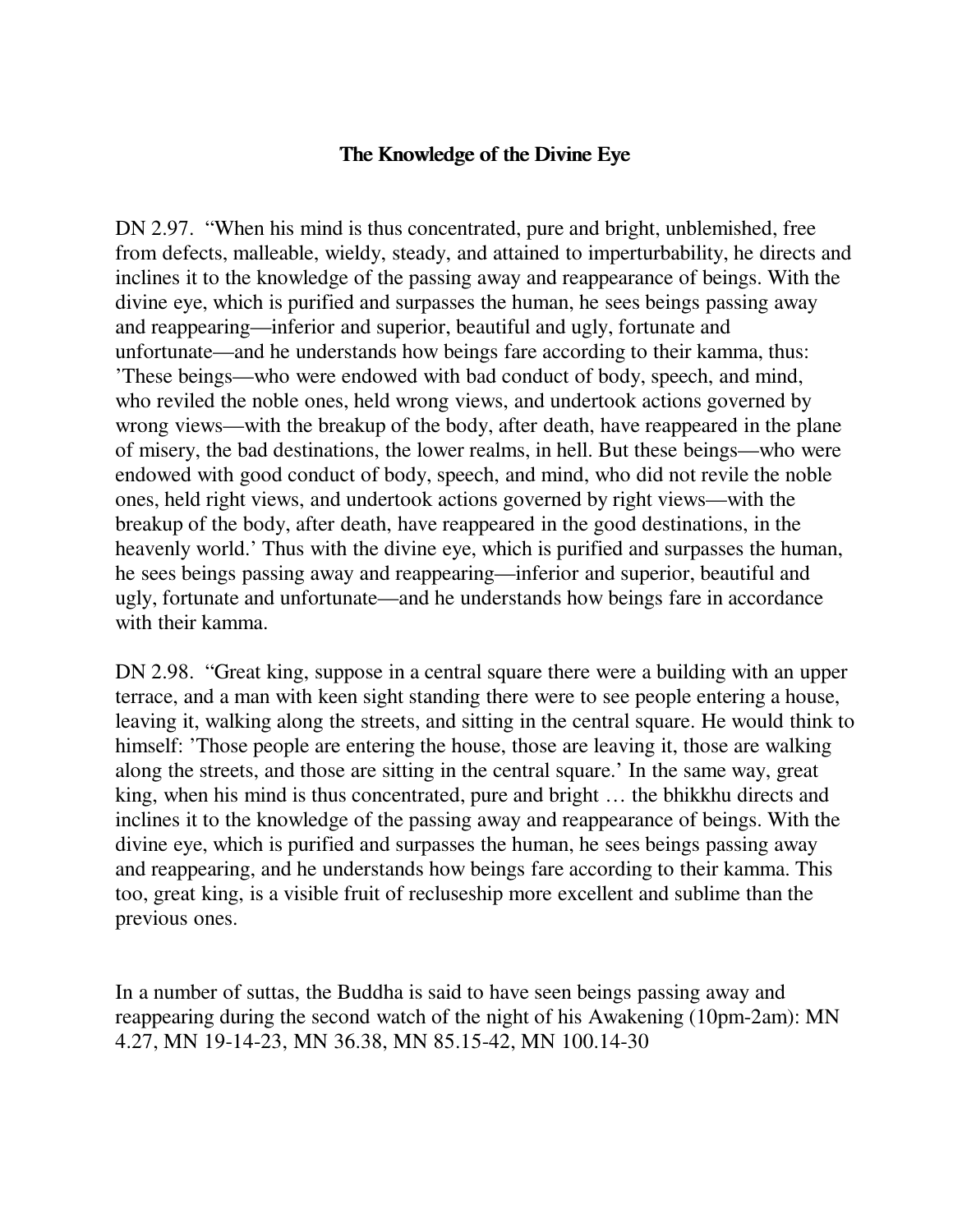# The Knowledge of the Destruction of the Āsavas

DN 2.99. "When his mind is thus concentrated, pure and bright, unblemished, free from defects, malleable, wieldy, steady, and attained to imperturbability, he directs and inclines it to the knowledge of the destruction of the āsavas. He understands as it really is: 'This is suffering.' He understands as it really is: 'This is the origin of suffering.' He understands as it really is: 'This is the cessation of suffering.' He understands as it really is: 'This is the way leading to the cessation of suffering.' He understands as it really is: 'These are the āsavas.' He understands as it really is: 'This is the origin of the āsavas.' He understands as it really is: 'This is the cessation of the āsavas.' He understands as it really is: 'This is the way leading to the cessation of the āsavas.'

"Knowing and seeing thus, his mind is liberated from the āsava of sensual desire, from the āsava of existence, and from the āsava of ignorance. When it is liberated, the knowledge arises: 'It is liberated.' He understands: 'Destroyed is birth, the holy life has been lived, what had to be done has been done, there is nothing further beyond this.'

DN 2.100. "Great king, suppose in a mountain glen there were a lake with clear water, limpid and unsullied. A man with keen sight, standing on the bank, would see oystershells, sand and pebbles, and shoals of fish moving about and keeping still. He would think to himself: 'This is a lake with clear water, limpid and unsullied, and there within it are oyster-shells, sand and pebbles, and shoals of fish moving about and keeping still.'

"In the same way, great king, when his mind is thus concentrated, pure and bright …. the bhikkhu directs and inclines it to the knowledge of the destruction of the āsavas. He understands as it really is: 'This is suffering' … He understands: 'Destroyed is birth, the holy life has been lived, what had to be done has been done, there is nothing further beyond this.' This too, great king, is a visible fruit of recluseship more excellent and sublime than the previous ones. And, great king, there is no other fruit of recluseship higher or more sublime than this one."

The Buddha borrowed the word "*āsava*" from the Jains who used it to designate the influxes due to bad karma. This was the Jains taught that kept you chained to the round of birth and death.

In Buddhism, "*āsava*" gets translated many different ways: Canker, Effluent, Outflow,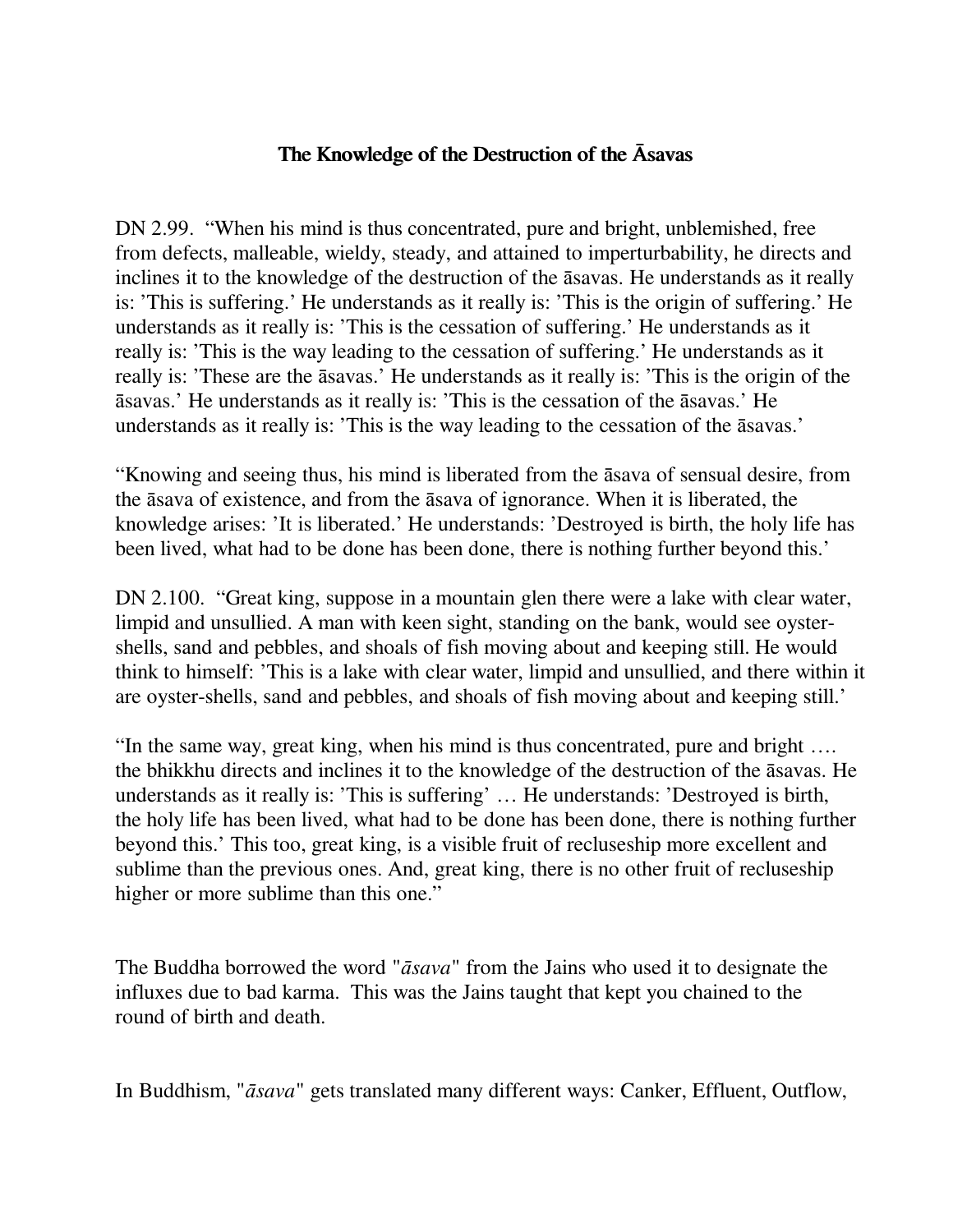Influx, Taint From Pali Text Society's **Pali-English Dictionary** by T. W. Rhys Davids:

1. spirit, the intoxicating extract or secretion of a tree or flower

2. discharge from a sore

3. in psychology, t.t. for certain specified ideas which intoxicate the mind (bemuddle it, befoozle it, so that it cannot rise to higher things). Freedom from the "Āsavas" constitutes Arahantship, & the fight for the extinction of these āsavas forms one of the main duties of man.

So it seems the best translation of "*āsava*" is "intoxicant."

In addition to applying the formula for the 4 Noble Truths to dukkha and the āsavas, which occurs frequently in all 4 major Nikāyas, the formula is, for example, also applied to the world in SN 2.26; to the four elements in SN 14.39; to gain, honor, and praise in SN 17.27; to the five aggregates in SN 22 (passim), SN 46.30, AN 4.41 & AN 8.2; to feeling in SN 36 (passim); to the five faculties in SN 48.7; to the eye faculty, etc. in SN 48.30; to personal existence in AN 4.33; and in AN 6.63 it is applied to sensual pleasures, vedanā, perceptions, āsavas, kamma and dukkha; in MN 9 it is applied to nutriment, ageing & death, birth, becoming, clinging, craving, feeling, sense contact, the sixfold base, mentality-materiality, consciousness, fabrications, and ignorance as well as to dukkha and the āsavas.